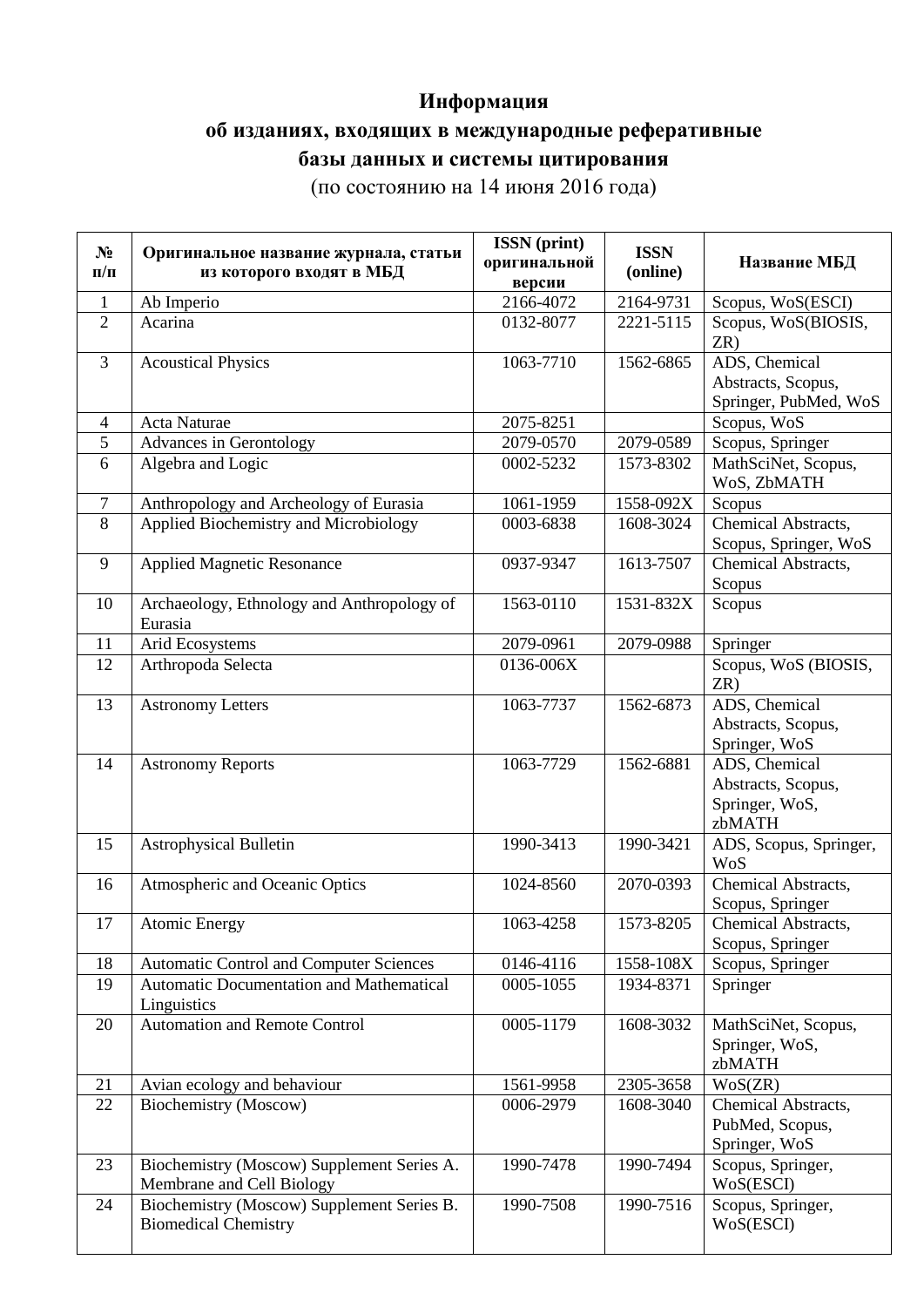|           |                                                   | <b>ISSN</b> (print) |             |                        |
|-----------|---------------------------------------------------|---------------------|-------------|------------------------|
| $N_2$     | Оригинальное название журнала, статьи             | оригинальной        | <b>ISSN</b> | Название МБД           |
| $\Pi/\Pi$ | из которого входят в МБД                          | версии              | (online)    |                        |
| 25        | <b>Biology Bulletin</b>                           | 1062-3590           | 1608-3059   | Chemical Abstracts,    |
|           |                                                   |                     |             | Scopus, Springer, WoS  |
| 26        | <b>Biology Bulletin Reviews</b>                   | 2079-0864           | 2079-0872   | Springer               |
| 27        | Biomedical Engineering (New York)                 | 0006-3398           | 1573-8256   | Scopus                 |
| 28        | <b>Biophysics</b>                                 | 0006-3509           | 1555-6654   | Chemical Abstracts,    |
|           |                                                   |                     |             | Scopus, Springer       |
| 29        | Bulletin of Experimental Biology and              | 0007-4888           | 1573-8221   | Chemical Abstracts,    |
|           | Medicine                                          |                     |             | Scopus, Springer, WoS  |
| 30        | Bulletin of the Lebedev Physics Institute         | 1068-3356           | 1934-838X   | Scopus, Springer, WoS  |
| 31        | Bulletin of the Russian Academy of Sciences.      | 1062-8738           | 1934-9432   | Chemical Abstracts,    |
|           | Physics                                           |                     |             | Scopus, Springer       |
| 32        | Catalysis in Industry                             | 2070-0504           | 2070-0555   | Scopus, Springer,      |
|           |                                                   |                     |             | WoS(ESCI)              |
| 33        | <b>Cell and Tissue Biology</b>                    | 1990-519X           | 1990-5203   | Scopus, Springer       |
| 34        | Chemical and Petroleum Engineering                | 0009-2355           | 1573-8329   | Chemical Abstracts,    |
|           |                                                   |                     |             | Scopus, Springer       |
| 35        | Chemistry and Technology of Fuels and Oils        | 0009-3092           | 1573-8310   | Chemical Abstracts,    |
|           |                                                   |                     |             | Scopus, Springer, WoS  |
| 36        | CIS Iron and Steel Review                         | 2072-0815           |             | Scopus                 |
| 37        | Coke and Chemistry                                | 1068-364X           | 1934-8398   | Scopus, Springer       |
| 38        | Colloid Journal                                   | 1061-933X           | 1608-3067   | Chemical Abstracts,    |
|           |                                                   |                     |             | Scopus, Springer, WoS  |
| 39        | Combustion, Explosion and Shock Waves             | 0010-5082           | 1573-8345   | Scopus, Springer, WoS  |
| 40        | Comparative Cytogenetics                          | 1993-0771           | 1993-078X   | Scopus, WoS            |
| 41        | <b>Computational Mathematics and Mathematical</b> | 0965-5425           | 1555-6662   | MathSciNet, Scopus,    |
|           | Physics                                           |                     |             | Springer, WoS,         |
|           |                                                   |                     |             | zbMATH                 |
| 42        | <b>Computational Mathematics and Modeling</b>     | 1046-283X           | 1573-837X   | MathSciNet, Scopus,    |
|           |                                                   |                     |             | zbMATH                 |
| 43        | <b>Contemporary Problems of Ecology</b>           | 1995-4255           | 1995-4263   | AGRIS, Scopus,         |
|           |                                                   |                     |             | Springer, WoS          |
| 44        | Cosmic Research                                   | 0010-9525           | 1608-3075   | Chemical Abstracts,    |
|           |                                                   |                     |             | Scopus, Springer, WoS  |
| 45        | <b>Crystallography Reports</b>                    | 1063-7745           | 1562-689X   | Chemical Abstracts,    |
|           |                                                   |                     |             | Scopus, Springer, WoS, |
|           |                                                   |                     |             | zbMATH                 |
| 46        | <b>Differential Equations</b>                     | 0012-2661           | 1608-3083   | MathSciNet, Scopus,    |
|           |                                                   |                     |             | Springer, WoS,         |
|           |                                                   |                     |             | zbMATH                 |
| 47        | <b>Discrete Mathematics and Applications</b>      | 0924-9265           | 1569-3929   | Scopus                 |
| 48        | Doklady Biochemistry and Biophysics               | 1607-6729           | 1608-3091   | Chemical Abstracts,    |
|           |                                                   |                     |             | PubMed, Scopus,        |
|           |                                                   |                     |             | Springer, WoS          |
| 49        | <b>Doklady Biological Sciences</b>                | 0012-4966           | 1608-3105   | Chemical Abstracts,    |
|           |                                                   |                     |             | PubMed, Scopus,        |
|           |                                                   |                     |             | Springer               |
| 50        | Doklady Chemistry                                 | 0012-5008           | 1608-3113   | Chemical Abstracts,    |
|           |                                                   |                     |             | Scopus, Springer, WoS  |
| 51        | <b>Doklady Earth Sciences</b>                     | 1028-334X           | 1531-8354   | Chemical Abstracts,    |
|           |                                                   |                     |             | GeoRef, Scopus,        |
|           |                                                   |                     |             | Springer, WoS,         |
|           |                                                   |                     |             | zbMATH                 |
| 52        | <b>Doklady Mathematics</b>                        | 1064-5624           | 1531-8362   | MathSciNet, Scopus,    |
|           |                                                   |                     |             | Springer, WoS,         |
|           |                                                   |                     |             | zbMATH                 |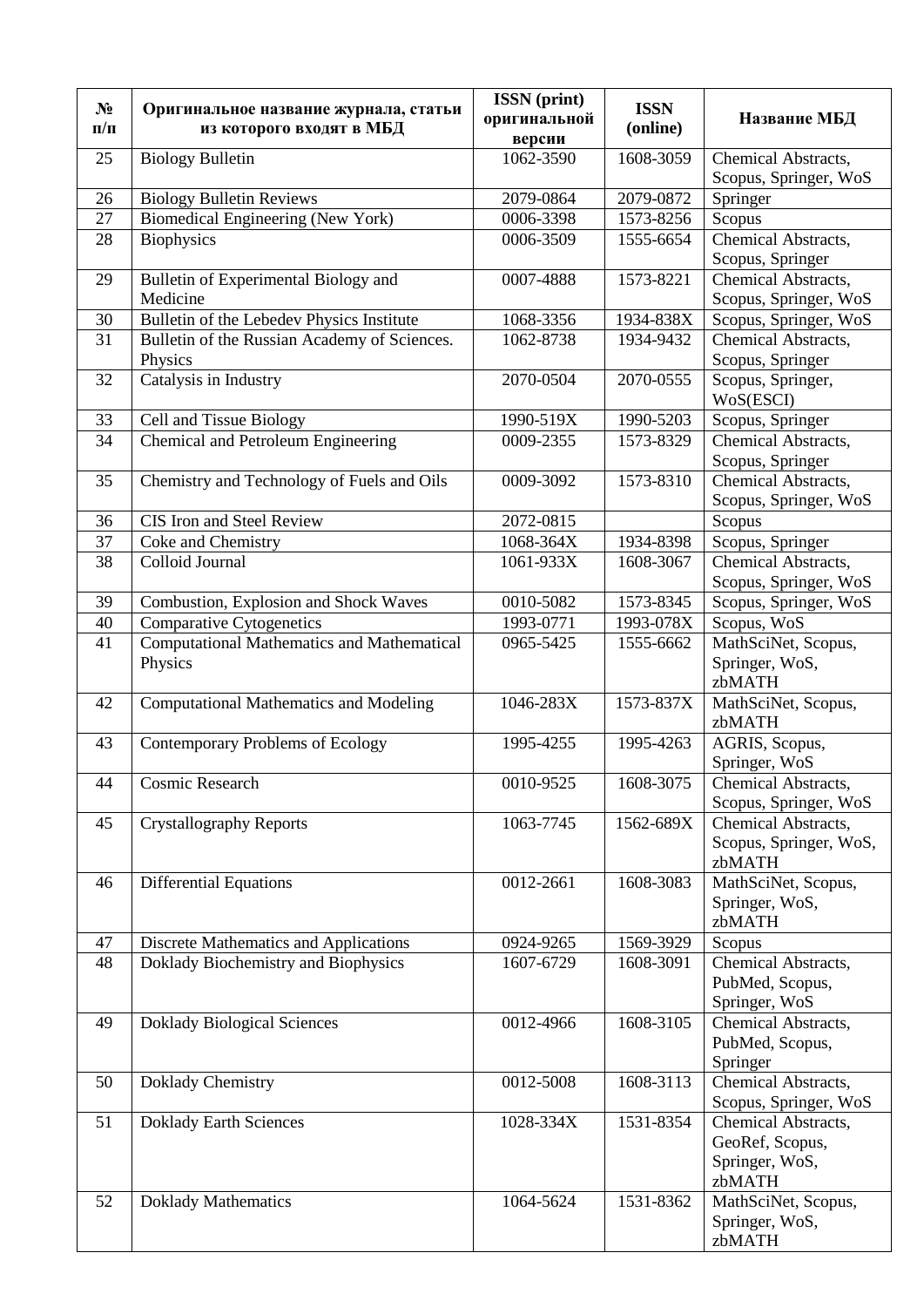| $N_2$<br>$\Pi/\Pi$ | Оригинальное название журнала, статьи<br>из которого входят в МБД | <b>ISSN</b> (print)<br>оригинальной | <b>ISSN</b><br>(online) | Название МБД                              |
|--------------------|-------------------------------------------------------------------|-------------------------------------|-------------------------|-------------------------------------------|
|                    |                                                                   | версии                              |                         |                                           |
| 53                 | <b>Doklady Physical Chemistry</b>                                 | 0012-5016                           | 1608-3121               | Chemical Abstracts,                       |
|                    |                                                                   |                                     |                         | Scopus, Springer, WoS,<br>zbMATH          |
| 54                 | <b>Doklady Physics</b>                                            | 1028-3358                           | 1562-6903               | Chemical Abstracts,                       |
|                    |                                                                   |                                     |                         | GeoRef, MathSciNet,                       |
|                    |                                                                   |                                     |                         | Scopus, Springer, WoS,                    |
|                    |                                                                   |                                     |                         | zbMATH                                    |
| 55                 | Earth's Cryosphere                                                | 1560-7496                           |                         | Scopus                                    |
| 56                 | <b>Entomological Review</b>                                       | 0013-8738                           | 1555-6689               | Scopus, Springer                          |
| 57                 | <b>Eurasian Mining</b>                                            | 2072-0823                           |                         | Scopus                                    |
| 58                 | Eurasian Soil Science                                             | 1064-2293                           | 1556-195X               | Chemical Abstracts,                       |
|                    |                                                                   |                                     |                         | GeoRef ,Scopus,<br>Springer, WoS          |
| 59                 | European Journal of Molecular Biotechnology                       | 2310-6255                           | 2409-1332               | Chemical Abstracts                        |
| 60                 | Far Eastern Entomologist                                          | 1026-051X                           |                         | Scopus, WoS(ZR)                           |
| 61                 | <b>Fibre Chemistry</b>                                            | 0015-0541                           | 1573-8493               | Chemical Abstracts,                       |
|                    |                                                                   |                                     |                         | Scopus, WoS                               |
| 62                 | <b>Fluid Dynamics</b>                                             | $\overline{0015}$ -4628             | 1573-8507               | Chemical Abstracts,                       |
|                    |                                                                   |                                     |                         | MathSciNet, Scopus,                       |
|                    |                                                                   |                                     |                         | Springer, WoS,                            |
|                    |                                                                   |                                     |                         | zbMATH                                    |
| 63                 | <b>Fluorine Notes</b>                                             |                                     | 2071-4807               | <b>Chemical Abstracts</b>                 |
| 64                 | <b>Foods and Raw Materials</b>                                    | 2308-4057                           | 2310-9599               | AGRIS, Scopus,<br>WoS(ESCI)               |
| 65                 | Functional Analysis and its Applications                          | 0016-2663                           | 1573-8485               | Scopus, Springer, WoS                     |
| 66                 | Geochemistry International                                        | 0016-7029                           | 1556-1968               | Chemical Abstracts,                       |
|                    |                                                                   |                                     |                         | GeoRef ,Scopus,                           |
|                    |                                                                   |                                     |                         | Springer, WoS                             |
| 67                 | Geography and Natural Resources                                   | 1875-3728                           | 1875-371X               | Scopus, Springer                          |
| 68                 | Geology of Ore Deposits                                           | 1075-7015                           | 1555-6476               | GeoRef, Scopus,<br>Springer, WoS          |
| 69                 | Geomagnetism and Aeronomy                                         | 0016-7932                           | $1555 - 645X$           | Scopus, Springer, WoS                     |
| 70                 | Geotectonics                                                      | 0016-8521                           | 1556-1976               | Scopus, Springer, WoS                     |
| 71                 | <b>Glass and Ceramics</b>                                         | 0361-7610                           | 1573-8515               | Chemical Abstracts,                       |
|                    |                                                                   |                                     |                         | Scopus, WoS                               |
| 72                 | Glass Physics and Chemistry                                       | 1087-6596                           | 1608-313X               | Chemical Abstracts,                       |
|                    |                                                                   |                                     |                         | Scopus, Springer, WoS                     |
| 73                 | <b>Gravitation and Cosmology</b>                                  | 0202-2893                           | 1995-0721               | MathSciNet, Scopus,                       |
|                    |                                                                   |                                     |                         | Springer, WoS,                            |
| 74                 | Gyroscopy and Navigation                                          | 2075-1087                           | 2075-1109               | zbMATH<br>Scopus, Springer                |
| 75                 | Herald of the Russian Academy of Sciences                         | 1019-3316                           | 1555-6492               | Scopus, Springer, WoS                     |
| 76                 | <b>High Energy Chemistry</b>                                      | 0018-1439                           | 1608-3148               | Chemical Abstracts,                       |
|                    |                                                                   |                                     |                         | Scopus, Springer, WoS                     |
| 77                 | <b>High Temperature</b>                                           | 0018-151X                           | 1608-3156               | Chemical Abstracts,                       |
|                    |                                                                   |                                     |                         | Scopus, Springer, WoS                     |
| 78                 | Hortus Botanicus                                                  |                                     | 1994-3849               | <b>AGRIS</b>                              |
| 79                 | Human Physiology                                                  | 0362-1197                           | 1608-3164               | Chemical Abstracts,                       |
|                    |                                                                   |                                     |                         | Scopus, Springer,                         |
|                    |                                                                   |                                     |                         | WoS(BIOSIS)                               |
| 80                 | <b>Inland Water Biology</b>                                       | 1995-0829                           | 1995-0837               | Scopus, Springer, WoS                     |
| 81                 | <b>Inorganic Materials</b>                                        | 0020-1685                           | 1608-3172               | Chemical Abstracts,                       |
| 82                 | Inorganic Materials: Applied Research                             | 2075-1133                           | 2075-115X               | Scopus, Springer, WoS<br>Scopus, Springer |
|                    |                                                                   |                                     |                         |                                           |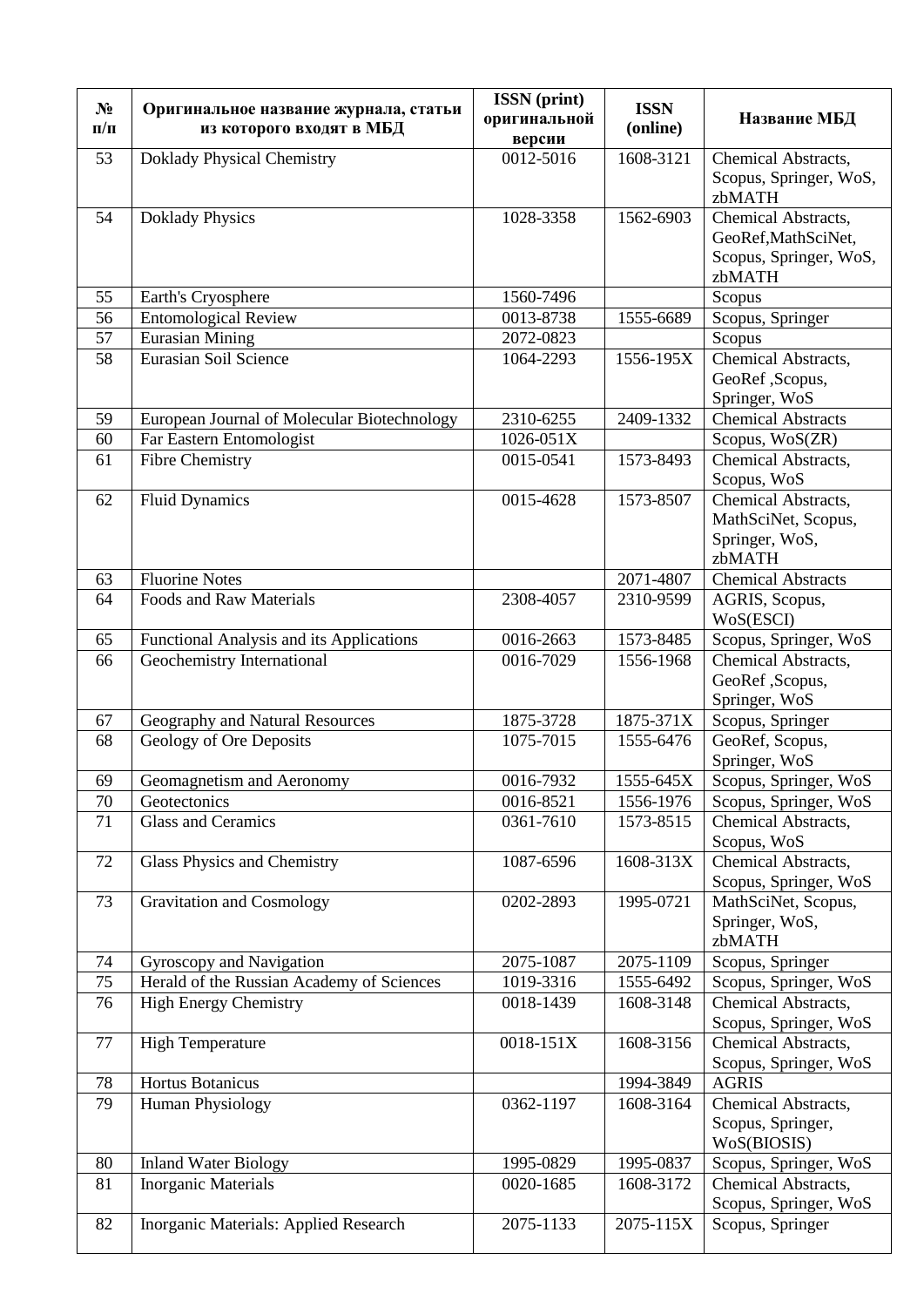| $N_2$<br>$\Pi/\Pi$ | Оригинальное название журнала, статьи<br>из которого входят в МБД                                     | <b>ISSN</b> (print)<br>оригинальной<br>версии | <b>ISSN</b><br>(online) | Название МБД                                                           |
|--------------------|-------------------------------------------------------------------------------------------------------|-----------------------------------------------|-------------------------|------------------------------------------------------------------------|
| 83                 | <b>Instruments and Experimental Techniques</b>                                                        | 0020-4412                                     | 1608-3180               | Chemical Abstracts,<br>Scopus, Springer, WoS                           |
| 84                 | International Journal of Corrosion and Scale<br>Inhibition                                            |                                               | 2305-6894               | <b>Chemical Abstracts</b>                                              |
| 85                 | International Journal of Self-Propagating High-<br>Temperature Synthesis                              | 1061-3862                                     | 1934-788X               | Scopus, Springer,<br>WoS(ESCI)                                         |
| 86                 | International Polymer Science and Technology                                                          | 0307-174X                                     |                         | Scopus                                                                 |
| 87                 | Invertebrate Zoology (Зоология<br>беспозвоночных)                                                     | 1812-9250                                     | 1814-0815               | Scopus, WoS(ZR)                                                        |
| 88                 | Izvestiya. Atmospheric and Oceanic Physics                                                            | 0001-4338                                     | 1555-628X               | MathSciNet, Scopus,<br>Springer, WoS,<br>zbMATH                        |
| 89                 | Izvestiya. Mathematics                                                                                | 1064-5632                                     | 1468-4810               | MathSciNet, Scopus,<br>WoS, zbMATH                                     |
| 90                 | Izvestiya. Physics of the Solid Earth                                                                 | 1069-3513                                     | 1555-6506               | GeoRef, Scopus,<br>Springer, WoS                                       |
| 91                 | <b>JETP Letters</b>                                                                                   | 0021-3640                                     | 1090-6487               | Chemical Abstracts,<br>Scopus, Springer, WoS                           |
| 92                 | Journal of Analytical Chemistry                                                                       | 1061-9348                                     | 1608-3199               | Chemical Abstracts,<br>Scopus, Springer, WoS                           |
| 93                 | Journal of Applied and Industrial Mathematics                                                         | 1990-4789                                     | 1990-4797               | MathSciNet, Scopus,<br>Springer, zbMATH                                |
| 94                 | Journal of Applied Mathematics and<br>Mechanics (PMM Journal of Applied<br>Mathematics and Mechanics) | 0021-8928                                     | 1873-4855               | MathSciNet, Scopus,<br><b>WoS</b>                                      |
| 95                 | Journal of Applied Mechanics and Technical<br>Physics                                                 | 0021-8944                                     | 1573-8620               | MathSciNet, Scopus,<br>Springer, WoS,<br>zbMATH                        |
| 96                 | Journal of Communications Technology and<br>Electronics                                               | 1064-2269                                     | 1555-6557               | Chemical Abstracts,<br>Scopus, Springer, WoS                           |
| 97                 | Journal of Computer and System Sciences<br>International                                              | 1064-2307                                     | 1555-6530               | MathSciNet, Scopus,<br>Springer, WoS,<br>zbMATH                        |
| 98                 | Journal of Engineering Thermophysics                                                                  | 1810-2328                                     | 1990-5432               | Chemical Abstracts,<br>Scopus, Springer, WoS                           |
| 99                 | Journal of Evolutionary Biochemistry and<br>Physiology                                                | 0022-0930                                     | 1608-3202               | Chemical Abstracts,<br>Scopus, Springer, WoS                           |
| 100                | Journal of Experimental and Theoretical<br>Physics                                                    | 1063-7761                                     | 1090-6509               | Chemical Abstracts,<br>MathSciNet, Scopus,<br>Springer, WoS,<br>zbMATH |
| 101                | Journal of Ichthyology                                                                                | 0032-9452                                     | 1555-6425               | Scopus, Springer                                                       |
| 102                | Journal of Machinery Manufacture and<br>Reliability                                                   | 1052-6188                                     | 1934-9394               | Scopus, Springer                                                       |
| 103                | Journal of Mathematical Sciences                                                                      | 1072-3374                                     | 1573-8795               | Scopus, Springer                                                       |
| 104                | Journal of Mining Science                                                                             | 1062-7391                                     | 1573-8736               | Scopus, Springer, WoS                                                  |
| 105                | Journal of Optical Technology                                                                         | 1070-9762                                     | 1091-0786               | Scopus, WoS                                                            |
| 106                | Journal of Russian Laser Research                                                                     | 1071-2836                                     | 1573-8760               | Chemical Abstracts,<br>Scopus, WoS                                     |
| 107                | Journal of Structural Chemistry                                                                       | 0022-4766                                     | 1573-8779               | Chemical Abstracts,<br>Scopus, Springer, WoS                           |
| 108                | Journal of Surface Investigation X-Ray,<br>Synchrotron and Neutron Techniques                         | 1027-4510                                     | 1819-7094               | Chemical Abstracts,<br>Scopus, Springer                                |
| 109                | Journal of Volcanology and Seismology                                                                 | 0742-0463                                     | 1819-7108               | GeoRef, Scopus,<br>Springer, WoS                                       |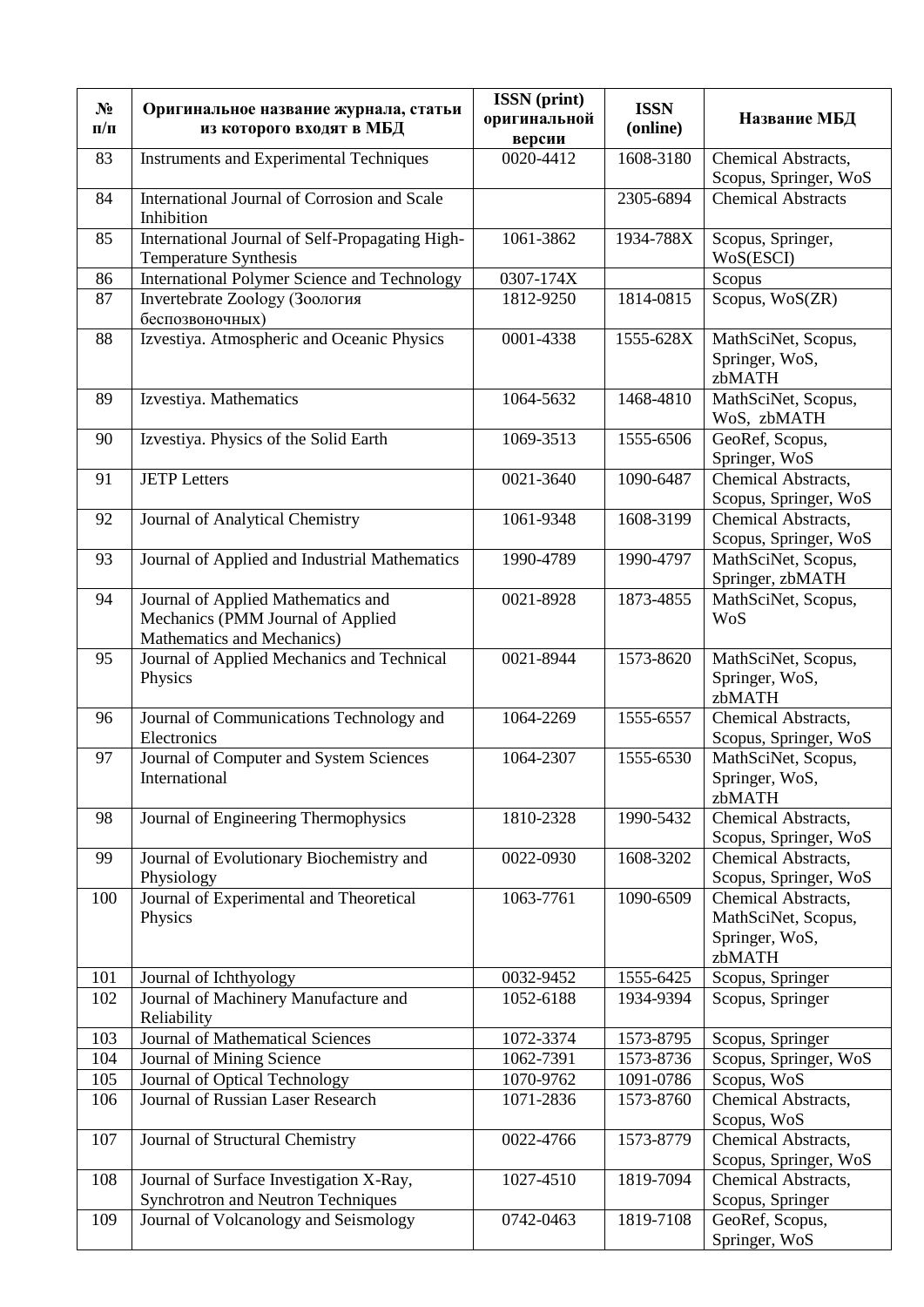| $N_2$      | Оригинальное название журнала, статьи                                 | <b>ISSN</b> (print)<br>оригинальной | <b>ISSN</b>            | Название МБД                       |
|------------|-----------------------------------------------------------------------|-------------------------------------|------------------------|------------------------------------|
| $\Pi/\Pi$  | из которого входят в МБД                                              | версии                              | (online)               |                                    |
| 110        | Kinetics and Catalysis                                                | 0023-1584                           | 1608-3210              | Chemical Abstracts,                |
|            |                                                                       |                                     |                        | Scopus, Springer, WoS              |
| 111        | <b>Laser Physics</b>                                                  | 1054-660X                           | 1555-6611              | ADS, Chemical                      |
|            |                                                                       |                                     |                        | Abstracts, Scopus, WoS             |
| 112        | <b>Laser Physics Letters</b>                                          | 1612-2011                           | 1612-202X              | Chemical Abstracts,<br>Scopus, WoS |
| 113        | Light and Engineering                                                 | 1068-9761                           |                        | Scopus, WoS                        |
| 114        | <b>Lithology and Mineral Resources</b>                                | 0024-4902                           | 1608-3229              | Chemical Abstracts,                |
|            |                                                                       |                                     |                        | GeoRef, Scopus,                    |
|            |                                                                       |                                     |                        | Springer, WoS,                     |
| 115        | Lobachevskii Journal of Mathematics                                   | 1995-0802                           | 1818-9962              | MathSciNet, Scopus,                |
|            |                                                                       |                                     |                        | Springer, zbMATH                   |
| 116        | Magnetic Resonance in Solids                                          |                                     | 2072-5981              | Scopus                             |
| 117        | Markov Processes and Related Fields                                   | 1024-2953                           |                        | MathSciNet, Scopus,                |
|            |                                                                       |                                     |                        | WoS, zbMATH                        |
| 118        | Materials Physics and Mechanics (Физика и<br>механика материалов)     | 1605-2730                           | 1605-8119]             | Chemical Abstracts,<br>Scopus      |
| 119        | Mathematical Methods of Statistics                                    | 1066-5307                           | 1934-8045              | Scopus, Springer                   |
| 120        | Mathematical Models and Computer                                      | 2070-0482                           | 2070-0490              | Scopus, Springer                   |
|            | Simulations                                                           |                                     |                        |                                    |
| 121        | <b>Mathematical Notes</b>                                             | 0001-4346                           | 1573-8876              | MathSciNet, Scopus,                |
|            |                                                                       |                                     |                        | Springer, WoS,                     |
|            |                                                                       |                                     |                        | zbMATH                             |
| 122        | <b>Measurement Techniques</b>                                         | 0543-1972                           | 1573-8906              | Scopus, Springer, WoS              |
| 123        | <b>Mechanics of Solids</b>                                            | 0025-6544                           | 1934-7936              | Scopus, Springer, WoS              |
| 124        | <b>Mendeleev Communications</b>                                       | 0959-9436                           | 1364-551X              | Chemical Abstracts,                |
| 125        | Metal Science and Heat Treatment                                      | 0026-0673                           | 1573-8973              | Scopus, WoS<br>Chemical Abstracts, |
|            |                                                                       |                                     |                        | Scopus, Springer, WoS              |
| 126        | Metallurgist                                                          | 0026-0894                           | 1573-8892              | Chemical Abstracts,                |
|            |                                                                       |                                     |                        | Scopus, WoS                        |
| 127        | Microbiology                                                          | 0026-2617                           | 1608-3237              | Chemical Abstracts,                |
|            |                                                                       |                                     |                        | Scopus, Springer, WoS              |
| 128        | Molecular Biology                                                     | 0026-8933                           | 1608-3245              | Chemical Abstracts,                |
|            |                                                                       |                                     |                        | Scopus, Springer, WoS              |
| 129        | Molecular Genetics, Microbiology and                                  | 0891-4168                           | 1934-841X              | Scopus, Springer                   |
| 130        | Virology<br><b>Moscow Mathematical Journal</b>                        | 1609-3321                           | 1609-4514              | MathSciNet, Scopus,                |
|            |                                                                       |                                     |                        | WoS, zbMATH                        |
| 131        | <b>Moscow University Biological Sciences</b>                          | 0096-3925                           | 1934-791X              | Scopus, Springer                   |
|            | <b>Bulletin</b>                                                       |                                     |                        |                                    |
| 132        | Moscow University Chemistry Bulletin                                  | 0027-1314                           | 1935-0260              | Scopus, Springer                   |
| 133        | <b>Moscow University Computational</b>                                | 0278-6419                           | 1934-8428              | Scopus, Springer                   |
|            | Mathematics and Cybernetics                                           |                                     |                        |                                    |
| 134        | Moscow University Geology Bulletin                                    | 0145-8752                           | 1934-8436              | Scopus, Springer                   |
| 135        | Moscow University Mathematics Bulletin                                | 0027-1322                           | 1934-8444              | Scopus, Springer                   |
| 136        | Moscow University Mechanics Bulletin                                  | 0027-1330                           | 1934-8452              | Scopus, Springer                   |
| 137        | Moscow University Physics Bulletin                                    | 0027-1349                           | 1934-8460              | Scopus, Springer, WoS              |
| 138<br>139 | Moscow University Soil Science Bulletin<br>Nanotechnologies in Russia | 0147-6874<br>1995-0780              | 1934-7928<br>1995-0799 | Springer<br>Chemical Abstracts,    |
|            |                                                                       |                                     |                        | Scopus, Springer                   |
| 140        | Neurochemical Journal                                                 | 1819-7124                           | 1819-7132              | Chemical Abstracts,                |
|            |                                                                       |                                     |                        | Scopus, Springer, WoS              |
| 141        | Neuroscience and Behavioral Physiology                                | 0097-0549                           | 1573-899X              | Chemical Abstracts,                |
|            |                                                                       |                                     |                        | Scopus, Springer                   |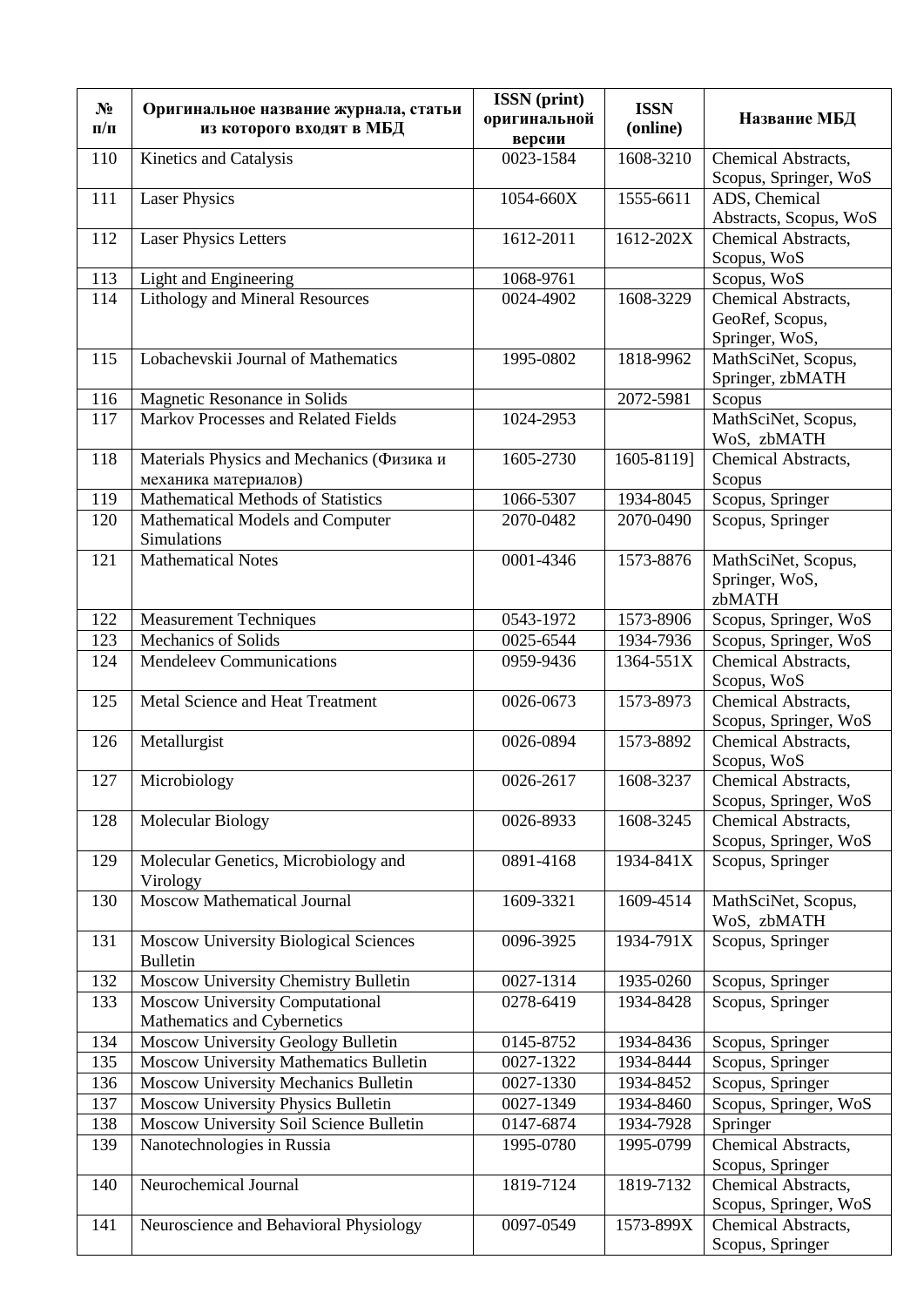| $N_2$     | Оригинальное название журнала, статьи                             | <b>ISSN</b> (print)<br>оригинальной | <b>ISSN</b> | Название МБД                                                                |
|-----------|-------------------------------------------------------------------|-------------------------------------|-------------|-----------------------------------------------------------------------------|
| $\Pi/\Pi$ | из которого входят в МБД                                          | версии                              | (online)    |                                                                             |
| 142       | Non-ferrous Metals                                                | 2072-0807                           |             | Scopus                                                                      |
| 143       | <b>Numerical Analysis and Applications</b>                        | 1995-4239                           | 1995-4247   | Scopus, Springer                                                            |
| 144       | Oceanology                                                        | 0001-4370                           | 1531-8508   | GeoRef, Scopus,                                                             |
|           |                                                                   |                                     |             | Springer, WoS                                                               |
| 145       | <b>Optical Memory and Neural Networks</b><br>(Information Optics) | 1060-992X                           | 1934-7898   | Scopus, Springer                                                            |
| 146       | <b>Optics and Spectroscopy</b>                                    | 0030-400X                           | 1562-6911   | Chemical Abstracts,<br>Scopus, Springer, WoS                                |
| 147       | Optoelectronics, Instrumentation and Data<br>Processing           | 8756-6990                           | 1934-7944   | Scopus, Springer                                                            |
| 148       | p-Adic Numbers, Ultrametric Analysis and<br>Applications          | 2070-0466                           | 2070-0474   | Scopus, Springer                                                            |
| 149       | Paleontological Journal                                           | 0031-0301                           | 1555-6174   | GeoRef, Scopus,<br>Springer, WoS                                            |
| 150       | Pattern Recognition and Image Analysis                            | 1054-6618                           | 1555-6212   | Scopus, Springer                                                            |
| 151       | Petroleum Chemistry                                               | 0965-5441                           | 1555-6239   | Chemical Abstracts,                                                         |
|           |                                                                   |                                     |             | Scopus, Springer, WoS                                                       |
| 152       | Petrology                                                         | 0869-5911                           | 1556-2085   | GeoRef, Scopus,<br>Springer, WoS                                            |
| 153       | Pharmaceutical Chemistry Journal                                  | 0091-150X                           | 1573-9031   | Chemical Abstracts,<br>Scopus, WoS                                          |
| 154       | <b>Physical Mesomechanics</b>                                     | 1029-9599                           | 1990-5424   | Scopus, Springer                                                            |
| 155       | Physics - Uspekhi                                                 | 1063-7869                           | 1468-4780   | Chemical Abstracts,<br>Scopus, WoS, zbMATH                                  |
| 156       | Physics of Atomic Nuclei                                          | 1063-7788                           | 1562-692X   | ADS, Chemical<br>Abstracts, MathSciNet,<br>Scopus, Springer, WoS,<br>zbMATH |
| 157       | Physics of Metals and Metallography                               | 0031-918X                           | 1555-6190   | Scopus, Springer, WoS                                                       |
| 158       | Physics of Particles and Nuclei                                   | 1063-7796                           | 1531-8559   | ADS, Chemical<br>Abstracts, Scopus,<br>Springer, WoS                        |
| 159       | Physics of Particles and Nuclei Letters                           | 1547-4771                           | 1531-8567   | ADS, Chemical<br>Abstracts, Scopus,<br>Springer                             |
| 160       | Physics of the Solid State                                        | 1063-7834                           | 1090-6460   | Chemical Abstracts,<br>Scopus, Springer, WoS                                |
| 161       | Physics of Wave Phenomena                                         | 1541-308X                           | 1934-807X   | Scopus, Springer, WoS                                                       |
| 162       | <b>Plasma Physics Reports</b>                                     | 1063-780X                           | 1562-6938   | Chemical Abstracts,<br>Scopus, Springer, WoS                                |
| 163       | Polymer Science, Series A                                         | 0965-545X                           | 1555-6107   | Chemical Abstracts,<br>Scopus, Springer, WoS                                |
| 164       | Polymer Science, Series B                                         | 1560-0904                           | 1555-6123   | Chemical Abstracts,<br>Scopus, Springer, WoS                                |
| 165       | Polymer Science, Series C                                         | 1811-2382                           | 1555-614X   | Chemical Abstracts,<br>Scopus, Springer, WoS                                |
| 166       | Polymer Science, Series D                                         | 1995-4212                           | 1995-4220   | Chemical Abstracts,<br>Scopus, Springer                                     |
| 167       | Power Technology and Engineering                                  | 1570-145X                           | 1570-1468   | Scopus, Springer                                                            |
| 168       | Problems of Information Transmission                              | 0032-9460                           | 1608-3253   | MathSciNet, Scopus,                                                         |
|           |                                                                   |                                     |             | Springer, WoS,<br>zbMATH                                                    |
| 169       | Proceedings of the Steklov Institute of<br>Mathematics            | 0081-5438                           | 1531-8605   | MathSciNet, Scopus,<br>Springer, WoS,<br>ZbMATH                             |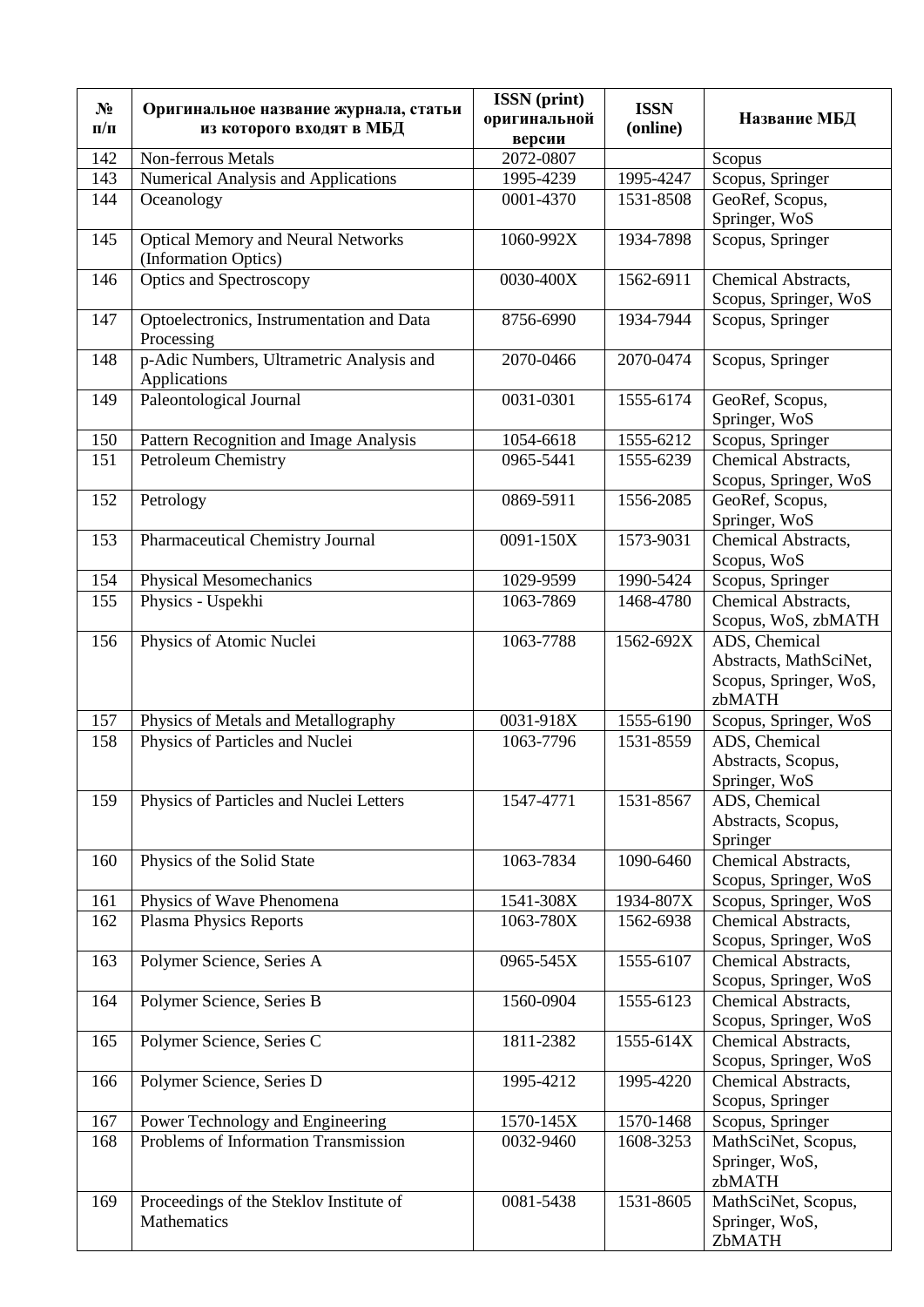| $N_2$<br>$\Pi/\Pi$ | Оригинальное название журнала, статьи<br>из которого входят в МБД | <b>ISSN</b> (print)<br>оригинальной | <b>ISSN</b><br>(online) | Название МБД                                 |
|--------------------|-------------------------------------------------------------------|-------------------------------------|-------------------------|----------------------------------------------|
|                    |                                                                   | версии                              |                         |                                              |
| 170                | Programming and Computer Software                                 | 0361-7688                           | 1608-3261               | MathSciNet, Scopus,                          |
|                    |                                                                   |                                     |                         | Springer, WoS,                               |
|                    |                                                                   | 2070-2051                           | 2070-206X               | zbMATH<br>Chemical Abstracts.                |
| 171                | Protection of Metals and Physical Chemistry of<br><b>Surfaces</b> |                                     |                         | Scopus, Springer, WoS                        |
| 172                | Protistology                                                      | 1680-0826                           |                         | WoS(BIOSIS)                                  |
| 173                | Psychology in Russia: State of the Art                            | 2074-6857                           | 2307-2202               | Scopus                                       |
| 174                | Quaestio Rossica                                                  | 2311-911X                           | 2313-6871               | WoS(ESCI)                                    |
| 175                | <b>Quantum Electronics</b>                                        | 1063-7818                           | 1468-4799               | Chemical Abstracts,                          |
|                    |                                                                   |                                     |                         | Scopus, WoS                                  |
| 176                | Radiochemistry                                                    | 1066-3622                           | 1608-3288               | Chemical Abstracts,                          |
|                    |                                                                   |                                     |                         | Scopus, Springer                             |
| 177                | Radioelectronics and Communications<br><b>Systems</b>             | 0735-2727                           | 1934-8061               | Scopus, Springer                             |
| 178                | Radiophysics and Quantum Electronics                              | 0033-8443                           | 1573-9120               | Scopus, Springer, WoS                        |
| 179                | Refractories and Industrial Ceramics                              | 1083-4877                           | 1573-9139               | Chemical Abstracts,                          |
|                    |                                                                   |                                     |                         | Scopus, Springer, WoS                        |
| 180                | Regional Research of Russia                                       | 2079-9705                           | 2079-9713               | Scopus, Springer                             |
| 181                | <b>Regular and Chaotic Dynamics</b>                               | 1560-3547                           | 1468-4845               | MathSciNet, Scopus,                          |
|                    |                                                                   |                                     |                         | Springer, WoS,<br>zbMATH                     |
| 182                | Review Journal of Chemistry                                       | 2079-9780                           | 2079-9799               | Springer                                     |
| 183                | Reviews on Advanced Materials Science                             | 1606-5131                           | 1605-8127               | Scopus, WoS                                  |
| 184                | <b>Russian Aeronautics</b>                                        | 1068-7998                           | 1934-7901               | Scopus, Springer                             |
| 185                | <b>Russian Agricultural Sciences</b>                              | 1068-3674                           | 1934-8037               | <b>AGRIS</b> , Springer                      |
| 186                | <b>Russian Chemical Bulletin</b>                                  | 1066-5285                           | 1573-9171               | Chemical Abstracts,                          |
|                    |                                                                   |                                     |                         | Scopus, Springer, WoS                        |
| 187                | <b>Russian Chemical Reviews</b>                                   | 0036-021X                           | 1468-4837               | Chemical Abstracts,                          |
|                    |                                                                   |                                     |                         | Scopus, WoS                                  |
| 188                | <b>Russian Electrical Engineering</b>                             | 1068-3712                           | 1934-8010               | Scopus, Springer                             |
| 189                | <b>Russian Engineering Research</b>                               | 1068-798X                           | 1934-8088               | Scopus, Springer                             |
| 190                | Russian Entomological Journal                                     | 0132-8069                           |                         | Scopus, WoS (BIOSIS,<br>ZR)                  |
| 191                | <b>Russian Geology and Geophysics</b>                             | 1068-7971                           | 1878-030X               | Scopus, WoS                                  |
| 192                | Russian Journal of Agricultural and Socio-                        |                                     | 2226-1184               | <b>AGRIS</b>                                 |
|                    | <b>Economic Sciences</b>                                          |                                     |                         |                                              |
| 193                | Russian Journal of Applied Chemistry                              | 1070-4272                           | 1608-3296               | Chemical Abstracts,<br>Scopus, Springer, WoS |
| 194                | Russian Journal of Biological Invasions                           | 2075-1117                           | 2075-1125               | AGRIS, Scopus,                               |
|                    |                                                                   |                                     |                         | Springer                                     |
| 195                | Russian Journal of Biomechanics                                   | 1812-5123                           | 2410-065X               | Scopus                                       |
| 196                | Russian Journal of Bioorganic Chemistry                           | 1068-1620                           | 1068-330X               | Chemical Abstracts.<br>Scopus, Springer, WoS |
| 197                | Russian Journal of Coordination Chemistry                         | 1070-3284                           | 1608-3318               | Chemical Abstracts.                          |
| 198                | Russian Journal of Developmental Biology                          | 1062-3604                           | 1608-3326               | Scopus, Springer, WoS<br>Chemical Abstracts, |
|                    |                                                                   |                                     |                         | Scopus, Springer, WoS                        |
| 199                | <b>Russian Journal of Ecology</b>                                 | 1067-4136                           | 1608-3334               | AGRIS, Chemical                              |
|                    |                                                                   |                                     |                         | Abstracts, Scopus,                           |
|                    |                                                                   |                                     |                         | Springer, WoS                                |
| 200                | Russian Journal of Electrochemistry                               | 1023-1935                           | 1608-3342               | Chemical Abstracts.                          |
|                    |                                                                   |                                     |                         | Scopus, Springer, WoS                        |
| 201                | <b>Russian Journal of General Chemistry</b>                       | 1070-3632                           | 1608-3350               | Chemical Abstracts,                          |
|                    |                                                                   |                                     |                         | Scopus, Springer, WoS                        |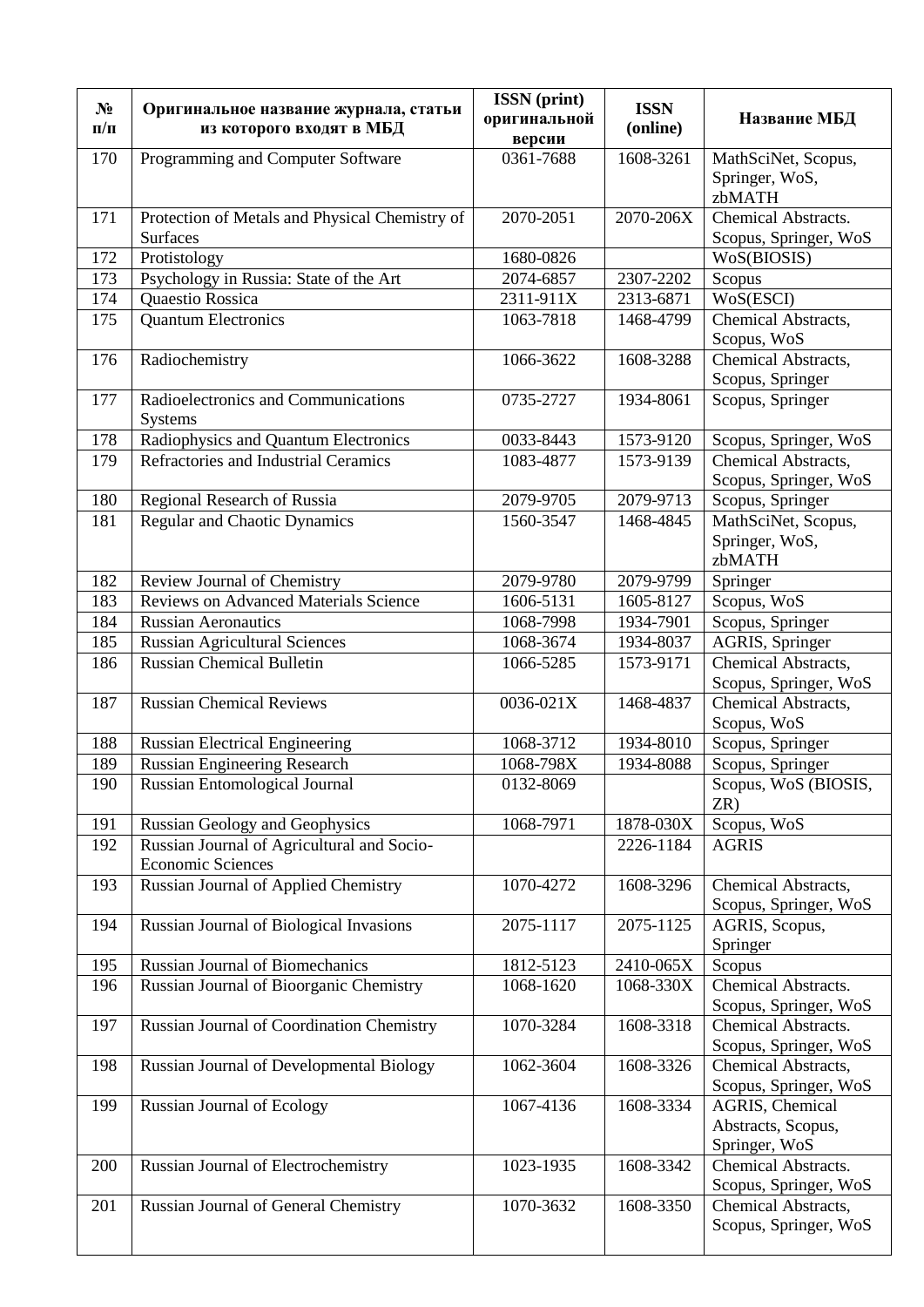| $N_2$      | Оригинальное название журнала, статьи                                      | <b>ISSN</b> (print)<br>оригинальной | <b>ISSN</b>            | Название МБД                                 |
|------------|----------------------------------------------------------------------------|-------------------------------------|------------------------|----------------------------------------------|
| $\Pi/\Pi$  | из которого входят в МБД                                                   | версии                              | (online)               |                                              |
| 202        | <b>Russian Journal of Genetics</b>                                         | 1022-7954                           | 1608-3369              | AGRIS, Chemical                              |
|            |                                                                            |                                     |                        | Abstracts. Scopus,                           |
| 203        | Russian Journal of Genetics: Applied Research                              | 2079-0597                           | 2079-0600              | Springer, WoS<br>Scopus, Springer            |
| 204        | Russian Journal of Herpetology                                             | 1026-2296                           |                        | Scopus, WoS(BIOSIS,                          |
|            |                                                                            |                                     |                        | ZR)                                          |
| 205        | Russian Journal of Inorganic Chemistry                                     | 0036-0236                           | 1531-8613              | Chemical Abstracts,                          |
|            |                                                                            |                                     |                        | Scopus, Springer, WoS                        |
| 206        | Russian Journal of Marine Biology                                          | 1063-0740                           | 1608-3377              | Chemical Abstracts,                          |
|            |                                                                            | 1061-9208                           | 1555-6638              | Scopus, Springer, WoS                        |
| 207        | Russian Journal of Mathematical Physics                                    |                                     |                        | MathSciNet, Scopus,<br>Springer, WoS,        |
|            |                                                                            |                                     |                        | zbMATH                                       |
| 208        | <b>Russian Journal of Nematology</b>                                       | 0869-6918                           |                        | Scopus, WoS                                  |
| 209        | <b>Russian Journal of Nondestructive Testing</b>                           | 1061-8309                           | 1608-3385              | Chemical Abstracts,                          |
|            |                                                                            |                                     |                        | Scopus, Springer, WoS                        |
| 210        | <b>Russian Journal of Non-Ferrous Metals</b>                               | 1067-8212                           | 1934-970X              | Scopus, Springer, WoS                        |
| 211        | Russian Journal of Numerical Analysis and<br><b>Mathematical Modelling</b> | 0927-6467                           | 1569-3988              | Scopus, WoS                                  |
| 212        | Russian Journal of Organic Chemistry                                       | 1070-4280                           | 1608-3393              | Chemical Abstracts,                          |
|            |                                                                            |                                     |                        | Scopus, Springer, WoS                        |
| 213        | <b>Russian Journal of Pacific Geology</b>                                  | 1819-7140                           | 1819-7159              | Chemical Abstracts,                          |
|            |                                                                            |                                     |                        | Scopus, Springer, WoS                        |
| 214        | Russian Journal of Physical Chemistry A.<br>Focus on Chemistry             | 0036-0244                           | 1531-863X              | Chemical Abstracts,                          |
| 215        | Russian Journal of Physical Chemistry B.                                   | 1990-7931                           | 1990-7923              | Scopus, Springer, WoS<br>Chemical Abstracts, |
|            | Focus on Physics                                                           |                                     |                        | Scopus, Springer, WoS                        |
| 216        | <b>Russian Journal of Plant Physiology</b>                                 | 1021-4437                           | 1608-3407              | AGRIS, Chemical                              |
|            |                                                                            |                                     |                        | Abstracts, Scopus,                           |
|            |                                                                            |                                     |                        | Springer, WoS                                |
| 217        | <b>Russian Journal of Theriology</b>                                       | 1682-3559                           | 1819-7159              | Scopus, WoS (BIOSIS,<br>ZR)                  |
| 218        | Russian Law Journal                                                        | 2309-8678                           | 2312-3605              | Scopus, WoS(ESCI)                            |
| 219        | Russian Linguistic Bulletin                                                | 2313-0288                           | 2411-2968              | WoS(ESCI)                                    |
| 220        | <b>Russian Mathematical Surveys</b>                                        | 0036-0279                           | 1468-4829              | MathSciNet, Scopus,                          |
|            |                                                                            |                                     |                        | WoS, zbMATH                                  |
| 221        | <b>Russian Mathematics</b>                                                 | 1066-369X                           | 1934-810X              | ADS, MathSciNet,<br>Scopus, Springer,        |
|            |                                                                            |                                     |                        | ZbMATH                                       |
| 222        | <b>Russian Metallurgy (Metally)</b>                                        | 0036-0295                           | 1555-6255              | Scopus, Springer                             |
| 223        | Russian Meteorology and Hydrology                                          | 1068-3739                           | 1934-8096              | Scopus, Springer, WoS                        |
| 224        | <b>Russian Microelectronics</b>                                            | 1063-7397                           | 1608-3415              | <b>Chemical Abstracts,</b>                   |
|            |                                                                            |                                     |                        | Scopus, Springer                             |
| 225        | <b>Russian Open Medical Journal</b>                                        |                                     | 2304-3415              | Chemical Abstracts,<br>Scopus                |
| 226        | <b>Russian Physics Journal</b>                                             | 1064-8887                           | 1573-9228              | ADS, Chemical                                |
|            |                                                                            |                                     |                        | Abstracts, MathSciNet,                       |
|            |                                                                            |                                     |                        | Scopus, Springer, WoS,                       |
|            |                                                                            |                                     |                        | ZbMATH                                       |
| 227        | <b>Russian Politics and Law</b>                                            | 1061-1940                           | 1558-0962              | Scopus, WoS                                  |
| 228        | Russian Studies in Literature                                              | 1061-1975                           | 1944-7167              | Scopus, WoS                                  |
| 229<br>230 | <b>Russian Studies in Philosophy</b><br>Ruthenica                          | 1061-1967<br>0136-0027              | 1558-0431<br>2307-7336 | Scopus, WoS<br>Scopus, WoS (ZR)              |
| 231        | <b>Sbornik Mathematics</b>                                                 | 1064-5616                           | 1468-4802              | MathSciNet, Scopus,                          |
|            |                                                                            |                                     |                        | zbMATH                                       |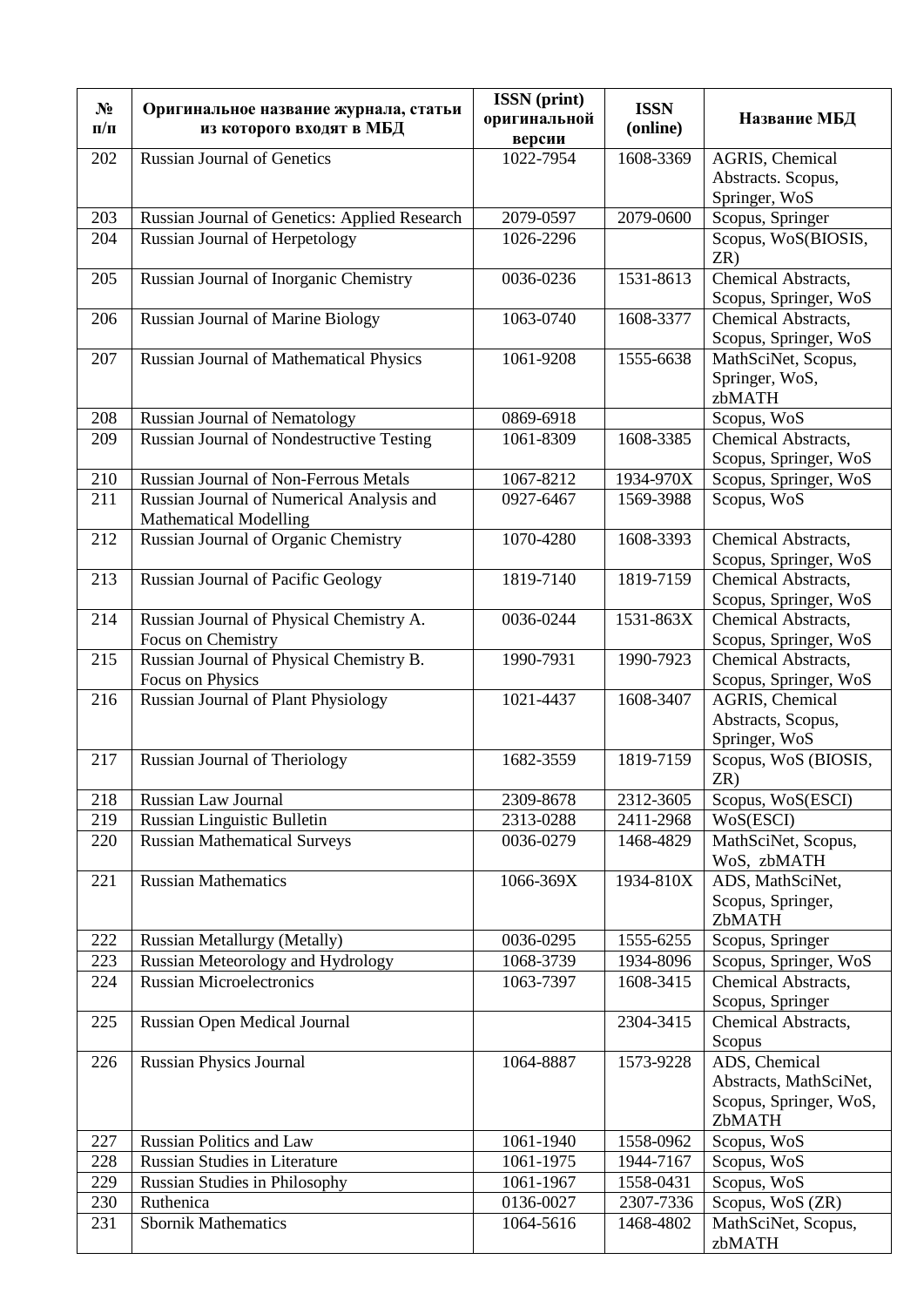| $N_2$<br>$\Pi/\Pi$ | Оригинальное название журнала, статьи<br>из которого входят в МБД                                                                        | <b>ISSN</b> (print)<br>оригинальной<br>версии | <b>ISSN</b><br>(online) | Название МБД                                                                     |
|--------------------|------------------------------------------------------------------------------------------------------------------------------------------|-----------------------------------------------|-------------------------|----------------------------------------------------------------------------------|
| 232                | Schole. Философское антиковедение и<br>классическая традиция                                                                             | 1995-4328                                     | 1995-4336               | Scopus                                                                           |
| 233                | Scientific and Technical Information<br>Processing                                                                                       | 0147-6882                                     | 1934-8118               | Scopus, Springer                                                                 |
| 234                | Scientific herald of the Voronezh State<br>University of Architecture and Civil<br>Engineering. Construction and architecture<br>(Print) | 2075-0811                                     | 2077-0219               | WoS(ESCI)                                                                        |
| 235                | Scrinium                                                                                                                                 | 1817-7530                                     | 1817-7565               | Scopus                                                                           |
| 236                | Seismic Instruments                                                                                                                      | 0747-9239                                     | 1934-7871               | Springer, WoS(ESCI)                                                              |
| 237                | Semiconductors                                                                                                                           | 1063-7826                                     | 1090-6479               | Chemical Abstracts,<br>Scopus, Springer, WoS                                     |
| 238                | Siberian Advances in Mathematics                                                                                                         | 1055-1344                                     | 1934-8126               | Scopus, Springer                                                                 |
| 239                | Siberian Mathematical Journal                                                                                                            | 0037-4466                                     | 1573-9260               | MathSciNet, Scopus,<br>Springer, WoS,<br>zbMATH                                  |
| 240                | $Slověne = CJOB$ ане. International Journal<br>of Slavic Studies                                                                         | 2304-0785                                     | 2305-6754               | Scopus                                                                           |
| 241                | <b>Social Sciences</b>                                                                                                                   | 0134-5486                                     | 1938-2553               | Scopus                                                                           |
| 242                | Soil Mechanics and Foundation Engineering                                                                                                | 0038-0741                                     | 1573-9279               | Scopus, WoS                                                                      |
| 243                | Solar System Research                                                                                                                    | 0038-0946                                     | 1608-3423               | Chemical Abstracts,<br>Scopus, Springer, WoS                                     |
| 244                | Solid Fuel Chemistry                                                                                                                     | 0361-5219                                     | 1934-8029               | Chemical Abstracts,<br>Scopus, Springer, WoS                                     |
| 245                | <b>St Petersburg Mathematical Journal</b>                                                                                                | 1061-0022                                     | 1547-7371               | MathSciNet, Scopus,<br><b>WoS</b>                                                |
| 246                | <b>Steel in Translation</b>                                                                                                              | 0967-0912                                     | 1935-0988               | Scopus, Springer                                                                 |
| 247                | Stratigraphy and Geological Correlation                                                                                                  | 0869-5938                                     | 1555-6263               | Scopus, Springer, WoS                                                            |
| 248                | Studia Slavica et Balcanica Petropolitana<br>(Петербургские славянские и балканские<br>исследования)                                     | 1995-848X                                     |                         | Scopus                                                                           |
| 249                | <b>Studies on Russian Economic Development</b>                                                                                           | 1075-7007                                     | 1531-8664               | Scopus, Springer                                                                 |
| 250                | Surface Engineering and Applied<br>Electrochemistry                                                                                      | 1068-3755                                     | 1934-8002               | Scopus, Springer                                                                 |
| 251                | <b>Technical Physics</b>                                                                                                                 | 1063-7842                                     | 1090-6525               | Chemical Abstracts,<br>Scopus, Springer, WoS                                     |
| 252                | <b>Technical Physics Letters</b>                                                                                                         | 1063-7850                                     | 1090-6533               | Chemical Abstracts,<br>Scopus, Springer, WoS                                     |
| 253                | Telecommunications and Radio Engineering                                                                                                 | 0040-2508                                     | 1943-6009               | Scopus                                                                           |
| 254                | Terra economicus                                                                                                                         | 2073-6606                                     | 2410-4531               | WoS(ESCI)                                                                        |
| 255                | Theoretical and Mathematical Physics                                                                                                     | 0040-5779                                     | 1573-9333               | Chemical Abstracts,<br>MathSciNet, Scopus,<br>Springer, WoS,<br>Zentralblat MATH |
| 256                | Theoretical Foundations of Chemical<br>Engineering                                                                                       | 0040-5795                                     | 1608-3431               | Chemical Abstracts,<br>Scopus, Springer, WoS                                     |
| 257                | Theory of Probability and its Applications                                                                                               | 0040-585X                                     | 1095-7219               | Scopus, WoS                                                                      |
| 258                | Thermal Engineering                                                                                                                      | 0040-6015                                     | 1555-6301               | Scopus, Springer                                                                 |
| 259                | Thermophysics and Aeromechanics                                                                                                          | 0869-8643                                     | 1531-8699               | Scopus, Springer, WoS                                                            |
| 260                | Transactions of the Moscow Mathematical<br>Society                                                                                       | 0077-1554                                     | 1547-738X               | MathScieNet, zbMATH                                                              |
| 261                | Vestnik St. Petersburg University.<br>Mathematics                                                                                        | 1063-4541                                     | 1934-7855               | Scopus, Springer                                                                 |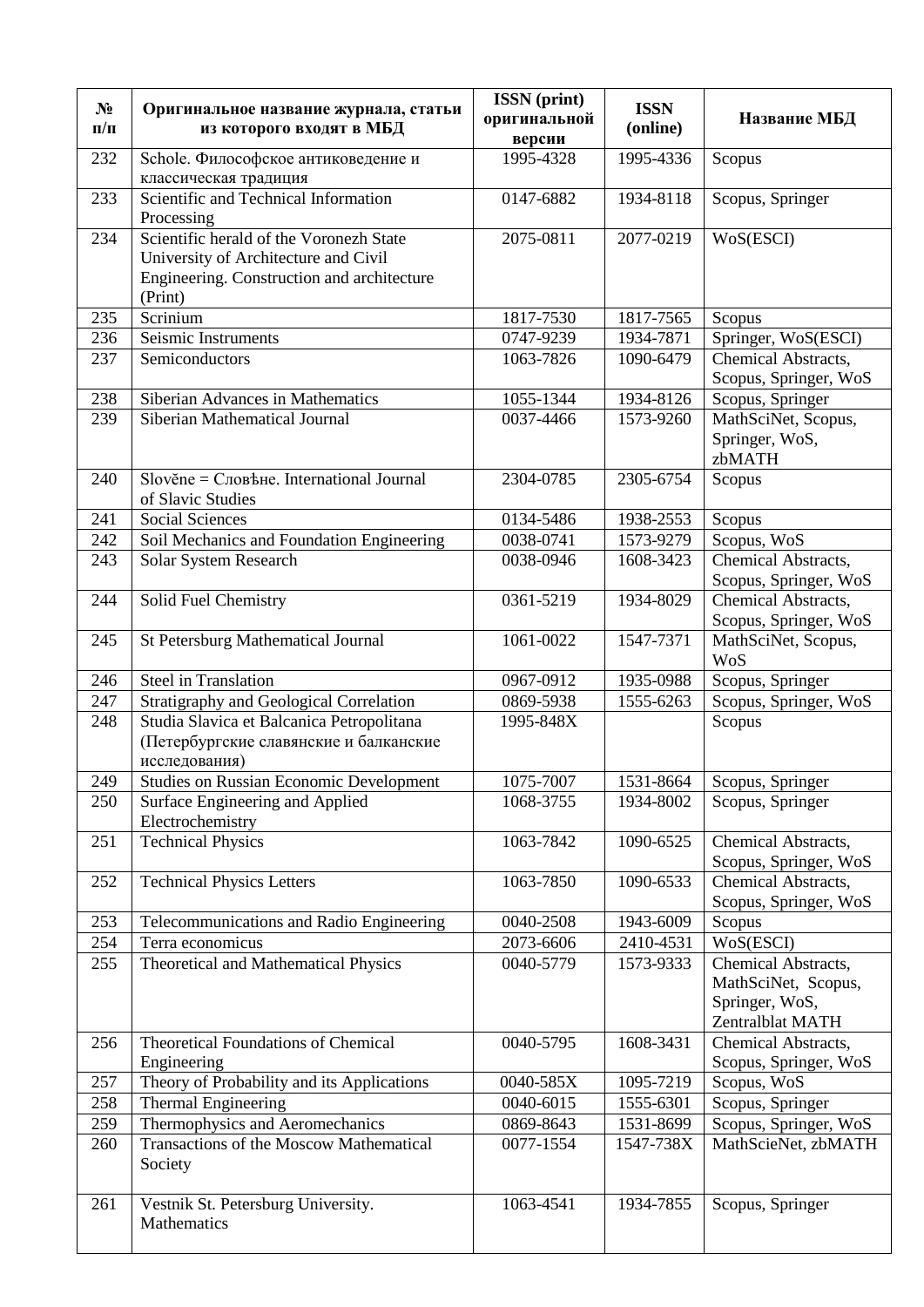| $N_2$<br>$\Pi/\Pi$ | Оригинальное название журнала, статьи<br>из которого входят в МБД   | <b>ISSN</b> (print)<br>оригинальной<br>версии | <b>ISSN</b><br>(online) | Название МБД                            |
|--------------------|---------------------------------------------------------------------|-----------------------------------------------|-------------------------|-----------------------------------------|
| 262                | <b>Water Resources</b>                                              | 0097-8078                                     | 1608-344X               | AGRIS, Chemical                         |
|                    |                                                                     |                                               |                         | Abstracts, GeoRef,                      |
|                    |                                                                     |                                               |                         | Scopus, Springer, WoS                   |
| 263                | Welding International                                               | 0950-7116                                     | 1754-2138               | Scopus                                  |
| 264                | Zoosystematica Rossica                                              | 0320-9180                                     | 2410-0226               | Scopus, WoS (BIOSIS,<br>ZR)             |
| 265                |                                                                     | 0233-528X                                     |                         | Chemical Abstracts,                     |
|                    | Авиакосмическая и экологическая                                     |                                               |                         | PubMed, Scopus,                         |
|                    | медицина                                                            |                                               |                         | Springer, WoS(BIOSIS)                   |
| 266                |                                                                     | 0869-530X                                     |                         | <b>Chemical Abstracts</b>               |
| 267                | Авиационная промышленность                                          | 1819-5962                                     |                         |                                         |
|                    | Автоматизация в промышленности                                      |                                               |                         | MathSciNet, Scopus,<br>Springer, WoS,   |
|                    |                                                                     |                                               |                         | zbMATH                                  |
| 268                |                                                                     | 0132-2222                                     |                         | <b>Chemical Abstracts</b>               |
|                    | Автоматизация, телемеханизация и связь в<br>нефтяной промышленности |                                               |                         |                                         |
| 269                |                                                                     | 0005-2310                                     |                         |                                         |
|                    | Автоматика и телемеханика                                           |                                               |                         | MathSciNet, Scopus,                     |
|                    |                                                                     | 0320-7102                                     |                         | Scopus, WoS, zbMATH<br>Scopus, Springer |
| 270<br>271         | Автометрия                                                          |                                               |                         | <b>Chemical Abstracts</b>               |
|                    | Автомобильная промышленность                                        | 0005-2337                                     |                         |                                         |
| 272                | Аграрная наука                                                      | 0869-8155                                     |                         | <b>AGRIS</b>                            |
| 273                | Аграрная наука Евро-Северо-Востока                                  | 2072-9081                                     |                         | <b>AGRIS</b>                            |
| 274                | Аграрная Россия                                                     | 1999-5636                                     |                         | <b>AGRIS</b>                            |
| 275                | Аграрный вестник Урала                                              | 1997-4868                                     | 2307-0005               | <b>AGRIS</b>                            |
| 276                | Аграрный научный журнал (бывш. Вестник                              | 2313-8432                                     |                         | <b>AGRIS</b>                            |
|                    | Саратовского государственного аграрного                             |                                               |                         |                                         |
|                    | университета им. Н.И.Вавилова)                                      |                                               |                         |                                         |
| 277                | Агропродовольственная политика России                               | 2227-0280                                     |                         | <b>AGRIS</b>                            |
| 278                | Агрохимический вестник                                              | 1029-2551                                     |                         | <b>Chemical Abstracts</b>               |
| 279                | Агрохимия                                                           | 0002-1881                                     |                         | Chemical Abstracts,<br>WoS(BIOSIS)      |
| 280                | Акустический журнал                                                 | 0320-7919                                     |                         | Scopus, Springer, WoS                   |
| 281                | Акушерство и гинекология                                            | 0300-9092                                     | 2412-5679               | Scopus                                  |
| 282                | Алгебра и анализ                                                    | 0234-0852                                     |                         | MathSciNet, Scopus,                     |
|                    |                                                                     |                                               |                         | WoS, zbMATH                             |
| 283                | Алгебра и логика                                                    | 0373-9252                                     |                         | MathSciNet, Scopus,<br>WoS, zbMATH      |
| 284                | Альтернативная энергетика и экология                                | 1608-8298                                     |                         | <b>Chemical Abstracts</b>               |
| 285                | Ангиология и сосудистая хирургия                                    | 1027-6661                                     |                         | PubMed, Scopus                          |
| 286                | Анестезиология и реаниматология                                     | 0201-7563                                     | 2410-4698               | PubMed, Scopus,                         |
|                    |                                                                     |                                               |                         | WoS(BIOSIS)                             |
| 287                | АНРИ (Аппаратура и новости                                          | 2075-1338                                     |                         | <b>Chemical Abstracts</b>               |
|                    | радиационных измерений)                                             |                                               |                         |                                         |
| 288                | Антибиотики и химиотерапия                                          | 0235-2990                                     |                         | Chemical Abstracts,                     |
|                    |                                                                     |                                               |                         | PubMed, Scopus,                         |
|                    |                                                                     |                                               |                         | WoS(BIOSIS)                             |
| 289                | АПК России (бывш. Вестник Челябинской                               | 2227-7005                                     |                         | <b>AGRIS</b>                            |
|                    | государственной агроинженерной<br>академии)                         |                                               |                         |                                         |
| 290                | АПК: экономика, управление                                          | 0235-2443                                     |                         | <b>AGRIS</b>                            |
| 291                | Аридные экосистемы                                                  | 2079-0961                                     | 2079-0988               | Springer                                |
| 292                | Археология, этнография и антропология                               | 1563-0102                                     |                         | Scopus                                  |
|                    | Евразии                                                             |                                               |                         |                                         |
| 293                | Архив патологии                                                     | 0004-1955                                     | 2309-1266               | Chemical Abstracts,                     |
|                    |                                                                     |                                               |                         | PubMed, Scopus,                         |
|                    |                                                                     |                                               |                         | WoS(BIOSIS)                             |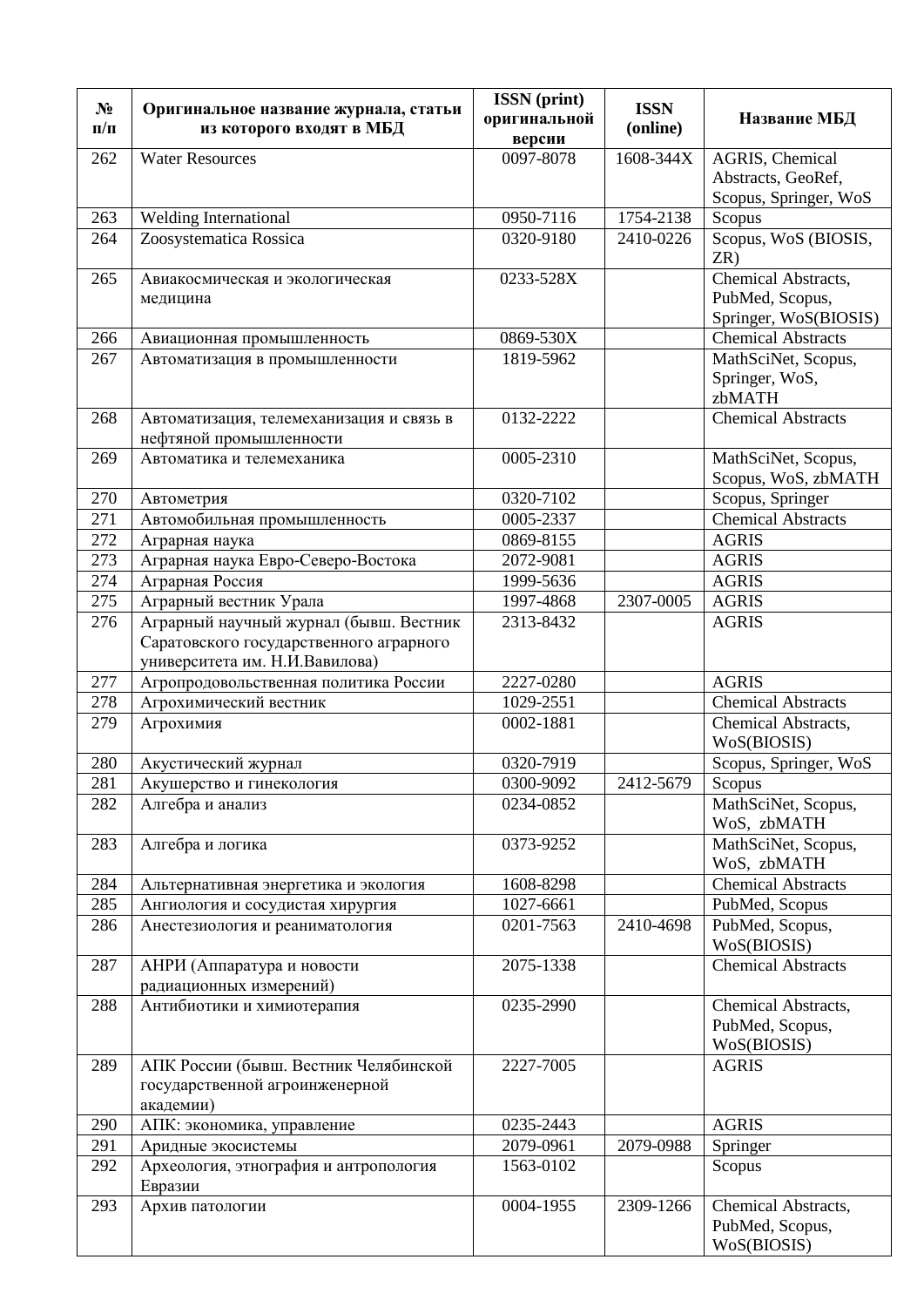| $N_2$<br>$\Pi/\Pi$ | Оригинальное название журнала, статьи<br>из которого входят в МБД             | <b>ISSN</b> (print)<br>оригинальной<br>версии | <b>ISSN</b><br>(online) | Название МБД                                                   |
|--------------------|-------------------------------------------------------------------------------|-----------------------------------------------|-------------------------|----------------------------------------------------------------|
| 294                | Астрономический вестник                                                       | $0320 - 930X$                                 |                         | ADS, Scopus, WoS,<br>zbMATH                                    |
| 295                | Астрономический журнал                                                        | 0004-6299                                     |                         | ADS, Chemical<br>Abstracts, MathSciNet,<br>Scopus, WoS, zbMATH |
| 296                | Астрофизический бюллетень                                                     | 0320-9318                                     | 1990-3391               | ADS, Scopus, Springer,<br><b>WoS</b>                           |
| 297                | Атомная энергия                                                               | 0004-7163                                     |                         | Scopus, Springer, WoS,<br>zbMATH                               |
| 298                | Балтийский регион                                                             | 2074-9848                                     | 2310-0532               | WoS(ESCI)                                                      |
| 299                | Башкирский химический журнал                                                  | 0869-8406                                     |                         | <b>Chemical Abstracts</b>                                      |
| 300                | Безопасность жизнедеятельности                                                | 1684-6435                                     |                         | <b>Chemical Abstracts</b>                                      |
| 301                | Безопасность труда в промышленности                                           | 0409-2961                                     |                         | <b>Chemical Abstracts</b>                                      |
| 302                | Биологические мембраны                                                        | 0233-4755                                     |                         | Chemical Abstracts,<br>PubMed, Scopus,<br>Springer, WoS        |
| 303                | Биология внутренних вод                                                       | 0320-9652                                     |                         | Scopus, Springer,<br>WoS(ZR)                                   |
| 304                | Биология моря                                                                 | 0134-3475                                     |                         | Scopus, WoS                                                    |
| 305                | Биомедицинская радиоэлектроника                                               | 1560-4136                                     |                         | <b>Chemical Abstracts</b>                                      |
| 306                | Биомедицинская химия                                                          | 2310-6972                                     | 2310-6905               | Chemical Abstracts,<br>PubMed, Scopus,<br>Springer, WoS        |
| 307                | Биоорганическая химия                                                         | 0132-3423                                     | 1998-2860               | Chemical Abstracts,<br>PubMed, Scopus, WoS                     |
| 308                | Биосфера                                                                      | 2077-1371                                     | 2077-1460               | <b>AGRIS</b>                                                   |
| 309                | Биотехнология                                                                 | 0234-2758                                     |                         | Chemical Abstracts,<br>WoS(BIOSIS); ABM -                      |
| 310                | Биофармацевтический журнал                                                    | 2073-8099                                     |                         | Chemical Abstracts,<br>Scopus                                  |
| 311                | Биофизика                                                                     | 0006-3029                                     |                         | GeoRef, PubMed,<br>Scopus, Springer, WoS,<br>WoS(BIOSIS, ZR)   |
| 312                | Биохимия                                                                      | 0320-9725                                     |                         | Chemical Abstracts,<br>Scopus, Springer, WoS                   |
| 313                | Ботанический журнал                                                           | 0006-8136                                     |                         | WoS(BIOSIS, ZR)                                                |
| 314                | Бурение и нефть                                                               | 2072-4799                                     |                         | <b>Chemical Abstracts</b>                                      |
| 315                | Былые годы                                                                    | 2073-9745                                     | 2310-0028               | Scopus, WoS(ESCI)                                              |
| 316                | Бюллетень Дальневосточного<br>малакологического общества                      | 1560-8425                                     | WoS(ZR)                 |                                                                |
| 317                | Бюллетень Московского общества<br>испытателей природы. Биологический<br>отдел | 0027-1403                                     |                         | WoS (BIOSIS, ZR)                                               |
| 318                | Бюллетень Московского общества<br>испытателей природы. Отдел<br>геологический | 0366-1318                                     |                         | Chemical Abstracts,<br>WoS(ZR)                                 |
| 319                | Бюллетень Почвенного института им. В.В.<br>Докучаева                          | 0136-1694                                     |                         | <b>AGRIS</b>                                                   |
| 320                | Бюллетень экспериментальной биологии и<br>медицины                            | 0365-9615                                     |                         | Scopus, Springer, WoS                                          |
| 321                | В мире научных открытий                                                       | 2072-0831                                     | 2307-9428               | <b>AGRIS</b>                                                   |
| 322                | Вавиловский журнал генетики и селекции                                        | 1814-554X                                     | 1814-5558               | Scopus, Springer,<br>WoS(ZR)                                   |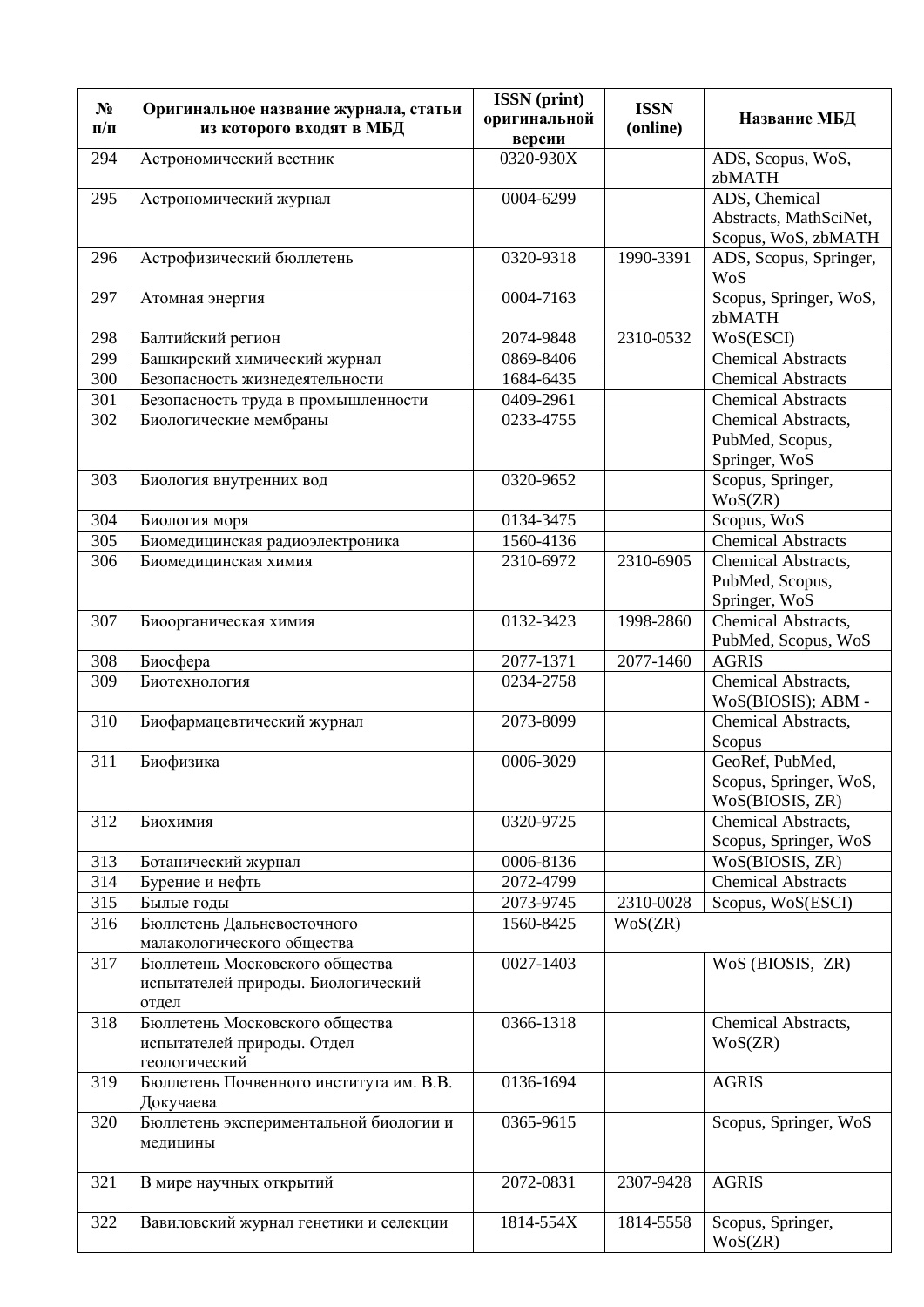| $N_2$<br>$\Pi/\Pi$ | Оригинальное название журнала, статьи<br>из которого входят в МБД   | <b>ISSN</b> (print)<br>оригинальной<br>версии | <b>ISSN</b><br>(online) | Название МБД              |
|--------------------|---------------------------------------------------------------------|-----------------------------------------------|-------------------------|---------------------------|
| 323                | Вестник Всероссийского научно-                                      | 2304-5868                                     |                         | <b>AGRIS</b>              |
|                    | исследовательского института                                        |                                               |                         |                           |
|                    | электрификации сельского хозяйства                                  |                                               |                         |                           |
|                    | (Вестник ВИЭСХ)                                                     |                                               |                         |                           |
| 324                | Вестник Алтайского государственного                                 | 1996-4277                                     |                         | <b>AGRIS</b>              |
|                    | аграрного университета                                              |                                               |                         |                           |
| 325                | Вестник АПК Верхневолжья                                            | 1998-1635                                     |                         | <b>AGRIS</b>              |
| 326                | Вестник АПК Ставрополья                                             | 2222-9345                                     |                         | <b>AGRIS</b>              |
| 327                | Вестник Астраханского государственного                              | 2073-5529                                     | 2309-978X               | <b>AGRIS</b>              |
|                    | технического университета. Серия: Рыбное                            |                                               |                         |                           |
|                    | хозяйство                                                           |                                               |                         |                           |
| 328                | Вестник Башкирского государственного                                | 1684-7628                                     |                         | <b>AGRIS</b>              |
|                    | аграрного университета                                              |                                               |                         |                           |
| 329                | Вестник ветеринарии                                                 | 2071-3096                                     |                         | <b>AGRIS</b>              |
| 330                | Вестник Воронежского государственного                               | 2226-910X                                     |                         | <b>AGRIS</b>              |
|                    | университета инженерных технологий                                  |                                               |                         |                           |
| 331                | Вестник Воронежского государственного                               | 1609-0691                                     |                         | GeoRef, WoS (ZR)          |
|                    | университета. Серия Геология                                        |                                               |                         |                           |
| 332                | Вестник Дальневосточного отделения                                  | 0869-7698                                     |                         | WoS (ZR)                  |
|                    | Российской академии наук                                            |                                               |                         |                           |
| 333                | Вестник дерматологии и венерологии                                  | 0042-4609                                     |                         | WoS(BIOSIS)               |
| 334                | Вестник древней истории                                             | 0321-0391                                     |                         | WoS(ESCI)                 |
| 335                | Вестник защиты растений                                             | 1727-1320                                     |                         | <b>AGRIS</b>              |
| 336                | Вестник Ижевской государственной                                    | 1817-5457                                     |                         | <b>AGRIS</b>              |
|                    | сельскохозяйственной академии                                       |                                               |                         |                           |
| 337                | Вестник Института геологии Коми                                     | 2221-1381                                     |                         | GeoRef                    |
|                    | Научного Центра Уральского отделения                                |                                               |                         |                           |
|                    | Российской академии наук                                            |                                               |                         |                           |
| 338                | Вестник Казанского государственного                                 | 2073-0462                                     |                         | <b>AGRIS</b>              |
|                    | аграрного университета                                              |                                               |                         |                           |
| 339                | Вестник Казанского технологического                                 | 1998-7072                                     |                         | <b>Chemical Abstracts</b> |
|                    | университета                                                        | 2227-4227                                     |                         |                           |
| 340                | Вестник Курганской государственной<br>сельскохозяйственной академии |                                               |                         | <b>AGRIS</b>              |
| 341                | Вестник машиностроения                                              | 0042-4633                                     |                         | Chemical Abstracts,       |
|                    |                                                                     |                                               |                         | Scopus, Springer          |
| 342                | Вестник Международного института                                    | 2412-9542                                     |                         | <b>AGRIS</b>              |
|                    | информатизации и государственного                                   |                                               |                         |                           |
|                    | управления им П.А. Столыпина                                        |                                               |                         |                           |
| 343                | Вестник Международной академии холода                               | 1606-4313                                     |                         | AGRIS, Chemical           |
|                    |                                                                     |                                               |                         | Abstracts                 |
| 344                | Вестник международных организаций                                   | 1996-7845                                     |                         | WoS(ESCI)                 |
|                    | /International Organisations Research Journal                       |                                               |                         |                           |
| 345                | Вестник Мичуринского государственного                               | 1992-2582                                     |                         | <b>AGRIS</b>              |
|                    | аграрного университета                                              |                                               |                         |                           |
| 346                | Вестник Московского государственного                                | 1812-3368                                     |                         | Scopus                    |
|                    | технического университета им. Н.Э.                                  |                                               |                         |                           |
|                    | Баумана. Серия: Естественные науки                                  |                                               |                         |                           |
| 347                | Вестник Московского государственного                                | 0236-3941                                     |                         | <b>Chemical Abstracts</b> |
|                    | технического университета им. Н.Э.                                  |                                               |                         |                           |
|                    | Баумана. Серия: Машиностроение                                      |                                               |                         |                           |
|                    |                                                                     |                                               |                         |                           |
| 348                | Вестник Московского университета. Серия                             | 0579-9368                                     |                         | Scopus, Springer          |
|                    | 1. Математика. Механика                                             |                                               |                         |                           |
|                    |                                                                     |                                               |                         |                           |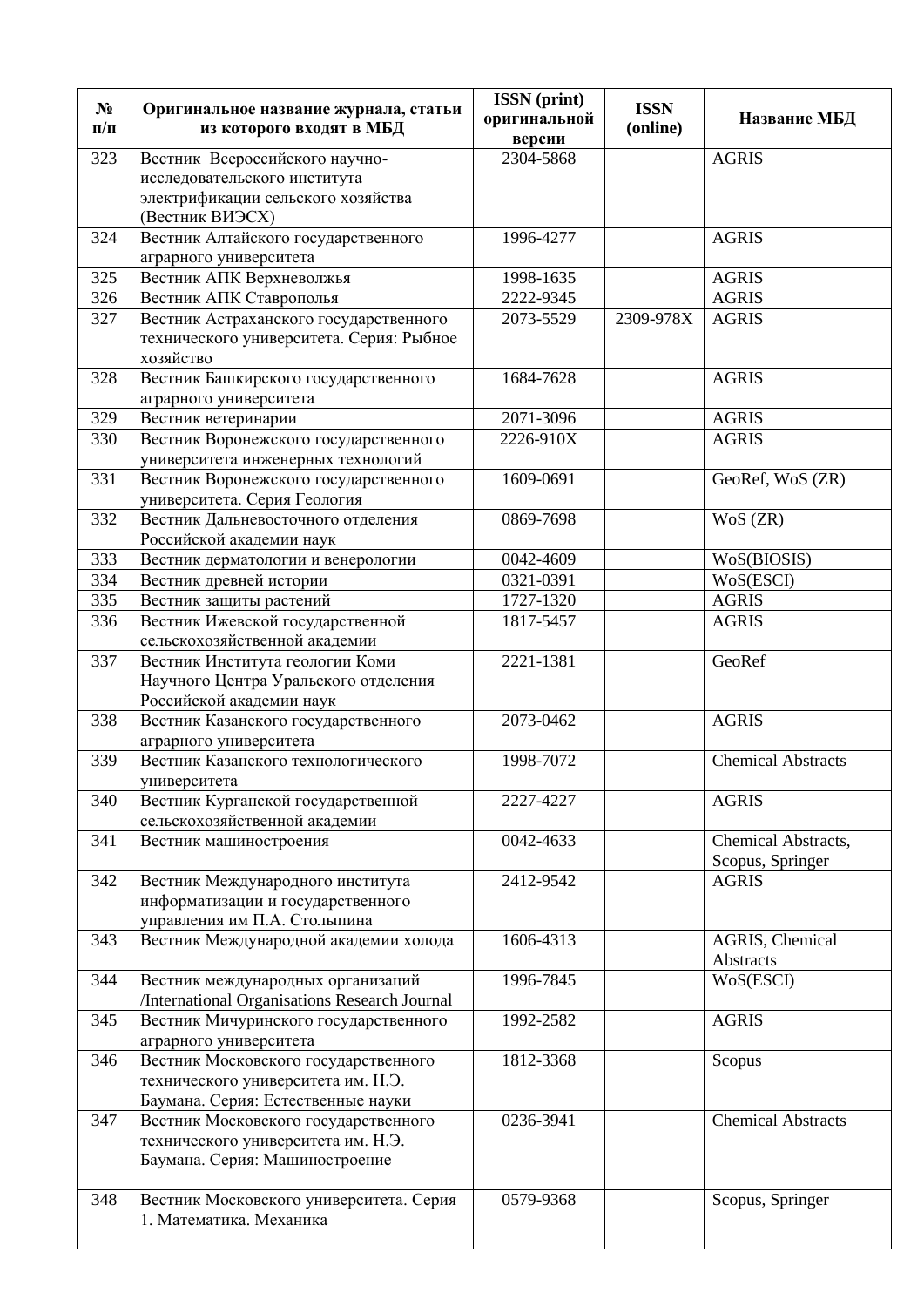| $N_2$<br>$\Pi/\Pi$ | Оригинальное название журнала, статьи<br>из которого входят в МБД                                                             | <b>ISSN</b> (print)<br>оригинальной<br>версии | <b>ISSN</b><br>(online) | Название МБД                                                 |
|--------------------|-------------------------------------------------------------------------------------------------------------------------------|-----------------------------------------------|-------------------------|--------------------------------------------------------------|
| 349                | Вестник Московского университета. Серия<br>15. Вычислительная математика и<br>кибернетика                                     | 0137-0782                                     |                         | MathSciNet, Scopus,<br>Springer, zbMATH                      |
| 350                | Вестник Московского университета. Серия<br>16. Биология                                                                       | 0137-0952                                     |                         | Chemical Abstracts,<br>Scopus, Springer, WoS<br>(BIOSIS, ZR) |
| 351                | Вестник Московского университета. Серия<br>17. Почвоведение                                                                   | 0137-0944                                     | 1934-7928               | Chemical Abstracts,<br>Springer, WoS(BIOSIS)                 |
| 352                | Вестник Московского университета. Серия<br>2. Химия                                                                           | 0579-9384                                     | 1728-2101               | Chemical Abstracts,<br>Scopus, Springer                      |
| 353                | Вестник Московского университета. Серия<br>3. Физика и астрономия                                                             | 0579-9392                                     |                         | Chemical Abstracts,<br>Scopus, Springer, WoS                 |
| 354                | Вестник Московского университета. Серия<br>4. Геология                                                                        | 0579-9406                                     |                         | Chemical Abstracts,<br>GeoRef, Scopus,<br>Springer           |
| 355                | Вестник Московского университета. Серия<br>5. География                                                                       | 0579-9414                                     |                         | Scopus                                                       |
| 356                | Вестник Мурманского государственного<br>технического университета (Вестник<br>MTTY)                                           | 1560-9278                                     | 1997-4736               | WoS (ZR)                                                     |
| 357                | Вестник Новосибирского государственного<br>аграрного университета                                                             | 2072-6724                                     |                         | <b>AGRIS</b>                                                 |
| 358                | Вестник Новосибирского государственного<br>педагогического университета                                                       |                                               | 2226-3365               | AGRIS, Scopus                                                |
| 359                | Вестник НПО им. С.А. Лавочкина                                                                                                | 2075-6941                                     | 2311-3367               | Chemical Abstracts,<br>Scopus, Springer, WoS                 |
| 360                | Вестник Омского государственного<br>аграрного университета                                                                    | 2222-0364                                     |                         | <b>AGRIS</b>                                                 |
| 361                | Вестник Орловского государственного<br>аграрного университета                                                                 | 1990-3618                                     |                         | <b>AGRIS</b>                                                 |
| 362                | Вестник оториноларингологии                                                                                                   | 0042-4668                                     | 2309-1274               | PubMed, Scopus,<br>WoS(BIOSIS)                               |
| 363                | Вестник офтальмологии                                                                                                         | 0042-465X                                     | 2309-1282               | PubMed, Scopus                                               |
| 364                | Вестник Пермского университета. Серия<br>Геология                                                                             | 1994-3601                                     |                         | GeoRef                                                       |
| 365                | Вестник Пермского университета.<br>Юридические науки                                                                          | 1995-4190                                     |                         | WoS(ESCI)                                                    |
| 366                | Вестник ПНИПУ. Механика (Вестник<br>Пермского национального<br>исследовательского политехнического<br>университета. Механика) | 2224-9893                                     | 2226-1869               | Scopus                                                       |
| 367                | Вестник Поволжского государственного<br>технологического университета. Серия Лес,<br>экология, природопользование             | 2306-2827                                     |                         | <b>AGRIS</b>                                                 |
| 368                | Вестник рентгенологии и радиологии                                                                                            | 0042-4676                                     |                         | PubMed, Scopus                                               |
| 369                | Вестник Российского государственного<br>аграрного заочного университета                                                       | 2075-3756                                     |                         | <b>AGRIS</b>                                                 |
| 370                | Вестник Российского государственного<br>университета им. И. Канта                                                             | 1999-3633                                     |                         | <b>Chemical Abstracts</b>                                    |
| 371                | Вестник Российского фонда<br>фундаментальных исследований                                                                     | 1605-8070                                     | 2410-4639               | <b>Chemical Abstracts</b>                                    |
| 372                | Вестник Российской академии медицинских<br>наук                                                                               | 0869-6047                                     |                         | Chemical Abstracts,<br>PubMed, Scopus,<br>WoS(BIOSIS)        |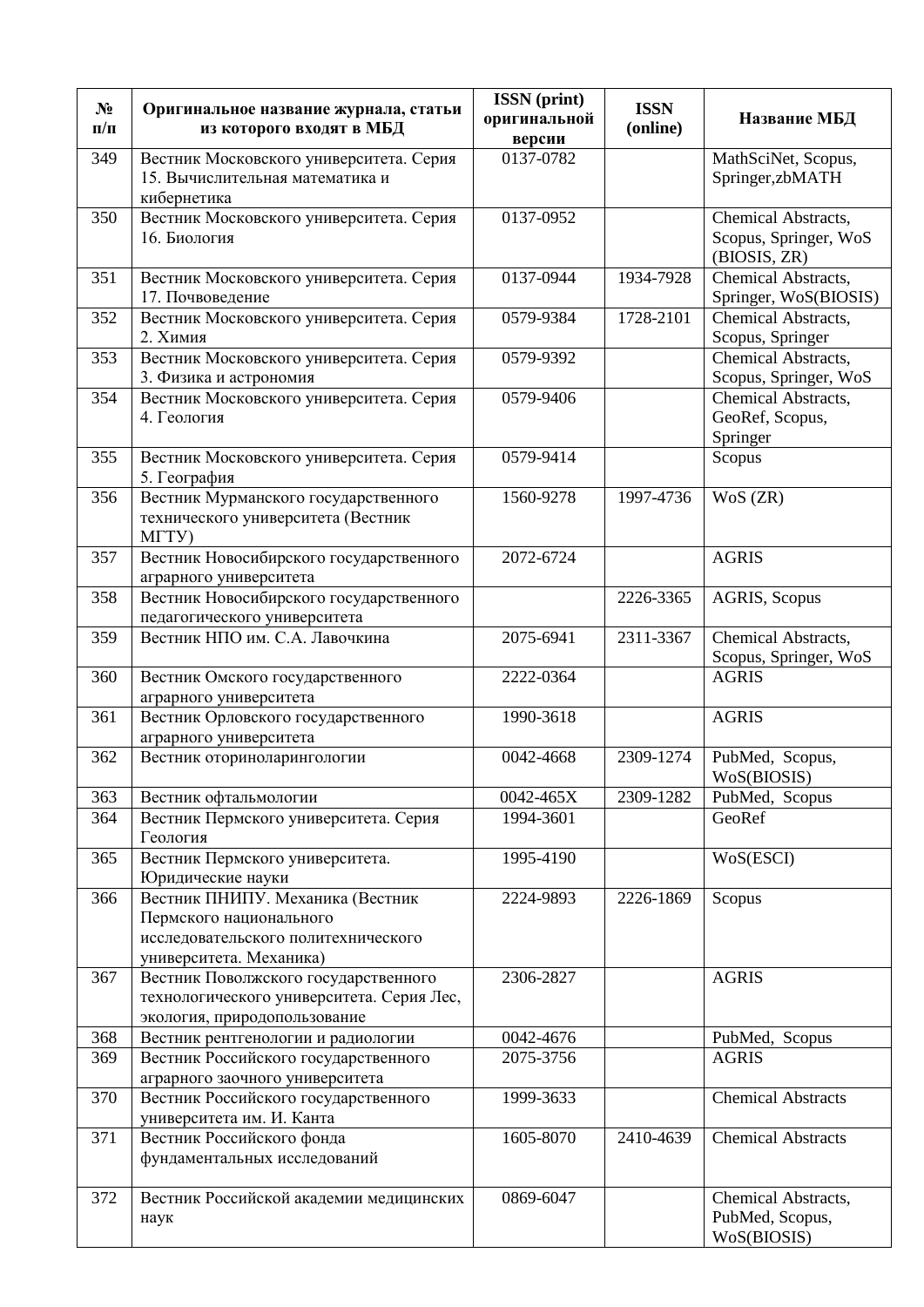| $N_2$      | Оригинальное название журнала, статьи                                | <b>ISSN</b> (print)<br>оригинальной | <b>ISSN</b> | Название МБД                                 |
|------------|----------------------------------------------------------------------|-------------------------------------|-------------|----------------------------------------------|
| $\Pi/\Pi$  | из которого входят в МБД                                             | версии                              | (online)    |                                              |
| 373        | Вестник Российской академии наук                                     | 0869-5873                           |             | Chemical Abstracts,<br>Scopus, Springer, WoS |
| 374        | Вестник Российской сельскохозяйственной                              |                                     |             | AGRIS, Chemical                              |
|            | науки (бывш. Вестник Российской                                      | 2500-2082                           |             | <b>Abstracts</b>                             |
|            | академии сельскохозяйственных наук)                                  |                                     |             |                                              |
| 375        | Вестник Рязанского государственного                                  | 2077-2084                           |             | <b>AGRIS</b>                                 |
|            | агротехнологического университета имени<br>П. А. Костычева           |                                     |             |                                              |
| 376        | Вестник Самарского государственного                                  | 1810-5378                           |             | zbMATH                                       |
|            | университета. Естественнонаучная серия                               |                                     |             |                                              |
| 377        | Вестник Санкт-Петербургского                                         | 1025-3106                           |             | Scopus, zbMATH                               |
|            | университета. Серия 1. Математика.                                   |                                     |             |                                              |
|            | Механика, Астрономия                                                 |                                     |             |                                              |
| 378        | Вестник Санкт-Петербургского                                         | 1025-8604                           |             | WoS(ZR)                                      |
|            | университета. Серия 3. Биология                                      |                                     |             |                                              |
| 379        | Вестник Санкт-Петербургского                                         | 1024-8579                           |             | Chemical Abstracts,                          |
| 380        | университета. Серия 4. Физика. Химия<br>Вестник Санкт-Петербургского | 1029-7456                           |             | Scopus<br>Chemical Abstracts,                |
|            | университета. Серия 7. Геология.                                     |                                     |             | GeoRef, WoS(ZR)                              |
|            | География                                                            |                                     |             |                                              |
| 381        | Вестник Саратовского госагроуниверситета                             | 1998-6548                           |             | <b>AGRIS</b>                                 |
|            | им. Н.И. Вавилова                                                    |                                     |             |                                              |
| 382        | Вестник славянских культур                                           | 2073-9567                           |             | WoS(ESCI)                                    |
| 383        | Вестник Тамбовского государственного                                 | 0136-5835                           |             | <b>Chemical Abstracts</b>                    |
|            | технического университета                                            |                                     |             |                                              |
| 384        | Вестник Тверского государственного                                   | 1995-0160                           |             | WoS (ZR)                                     |
| 385        | университета. Серия: Биология и экология                             | 1998-8591                           | 2311-2077   | WoS(ZR)                                      |
|            | Вестник Томского государственного<br>университета. Биология          |                                     |             |                                              |
| 386        | Вестник Томского государственного                                    | 1998-6645                           | 2310-5046   | Scopus                                       |
|            | университета. Филология                                              |                                     |             |                                              |
| 387        | Вестник трансплантологии и                                           | 1995-1191                           | 2412-6160   | Scopus                                       |
|            | искусственных органов                                                |                                     |             |                                              |
| 388        | Вестник Удмуртского университета.                                    | 1994-9197                           | 2076-5959   | zbMATH                                       |
|            | Математика, механика, компьютерные                                   |                                     |             |                                              |
|            | науки                                                                |                                     |             |                                              |
| 389        | Вестник Ульяновской государственной<br>сельскохозяйственной академии | 1816-4501                           |             | <b>AGRIS</b>                                 |
| 390        | Вестник хирургии им. И.И. Грекова                                    | 0042-4625                           |             | PubMed, Scopus                               |
| 391        | Вестник Южно-Уральского                                              | 2310-2748                           |             | <b>AGRIS</b>                                 |
|            | государственного университета. Серия                                 |                                     |             |                                              |
|            | Пищевые и биотехнологии                                              |                                     |             |                                              |
| 392        | Вестник Южно-Уральского                                              | 2071-0216                           | 2308-0256   | Scopus, WoS(ESCI)                            |
|            | государственного университета. Серия                                 |                                     |             |                                              |
|            | Математическое моделирование и                                       |                                     |             |                                              |
|            | программирование                                                     | 0042-4846                           |             |                                              |
| 393<br>394 | Ветеринария<br>Ветеринария и кормление                               | 1814-9588                           |             | <b>Chemical Abstracts</b><br><b>AGRIS</b>    |
| 395        | Ветеринария Кубани                                                   | 2071-8020                           |             | <b>AGRIS</b>                                 |
| 396        | Виноделие и виноградарство                                           | 2073-3631                           |             | <b>AGRIS</b>                                 |
| 397        | Владикавказский математический журнал                                | 1683-3414                           | 1814-0807   | MathSciNet                                   |
| 398        | Вода и экология: проблемы и решения                                  | 2305-3488                           |             | Scopus                                       |
| 399        | Водные ресурсы                                                       | 0321-0596                           |             | Scopus, Springer, WoS                        |
| 400        | Водоснабжение и санитарная техника                                   | 0321-4044                           | 0321-4044   | <b>Chemical Abstracts</b>                    |
| 401        | Военно-медицинский журнал                                            | 0026-9050                           |             | PubMed, Scopus                               |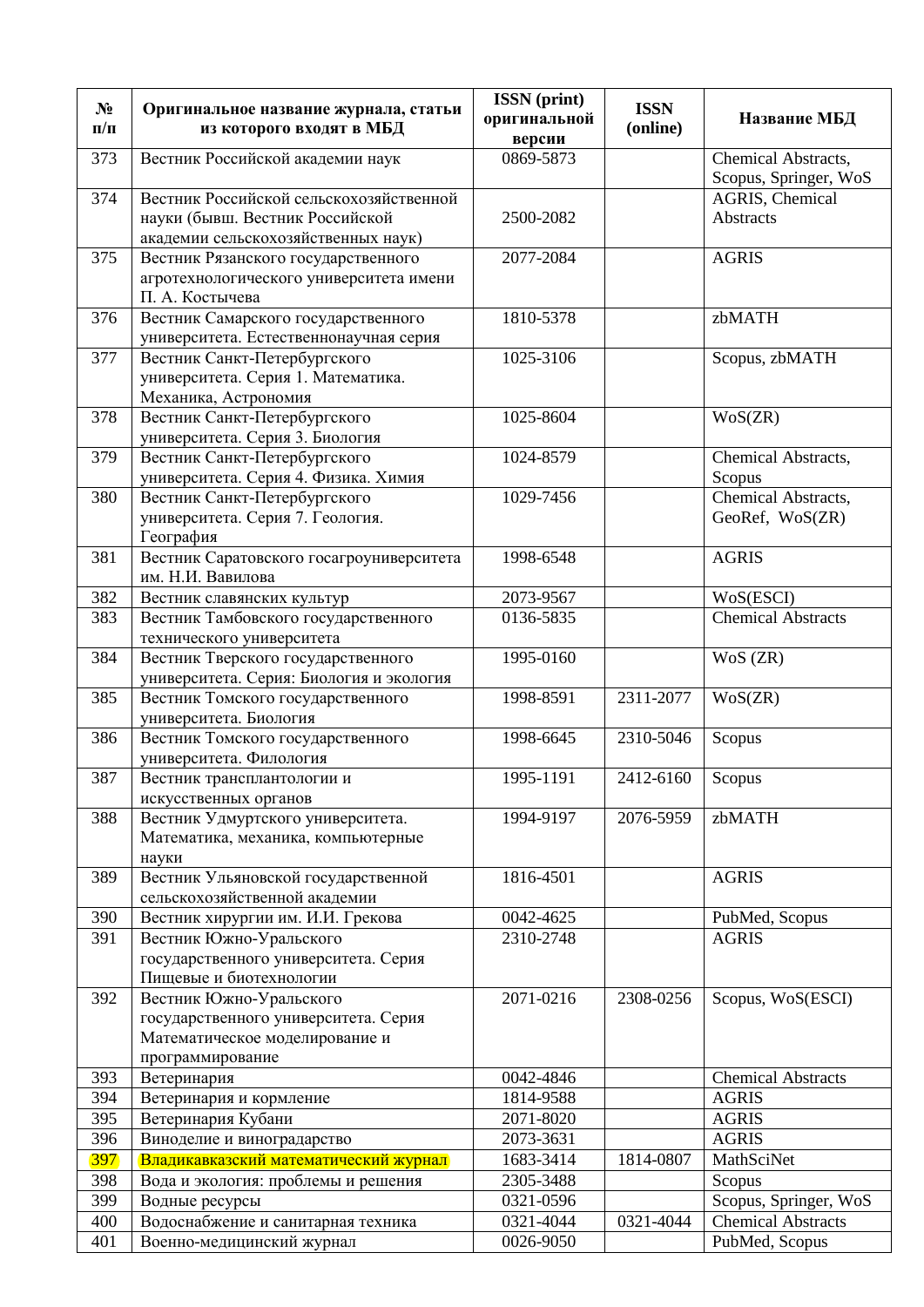| $N_2$<br>$\Pi/\Pi$ | Оригинальное название журнала, статьи<br>из которого входят в МБД    | <b>ISSN</b> (print)<br>оригинальной<br>версии | <b>ISSN</b><br>(online) | Название МБД                                                           |
|--------------------|----------------------------------------------------------------------|-----------------------------------------------|-------------------------|------------------------------------------------------------------------|
| 402                | Вопросы атомной науки и техники. Серия<br>Термоядерный синтез        | $\overline{0202 - 3822}$                      |                         | Chemical Abstracts,<br>MathSciNet, Scopus,<br>Springer, WoS,<br>zbMATH |
| 403                | Вопросы атомной науки и техники. Серия:<br>Физика ядерных реакторов  | 0205-4671                                     |                         | Chemical Abstracts,<br>MathSciNet, Scopus,<br>Springer, WoS,<br>zbMATH |
| 404                | Вопросы биологической, медицинской и<br>фармацевтической химии       | 1560-9596                                     |                         | <b>Chemical Abstracts</b>                                              |
| 405                | Вопросы вирусологии                                                  | 0507-4088                                     | 2411-2097               | Chemical Abstracts,<br>PubMed, Scopus, WoS<br>(BIOSIS, ZR)             |
| 406                | Вопросы государственного и<br>муниципального управления              | 1999-5431                                     |                         | Scopus                                                                 |
| 407                | Вопросы детской диетологии                                           | 1727-5784                                     | 2414-9519               | Scopus                                                                 |
| 408                | Вопросы инженерной сейсмологии                                       | 0132-2826                                     | 2311-9586               | GeoRef, Springer                                                       |
| 409                | Вопросы истории                                                      | 0042-8779                                     |                         | WoS                                                                    |
| 410                | Вопросы истории естествознания и техники                             | 0205-9606                                     |                         | MathSciNet, zbMATH                                                     |
| 411                | Вопросы ихтиологии                                                   | 0042-8752                                     |                         | Scopus, Springer,<br>WoS(BIOSIS, ZR)                                   |
| 412                | Вопросы когнитивной лингвистики                                      | 1812-3228                                     |                         | Scopus                                                                 |
| 413                | Вопросы курортологии, физиотерапии и<br>лечебной физической культуры | 0042-8787                                     | 2309-1355               | PubMed, Scopus                                                         |
| 414                | Вопросы материаловедения                                             | 1994-6716                                     |                         | Chemical Abstracts,<br>Scopus, Springer, WoS                           |
| 415                | Вопросы ономастики                                                   | 1994-2400                                     | 1994-2451               | Scopus                                                                 |
| 416                | Вопросы питания                                                      | 0042-8833                                     |                         | AGRIS, Chemical<br>Abstracts, PubMed,<br>WoS(BIOSIS)                   |
| 417                | Вопросы практической педиатрии                                       | 1817-7646                                     |                         | Scopus                                                                 |
| 418                | Вопросы психологии                                                   | 0042-8841                                     |                         | PubMed, Scopus, WoS                                                    |
| 419                | Вопросы философии                                                    | 0042-8744                                     |                         | Scopus; WoS                                                            |
| 420                | Вопросы языкознания                                                  | 0373-658X                                     |                         | Scopus, WoS                                                            |
| 421                | Вопросы гематологии/онкологии и иммуно<br>патологии в педиатрии      | 1726-1708                                     |                         | Scopus                                                                 |
| 422                | Вопросы онкологии                                                    | 0507-3758                                     |                         | PubMed, Scopus,<br>WoS(BIOSIS)                                         |
| 423                | Все материалы. Энциклопедический<br>справочник                       | 1994-6260                                     |                         | <b>Chemical Abstracts</b>                                              |
| 424                | Всё о мясе - Теория и практика переработки<br>мяса                   | 2071-2499                                     |                         | <b>AGRIS</b>                                                           |
| 425                | Вулканология и сейсмология                                           | 0203-0306                                     |                         | Chemical Abstracts,<br>GeoRef, Scopus,<br>Springer, WoS                |
| 426                | Высокомолекулярные соединения. Серия А                               | 2308-1120                                     | 2412-9844               | Chemical Abstracts,<br>Scopus, Springer, WoS                           |
| 427                | Высокомолекулярные соединения. Серия Б                               | 2308-1139                                     | 2412-9852               | Chemical Abstracts,<br>Scopus, Springer, WoS                           |
| 428                | Высокомолекулярные соединения. Серия С                               | 2308-1147                                     | 2412-9860               | Chemical Abstracts,<br>Scopus, Springer, WoS                           |
| 429                | Вычислительные технологии                                            | 1560-7534                                     | 2313-691X               | MathSciNet, zbMATH                                                     |
| 430                | Газовая промышленность                                               | 0016-5581                                     |                         | <b>Chemical Abstracts</b>                                              |
| 431                | Гематология и трансфузиология                                        | 0234-5730                                     | 2411-3042               | Chemical Abstracts,<br>PubMed, Scopus, WoS                             |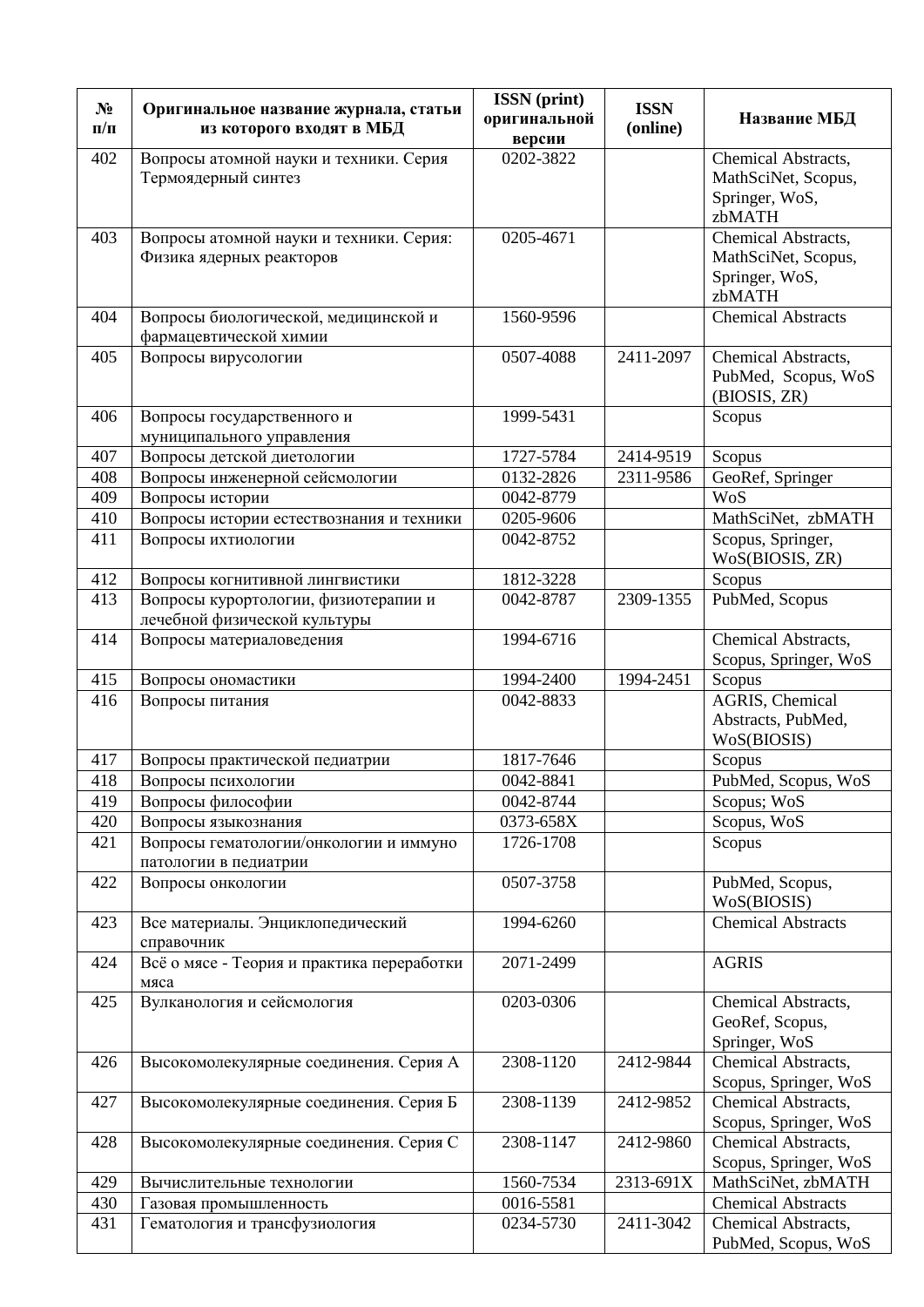|           |                                             | <b>ISSN</b> (print) |             |                           |
|-----------|---------------------------------------------|---------------------|-------------|---------------------------|
| $N_2$     | Оригинальное название журнала, статьи       | оригинальной        | <b>ISSN</b> | Название МБД              |
| $\Pi/\Pi$ | из которого входят в МБД                    | версии              | (online)    |                           |
| 432       | Генетика                                    | 0016-6758           |             | PubMed, Scopus,           |
|           |                                             |                     |             | Springer, WoS             |
| 433       | Гены и клетки (до 2013 г. - Клеточная       | 2313-1829           |             | Scopus                    |
|           | трансплантология и тканевая инженерия)      |                     |             |                           |
| 434       | География и природные ресурсы               | 0206-1619           |             | GeoRef, Scopus,           |
|           |                                             |                     |             | Springer                  |
| 435       | Геодинамика и тектонофизика                 |                     | 2078-502X   | GeoRef, Scopus            |
| 436       | Геология и геофизика                        | 0016-7886           |             | Chemical Abstracts,       |
|           |                                             |                     |             | GeoRef, Scopus, WoS       |
| 437       | Геология и минеральные ресурсы Сибири       | 2078-0575           |             | GeoRef                    |
| 438       | Геология нефти и газа                       | 0016-7894           |             | <b>Chemical Abstracts</b> |
| 439       | Геология рудных месторождений               | 0016-7770           |             | Chemical Abstracts,       |
|           |                                             |                     |             | GeoRef, Scopus,           |
|           |                                             |                     |             | Springer, WoS             |
| 440       | Геология, геофизика и разработка нефтяных   | 0234-1581           |             | Chemical Abstracts,       |
|           | и газовых месторождений                     |                     |             | GeoRef                    |
| 441       | Геомагнетизм и аэрономия                    | 0016-7940           |             | Chemical Abstracts,       |
|           |                                             |                     |             | GeoRef, Scopus,           |
|           |                                             |                     |             | Springer, WoS             |
| 442       | Геоморфология                               | 0435-4281           |             | GeoRef, Scopus, WoS       |
| 443       | Георесурсы                                  | 1608-5043           | 1608-5078   | GeoRef                    |
| 444       | Геотектоника                                | 0016-853X           |             | Chemical Abstracts,       |
|           |                                             |                     |             | GeoRef, Scopus,           |
|           |                                             |                     |             | Springer, WoS             |
| 445       | Геофизические исследования                  | 1818-3735           | 2311-9543   | GeoRef                    |
| 446       | Геофизические процессы и биосфера           | 1811-0045           | 2311-9578   | GeoRef, MathSciNet,       |
|           |                                             |                     |             | Scopus, Springer, WoS,    |
|           |                                             |                     |             | zbMATH                    |
| 447       | Геохимия                                    | 0016-7525           |             | GeoRef, Scopus,           |
|           |                                             |                     |             | Springer, WoS             |
| 448       | Геоэкология, инженерная геология,           | 0869-7809           |             | AGRIS, Chemical           |
|           | гидрогеология, геокриология                 |                     |             | Abstracts, GeoRef,        |
|           |                                             |                     |             | Scopus, Springer, WoS     |
| 449       | Гигиена и санитария                         | 0016-9900           | 2412-0650   | Chemical Abstracts,       |
|           |                                             |                     |             | PubMed, Scopus,           |
|           |                                             |                     |             | WoS(BIOSIS)               |
| 450       | Гидротехническое строительство              | 0016-9714           |             | Scopus                    |
| 451       | Гироскопия и навигация                      | 0869-7035           | 2075-0927   | Scopus, Springer          |
| 452       | Горный журнал                               | 0017-2278           |             | Chemical Abstracts,       |
|           |                                             |                     |             | Scopus                    |
| 453       | Государство, религия, церковь в России и за | 2073-7203           | 2073-7211   | Scopus                    |
|           | рубежом                                     |                     |             |                           |
| 454       | Дальневосточный математический журнал       | 1608-845X           |             | MathSciNet                |
| 455       | Датчики и системы                           | 1992-7185           |             | Scopus, Springer, WoS,    |
|           |                                             |                     |             | zbMATH                    |
| 456       | Дефектоскопия                               | 0130-3082           |             | ADS, GeoRef, Scopus,      |
|           |                                             |                     |             | Springer, WoS             |
| 457       | Деформация и разрушение материалов          | 1814-4632           |             | Chemical Abstracts,       |
|           |                                             |                     |             | Scopus, Springer          |
| 458       | Диалог со временем                          | 2073-7564           |             | Scopus                    |
| 459       | Дискретная математика                       | 0234-0860           | 2305-3143   | MathSciNet, Scopus,       |
|           |                                             |                     |             | zbMATH                    |
| 460       | Дискретный анализ и исследование            | 1560-7542           |             | MathSciNet, Scopus,       |
|           | операций                                    |                     |             | Springer, zbMATH          |
|           |                                             |                     |             |                           |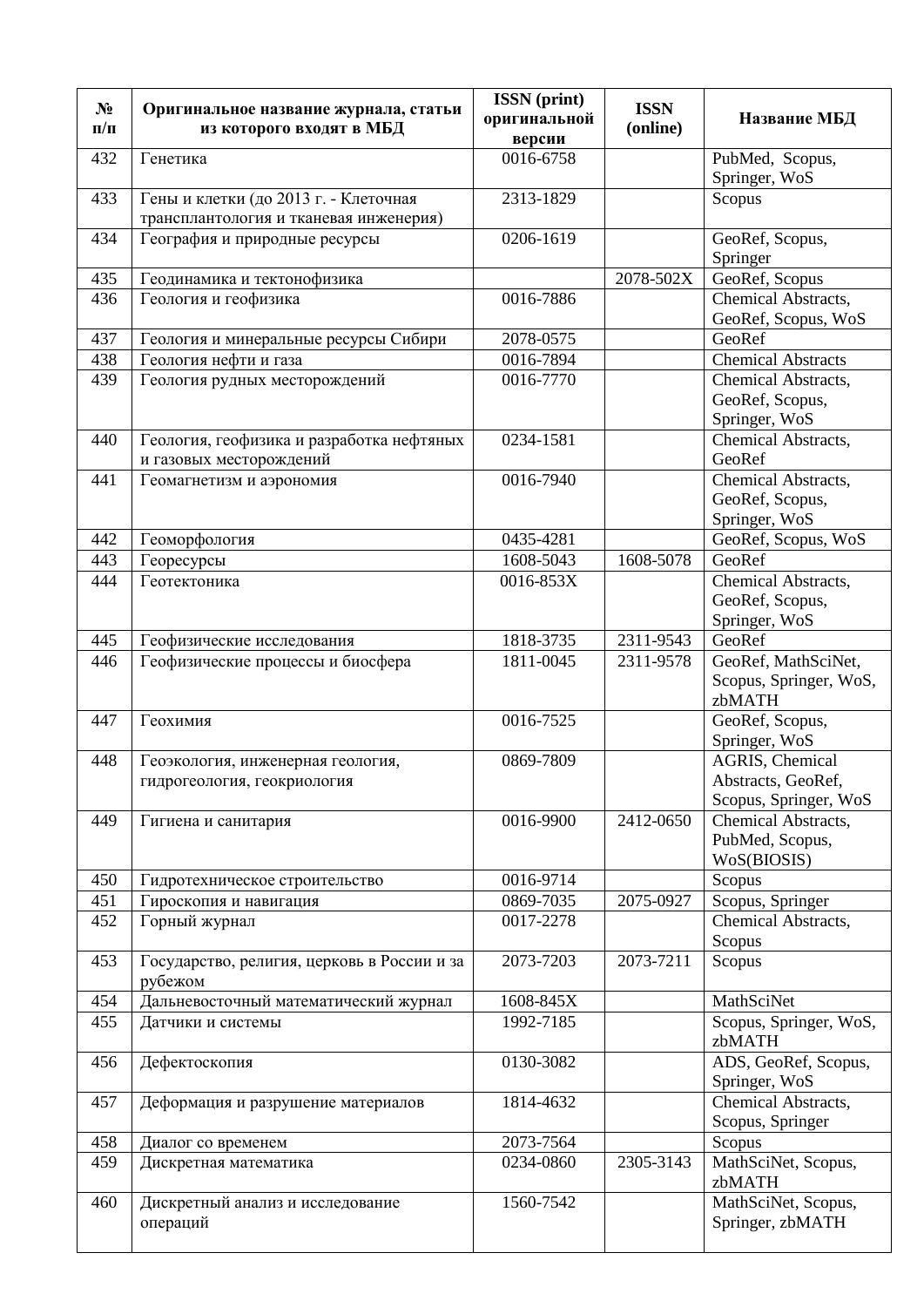| $N_2$<br>$\Pi/\Pi$ | Оригинальное название журнала, статьи<br>из которого входят в МБД                              | <b>ISSN</b> (print)<br>оригинальной<br>версии | <b>ISSN</b><br>(online) | Название МБД                                                    |
|--------------------|------------------------------------------------------------------------------------------------|-----------------------------------------------|-------------------------|-----------------------------------------------------------------|
| 461                | Дифференциальные уравнения и процессы<br>управления                                            | 1817-2172                                     | 1817-2172               | MathSciNet, Scopus,<br>Springer, WoS,<br>zbMATH                 |
| 462                | Дифференциальные уравнения                                                                     | 0374-0641                                     |                         | Scopus, Springer, WoS,<br>zbMATH                                |
| 463                | Доклады Академии наук                                                                          | 0869-5652                                     |                         | CAS, GeoRef,<br>MathSciNet, Scopus,<br>Springer, WoS,<br>zbMATH |
| 464                | Доклады Российской академии<br>сельскохозяйственных наук                                       | 0869-6128                                     |                         | <b>AGRIS</b> , Chemical<br>Abstracts,<br>WoS(BIOSIS)            |
| 465                | Достижения науки и техники АПК                                                                 | 0235-2451                                     |                         | <b>AGRIS</b>                                                    |
| 466                | Евразиатский энтомологический журнал                                                           | 1684-4866                                     |                         | WoS(BIOSIS, ZR)                                                 |
| 467                | Европейский журнал современного<br>образования                                                 | 2304-9650                                     | 2305-6746               | WoS(ESCI)                                                       |
| 468                | Естественные и технические науки                                                               | 1684-2626                                     |                         | <b>Chemical Abstracts</b>                                       |
| 469                | Жидкие кристаллы и их практическое<br>использование                                            | 1991-3966                                     |                         | <b>Chemical Abstracts</b>                                       |
| 471                | Журнал аналитической химии                                                                     | 0044-4502                                     |                         | GeoRef, Scopus,<br>Springer, WoS                                |
| 472                | Журнал Вопросы нейрохирургии им. Н.Н.<br>Бурденко (Вопросы нейрохирургии им.<br>Н.Н. Бурденко) | 0042-8817                                     | 2313-8254               | PubMed, Scopus                                                  |
| 473                | Журнал высшей нервной деятельности им.<br>И.П. Павлова                                         | 0044-4677                                     |                         | Chemical Abstracts,<br>PubMed, Scopus,<br>WoS(BIOSIS)           |
| 474                | Журнал вычислительной математики и<br>математической физики                                    | 0044-4669                                     |                         | ADS, MathSciNet,<br>Scopus, Springer, WoS,<br>zbMATH            |
| 475                | Журнал микробиологии, эпидемиологии и<br>иммунобиологии                                        | 0372-9311                                     |                         | Chemical Abstracts,<br>PubMed, Scopus, WoS<br>(BIOSIS, ZR)      |
| 476                | Журнал неврологии и психиатрии им. С.С.<br>Корсакова                                           | 1997-7298                                     | 2309-4729               | PubMed, Scopus                                                  |
| 477                | Журнал неорганической химии                                                                    | 0044-457X                                     |                         | Chemical Abstracts,<br>GeoRef, Scopus, WoS                      |
| 478                | Журнал Новой экономической ассоциации                                                          | 2221-2264                                     |                         | Scopus                                                          |
| 479                | Журнал общей биологии                                                                          | 0044-4596                                     |                         | GeoRef, PubMed,<br>Scopus, Springer, WoS                        |
| 480                | Журнал общей химии                                                                             | 0044-460X                                     |                         | Chemical Abstracts,<br>GeoRef, Scopus, WoS                      |
| 481                | Журнал органической химии                                                                      | 0514-7492                                     |                         | Chemical Abstracts,<br>Scopus, Springer, WoS                    |
| 482                | Журнал прикладной химии                                                                        | 0044-4618                                     |                         | Chemical Abstracts,<br>GeoRef, Scopus, WoS                      |
| 483                | Журнал Сибирского федерального<br>университета. Серия Биология                                 | 1997-1389                                     |                         | WoS(ZR)                                                         |
| 484                | Журнал Сибирского федерального<br>университета. Серия Математика и физика                      | 1997-1397                                     |                         | Scopus                                                          |
| 485                | Журнал Сибирского федерального<br>университета. Серия: Химия                                   | 1998-2836                                     |                         | <b>Chemical Abstracts</b>                                       |
| 486                | Журнал Средневолжского математического<br>общества                                             | 2079-6900                                     |                         | zbMATH                                                          |
| 487                | Журнал стресс-физиологии и биохимии                                                            | 1997-0838                                     |                         | <b>AGRIS</b>                                                    |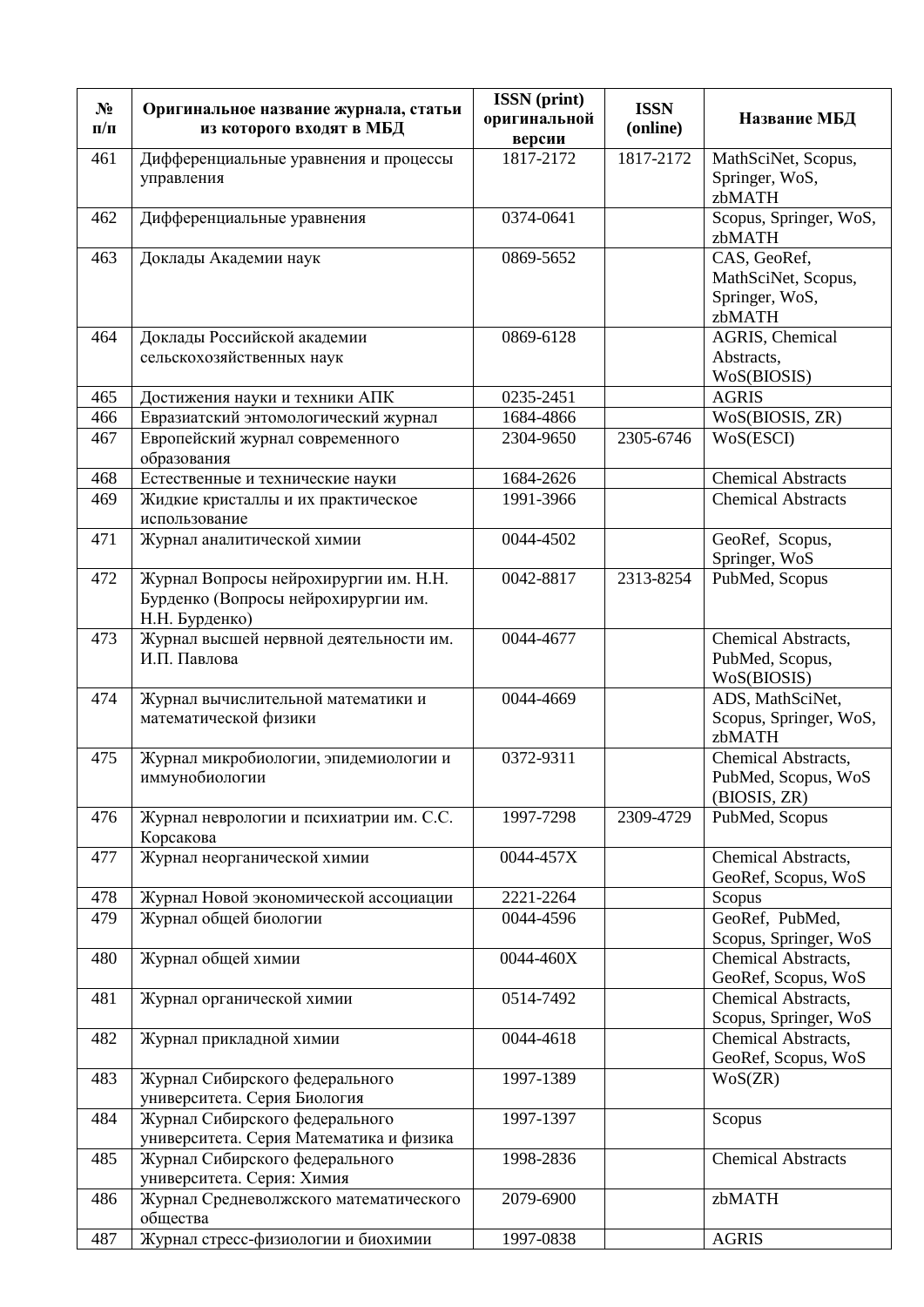| $N_2$<br>$\Pi/\Pi$ | Оригинальное название журнала, статьи<br>из которого входят в МБД                         | <b>ISSN</b> (print)<br>оригинальной<br>версии | <b>ISSN</b><br>(online) | Название МБД                                                              |
|--------------------|-------------------------------------------------------------------------------------------|-----------------------------------------------|-------------------------|---------------------------------------------------------------------------|
| 488                | Журнал структурной химии                                                                  | 0136-7463                                     |                         | Scopus, WoS                                                               |
| 489                | Журнал технической физики                                                                 | 0044-4642                                     |                         | GeoRef, Scopus, WoS,<br>zbMATH                                            |
| 490                | Журнал физической химии                                                                   | 0044-4537                                     |                         | Chemical Abstracts,<br>GeoRef, Scopus, WoS                                |
| 491                | Журнал эволюционной биохимии и<br>физиологии                                              | 0044-4529                                     |                         | PubMed, Scopus,<br>Springer, WoS                                          |
| 492                | Журнал экспериментальной и<br>теоретической физики                                        | 0044-4510                                     |                         | ADS, Chemical<br>Abstracts, GeoRef,<br>Scopus, MathSciNet,<br>WoS, zbMATH |
| 493                | Заводская лаборатория. Диагностика<br>материалов                                          | 1028-6861                                     |                         | Chemical Abstracts,<br>Scopus, Springer, WoS                              |
| 494                | Заготовительные производства в<br>машиностроении                                          | 1684-1107                                     |                         | <b>Chemical Abstracts</b>                                                 |
| 495                | Записки Российского минералогического<br>общества                                         | 0869-6055                                     |                         | Chemical Abstracts,<br>GeoRef, Scopus,<br>Springer, WoS                   |
| 496                | Записки Горного института                                                                 | 0135-3500                                     |                         | GeoRef                                                                    |
| 497                | Записки научных семинаров ПОМИ РАН                                                        | 1072-3374                                     |                         | Scopus, zbMATH                                                            |
| 498                | Защита окружающей среды в нефтегазовом<br>комплексе                                       | 2411-7013                                     |                         | <b>Chemical Abstracts</b>                                                 |
| 499                | Земледелие                                                                                | 0044-3913                                     |                         | <b>AGRIS</b>                                                              |
| 500                | Зернобобовые и крупяные культуры                                                          | 2309-348X                                     |                         | <b>AGRIS</b>                                                              |
| 501                | Зоологический журнал                                                                      | 0044-5134                                     |                         | Chemical Abstracts,<br>Scopus, Springer, WoS                              |
| 502                | Известия Академии наук. Серия<br>химическая                                               | 1026-3500                                     |                         | Scopus, WoS                                                               |
| 503                | Известия вузов. Прикладная химия и<br>биотехнология                                       | 2227-2925                                     |                         | <b>Chemical Abstracts</b>                                                 |
| 504                | Известия высших учебных заведений.<br>Авиационная техника                                 | 0579-2975                                     |                         | Scopus, Springer                                                          |
| 505                | Известия высших учебных заведений.<br>Геология и разведка                                 | 0016-7762                                     |                         | Chemical Abstracts,<br>GeoRef                                             |
| 506                | Известия высших учебных заведений.<br>Горный журнал                                       | 0536-1028                                     |                         | Chemical Abstracts,<br>GeoRef                                             |
| 507                | Известия высших учебных заведений.<br>Лесной журнал                                       | 0536-1036                                     |                         | <b>Chemical Abstracts</b>                                                 |
| 508                | Известия высших учебных заведений.<br>Математика                                          | 0021-3446                                     | 2076-4626               | ADS, MathSciNet,<br>Scopus, Springer,<br>ZbMATH                           |
| 509                | Известия высших учебных заведений.<br>Материалы электронной техники                       | 1609-3557                                     | 2413-6387               | <b>Chemical Abstracts</b>                                                 |
| 510                | Известия высших учебных заведений.<br>Нефть и газ                                         | 0445-0108                                     |                         | <b>Chemical Abstracts</b>                                                 |
| 511                | Известия высших учебных заведений.<br>Пищевая технология                                  | 0579-3009                                     |                         | AGRIS, Chemical<br>Abstracts                                              |
| 512                | Известия высших учебных заведений.<br>Порошковая металлургия и<br>функциональные покрытия | 1997-308X                                     | 2412-8767               | Chemical Abstracts,<br>Scopus, WoS                                        |
| 513                | Известия высших учебных заведений.<br>Радиофизика                                         | 0021-3462                                     |                         | Chemical Abstracts,<br>MathSciNet, Scopus,<br>WoS, zbMATH                 |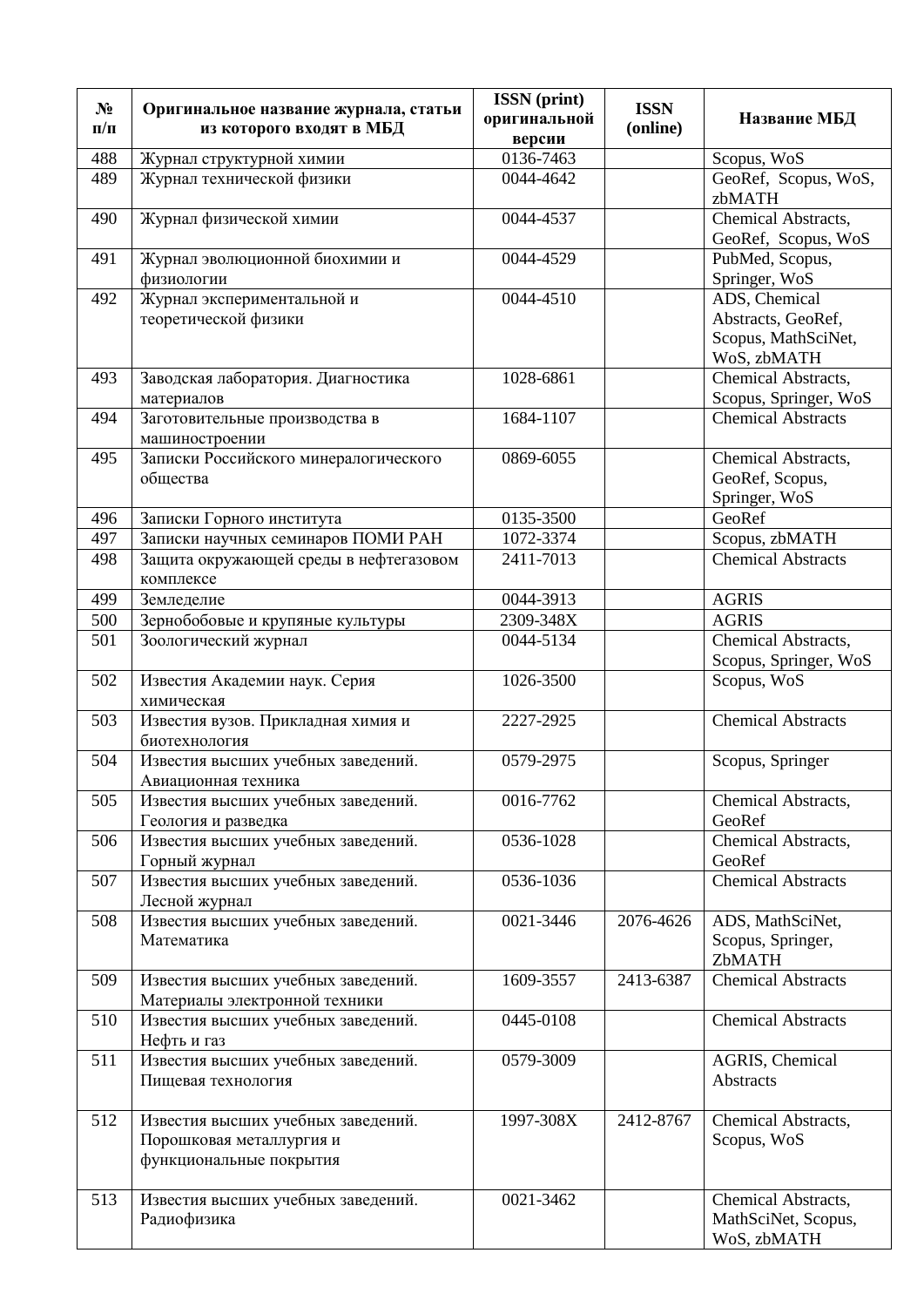| $N_2$<br>$\Pi/\Pi$ | Оригинальное название журнала, статьи<br>из которого входят в МБД                                         | <b>ISSN</b> (print)<br>оригинальной<br>версии | <b>ISSN</b><br>(online) | Название МБД                                              |
|--------------------|-----------------------------------------------------------------------------------------------------------|-----------------------------------------------|-------------------------|-----------------------------------------------------------|
| 514                | Известия высших учебных заведений.<br>Северо-Кавказский регион. Серия:<br>Естественные науки              | 0321-3005                                     |                         | Chemical Abstracts,<br>WoS(ZR)                            |
| 515                | Известия высших учебных заведений.<br>Северо-Кавказский регион. Серия:<br>Технические науки               | 0321-2653                                     |                         | <b>Chemical Abstracts</b>                                 |
| 516                | Известия высших учебных заведений.<br>Серия: Химия и химическая технология                                | 0579-2991                                     |                         | Chemical Abstracts                                        |
| 517                | Известия высших учебных заведений.<br>Строительство                                                       | 0536-1052                                     |                         | <b>Chemical Abstracts</b>                                 |
| 518                | Известия высших учебных заведений.<br>Технология текстильной промышленности                               | 0021-3497                                     |                         | Chemical Abstracts.<br>Scopus                             |
| 519                | Известия высших учебных заведений.<br>Физика                                                              | 0021-3411                                     |                         | MathSciNet, Scopus,<br>WoS, zbMATH                        |
| 520                | Известия высших учебных заведений.<br>Цветная металлургия                                                 | 0021-3438                                     |                         | Chemical Abstracts,<br>Scopus, WoS                        |
| 521                | Известия высших учебных заведений.<br>Черная металлургия                                                  | 0368-0797                                     | 2410-2091               | Chemical Abstracts,<br>Scopus                             |
| 522                | Известия высших учебных заведений.<br>Электроника                                                         | 1561-5405                                     |                         | Chemical Abstracts,<br>Scopus, Springer                   |
| 523                | Известия высших учебных заведений.<br>Ядерная энергетика                                                  | 0204-3327                                     |                         | Scopus                                                    |
| 524                | Известия Института математики и<br>информатики Удмуртского<br>государственного университета               | 2226-3594                                     | 2410-1737               | zbMATH                                                    |
| 525                | Известия Калининградского<br>государственного технического<br>университета                                | 1997-3071                                     |                         | <b>AGRIS</b>                                              |
| 526                | Известия Нижневолжского<br>агроуниверситетского комплекса. Наука и<br>высшее профессиональное образование | 2071-9485                                     |                         | <b>AGRIS</b>                                              |
| 527                | Известия Оренбургского государственного<br>аграрного университета                                         | 2073-0853                                     |                         | <b>AGRIS</b>                                              |
| 528                | Известия Российской академии наук.<br>Механика жидкости и газа                                            | 0568-5281                                     |                         | MathSciNet, Scopus,<br>Springer, zbMATH                   |
| 529                | Известия Российской академии наук.<br>Механика твердого тела                                              | 1026-3519                                     |                         | Scopus, WoS, zbMATH                                       |
| 530                | Известия Российской академии наук. Серия<br>Биологическая                                                 | 1026-3470                                     |                         | PubMed, Scopus,<br>Springer                               |
| 531                | Известия Российской академии наук. Серия<br>Географическая                                                | 0373-2444                                     |                         | Scopus, Springer                                          |
| 532                | Известия Российской академии наук. Серия<br>Математическая                                                | 1607-0046                                     |                         | MathSciNet, Scopus,<br>WoS, zbMATH                        |
| 533                | Известия Российской академии наук. Серия<br>Физическая                                                    | 1026-3489                                     |                         | Scopus, Springer,<br>zbMATH                               |
| 534                | Известия Российской академии наук. Серия<br>Химическая                                                    | 1026-3500                                     |                         | Chemical Abstracts,<br>Scopus, Wos                        |
| 535                | Известия Российской академии наук.<br>Теория и системы управления                                         | 1029-3620                                     |                         | MathSciNet, Scopus,<br>WoS, zbMATH                        |
| 536                | Известия Российской академии наук.<br>Физика атмосферы и океана                                           | 1023-6317                                     |                         | Chemical Abstracts,<br>MathSciNet, Scopus,<br>WoS, zbMATH |
| 537                | Известия Российской академии наук.<br>Физика Земли                                                        | 1026-3527                                     | 1531-8451               | GeoRef, MathSciNet,<br>Scopus, Springer, WoS              |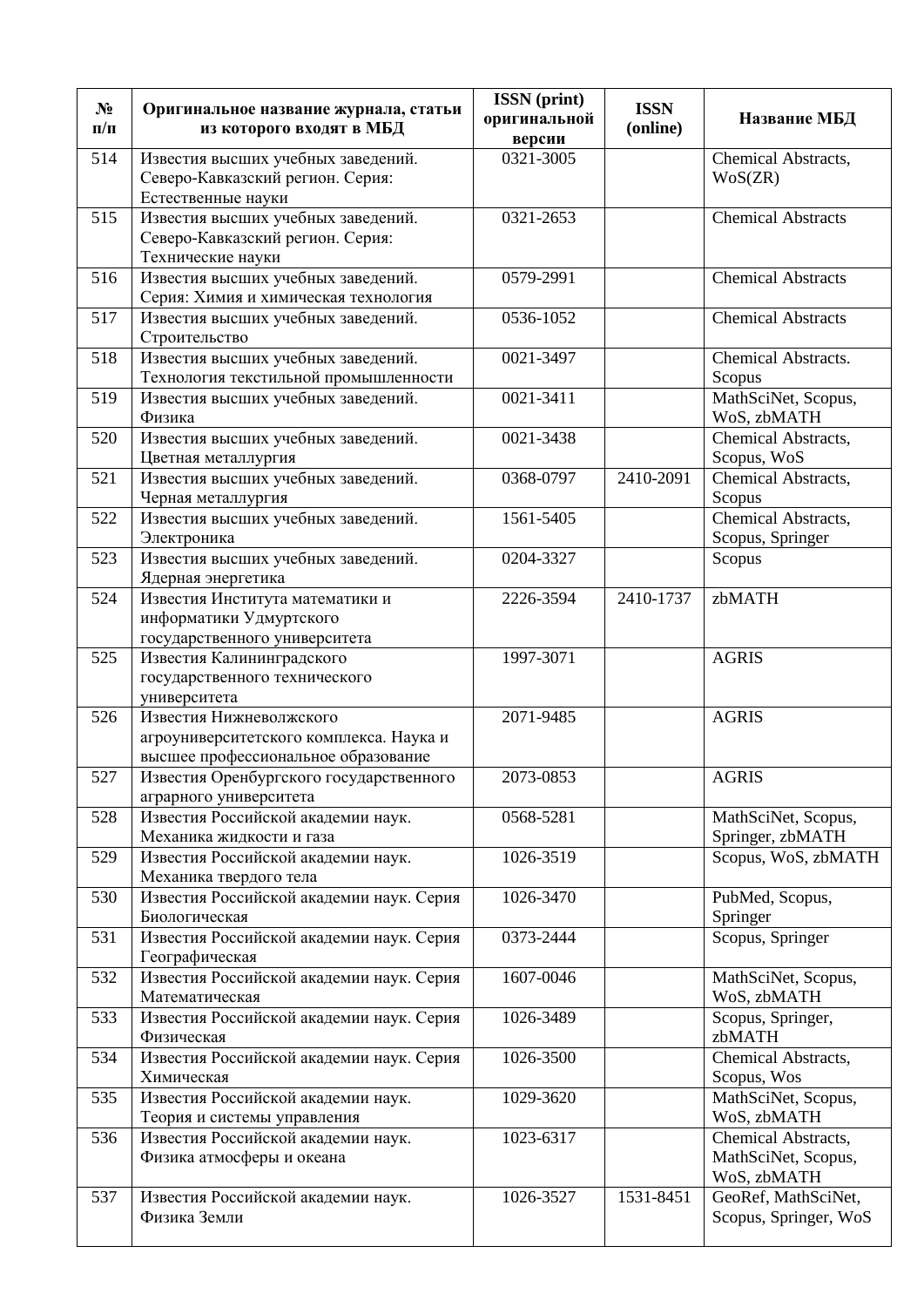| $N_2$<br>$\Pi/\Pi$ | Оригинальное название журнала, статьи<br>из которого входят в МБД                               | <b>ISSN</b> (print)<br>оригинальной<br>версии | <b>ISSN</b><br>(online) | Название МБД                                            |
|--------------------|-------------------------------------------------------------------------------------------------|-----------------------------------------------|-------------------------|---------------------------------------------------------|
| 538                | Известия Российской академии наук.                                                              | 0002-3310                                     |                         | Chemical Abstracts,                                     |
| 539                | Энергетика<br>Известия Русского географического                                                 | 0869-6071                                     |                         | Scopus, Springer<br>Scopus, Springer                    |
|                    | общества                                                                                        |                                               |                         |                                                         |
| 540                | Известия Самарского научного центра РАН                                                         | 1990-5378                                     |                         | WoS(ZR)                                                 |
| 541                | Известия Самарской государственной<br>сельскохозяйственной академии                             | 1997-3225                                     |                         | <b>AGRIS</b>                                            |
| 542                | Известия Саратовского университета.<br>Новая серия. Серия, Математика, механика,<br>информатика | 1816-9791                                     |                         | zbMATH                                                  |
| 543                | Известия Тимирязевской<br>сельскохозяйственной академии                                         | 0021-342X                                     |                         | AGRIS, Chemical<br>Abstracts,<br>WoS(BIOSIS)            |
| 544                | Известия ТИНРО                                                                                  | 1606-9919                                     |                         | Chemical Abstracts,<br>Scopus, Springer, WoS            |
| 545                | Известия Томского политехнического<br>университета                                              | 2413-1830                                     |                         | GeoRef                                                  |
| 546                | Измерительная техника                                                                           | 0368-1025                                     |                         | Scopus, WoS                                             |
| 547                | Иммунология                                                                                     | 0206-4952                                     |                         | Chemical Abstracts,<br>Scopus, WoS(BIOSIS)              |
| 548                | Инженерная физика                                                                               | 2072-9995                                     |                         | <b>Chemical Abstracts</b>                               |
| 549                | Инженерная экология                                                                             | 0204-3483                                     |                         | <b>Chemical Abstracts</b>                               |
| 550                | Инженерно-строительный журнал                                                                   | 2071-4726                                     | 2071-0305               | Scopus                                                  |
| 551                | Инновации в АПК: проблемы и<br>перспективы                                                      | 2311-9535                                     |                         | <b>AGRIS</b>                                            |
| 552                | Инфекционные болезни                                                                            | 1729-9225                                     | 2414-9691               | Scopus                                                  |
| 553                | Информационные процессы                                                                         | 1819-5822                                     | 1819-5822               | Scopus, Springer, WoS                                   |
| 554                | Искусственный интеллект и принятие<br>решений                                                   | 2071-8594                                     |                         | Scopus, Springer                                        |
| 555                | Исследование Земли из космоса                                                                   | 0205-9614                                     |                         | <b>Chemical Abstracts</b>                               |
| 556                | Казанский медицинский журнал                                                                    | 0368-4814                                     |                         | WoS(BIOSIS)                                             |
| 557                | Кардиоваскулярная терапия и<br>профилактика                                                     | 1728-8800                                     |                         | PubMed, Scopus                                          |
| 558                | Кардиология                                                                                     | 0022-9040                                     |                         | PubMed, Scopus, WoS                                     |
| 559                | Катализ в промышленности                                                                        | 1816-0387                                     |                         | Chemical Abstracts,<br>Scopus, Springer, WoS            |
| 560                | Каучук и резина                                                                                 | 0022-9466                                     |                         | <b>Chemical Abstracts</b>                               |
| 561                | Квантовая электроника                                                                           | 0368-7147                                     |                         | Scopus, WoS                                             |
| 562                | Кинетика и катализ                                                                              | 0453-8811                                     |                         | Chemical Abstracts,<br>Scopus, Springer, WoS            |
| 563                | Клеи. Герметики. Технологии                                                                     | 1813-7008                                     |                         | Chemical Abstracts,<br>Scopus, Springer                 |
| 564                | Клеточные технологии в биологии и<br>медицине                                                   | 1814-3490                                     |                         | Scopus, Springer, WoS                                   |
| 565                | Клиническая лабораторная диагностика                                                            | 0869-2084                                     |                         | Chemical Abstracts,<br>PubMed, Scopus                   |
| 566                | Клиническая медицина                                                                            | 0023-2149                                     |                         | Chemical Abstracts,<br>PubMed, Scopus                   |
| 567                | Кожевенно-обувная промышленность                                                                | 0023-4354                                     |                         | <b>Chemical Abstracts</b>                               |
| 568                | Кокс и химия                                                                                    | 0023-2815                                     |                         | Chemical Abstracts,                                     |
|                    |                                                                                                 |                                               |                         | Scopus, Springer, WoS                                   |
| 569                | Коллоидный журнал                                                                               | 0023-2912                                     |                         | Chemical Abstracts,<br>GeoRef, Scopus,<br>Springer, WoS |
| 570                | Композиты и наноструктуры                                                                       | 1999-7590                                     |                         | <b>Chemical Abstracts</b>                               |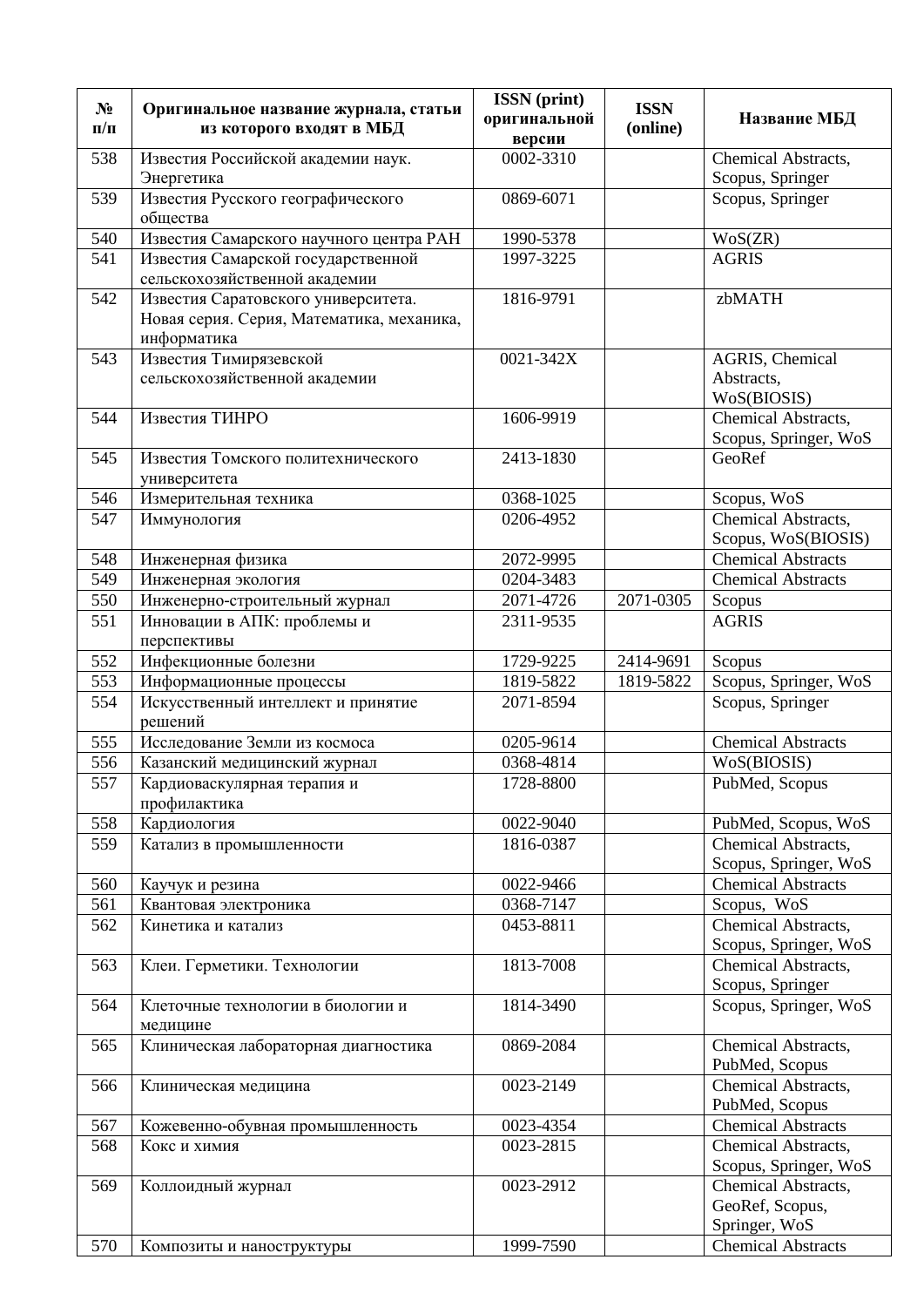| $N_2$<br>$\Pi/\Pi$ | Оригинальное название журнала, статьи<br>из которого входят в МБД                           | <b>ISSN</b> (print)<br>оригинальной<br>версии | <b>ISSN</b><br>(online) | Название МБД                                                                |
|--------------------|---------------------------------------------------------------------------------------------|-----------------------------------------------|-------------------------|-----------------------------------------------------------------------------|
| 571                | Компьютерная лингвистика и                                                                  | 2221-7932                                     | 2075-7182               | Scopus                                                                      |
|                    | интеллектульные технологии                                                                  |                                               |                         |                                                                             |
| 572                | Компьютерная оптика                                                                         | 0134-2452                                     |                         | Scopus                                                                      |
| 573                | Конденсированные среды и межфазные<br>границы                                               | 1606-867X                                     |                         | <b>Chemical Abstracts</b>                                                   |
| 574                | Кондитерское производство                                                                   | 2073-3577                                     |                         | <b>AGRIS</b>                                                                |
| 575                | Конкурентоспособность в глобальном<br>мире: экономика, наука, технологии                    | 2072-084X                                     |                         | <b>AGRIS</b>                                                                |
| 576                | Конструкции из композиционных<br>материалов                                                 | 2073-2562                                     |                         | <b>Chemical Abstracts</b>                                                   |
| 577                | Координационная химия                                                                       | 0132-344X                                     |                         | Chemical Abstracts,<br>Scopus, WoS                                          |
| 578                | Кормопроизводство                                                                           | 1562-0417                                     |                         | <b>AGRIS</b>                                                                |
| 579                | Коррозия: материалы, защита                                                                 | 1813-7016                                     |                         | Chemical Abstracts.                                                         |
|                    |                                                                                             |                                               |                         | Scopus, Springer, WoS                                                       |
| 580                | Космические исследования                                                                    | 0023-4206                                     |                         | ADS, Scopus, Springer,<br>WoS                                               |
| 581                | Краткие сообщения по физике                                                                 | 0455-0595                                     |                         | ADS, Chemical                                                               |
|                    |                                                                                             |                                               |                         | Abstracts, Scopus,                                                          |
|                    |                                                                                             |                                               |                         | Springer, WoS                                                               |
| 582                | Криминологический журнал Байкальского<br>государственного университета экономики<br>и права | 1996-7756                                     | 2071-8721               | Scopus                                                                      |
| 583                | Криосфера Земли                                                                             | 1560-7496                                     |                         | GeoRef, Scopus                                                              |
| 584                | Кристаллография                                                                             | 0023-4761                                     |                         | Scopus, WoS, Springer,<br>zbMATH                                            |
| 585                | Кузнечно-штамповочное производство.<br>Обработка материалов давлением                       | 0234-8241                                     |                         | <b>Chemical Abstracts</b>                                                   |
| 586                | Культурно-историческая психология                                                           | 1816-5435                                     | 2224-8935               | WoS(ESCI)                                                                   |
| 587                | Лакокрасочные материалы и их применение                                                     | 0130-9013                                     |                         | Chemical Abstracts                                                          |
| 588                | Лед и снег                                                                                  | 2076-6734                                     |                         | GeoRef                                                                      |
| 589                | Лесоведение                                                                                 | 0024-1148                                     |                         | AGRIS, Chemical<br>Abstracts, Scopus,<br>Springer, WoS, WoS<br>(BIOSIS, ZR) |
| 590                | Лесотехнический журнал                                                                      | 2222-7962                                     |                         | <b>AGRIS</b>                                                                |
| 591                | Литейное производство                                                                       | 0024-449X                                     |                         | <b>Chemical Abstracts</b>                                                   |
| 592                | Литология и полезные ископаемые                                                             | 0024-497X                                     |                         | GeoRef, Scopus, WoS                                                         |
| 594                | Макрогетероциклы                                                                            | 1998-9539                                     |                         | Chemical Abstracts,<br>Scopus, WoS                                          |
| 595                | Масложировая промышленность                                                                 | 0025-4649                                     |                         | AGRIS, Chemical<br>Abstracts                                                |
| 596                | Масс-спектрометрия                                                                          | 1817-969X                                     | 1817-9746               | Chemical Abstracts;<br>Scopus, Springer, WoS                                |
| 597                | Математическая биология и<br>биоинформатика                                                 |                                               | 1994-6538               | Chemical Abstracts,<br>Scopus                                               |
| 598                | Математическая теория игр и её<br>приложения                                                | 2074-9872                                     |                         | Scopus, Springer, WoS,<br>zbMATH                                            |
| 599                | Математические заметки                                                                      | 0025-567X                                     |                         | MathSciNet, Scopus,<br>WoS, zbMATH                                          |
| 600                | Математические структуры и<br>моделирование                                                 | 2222-8799                                     | 2222-8772               | MathSciNet, zbMATH                                                          |
| 601                | Математические труды                                                                        | 1560-750X                                     |                         | MathSciNet, Scopus,<br>Springer, zbMATH                                     |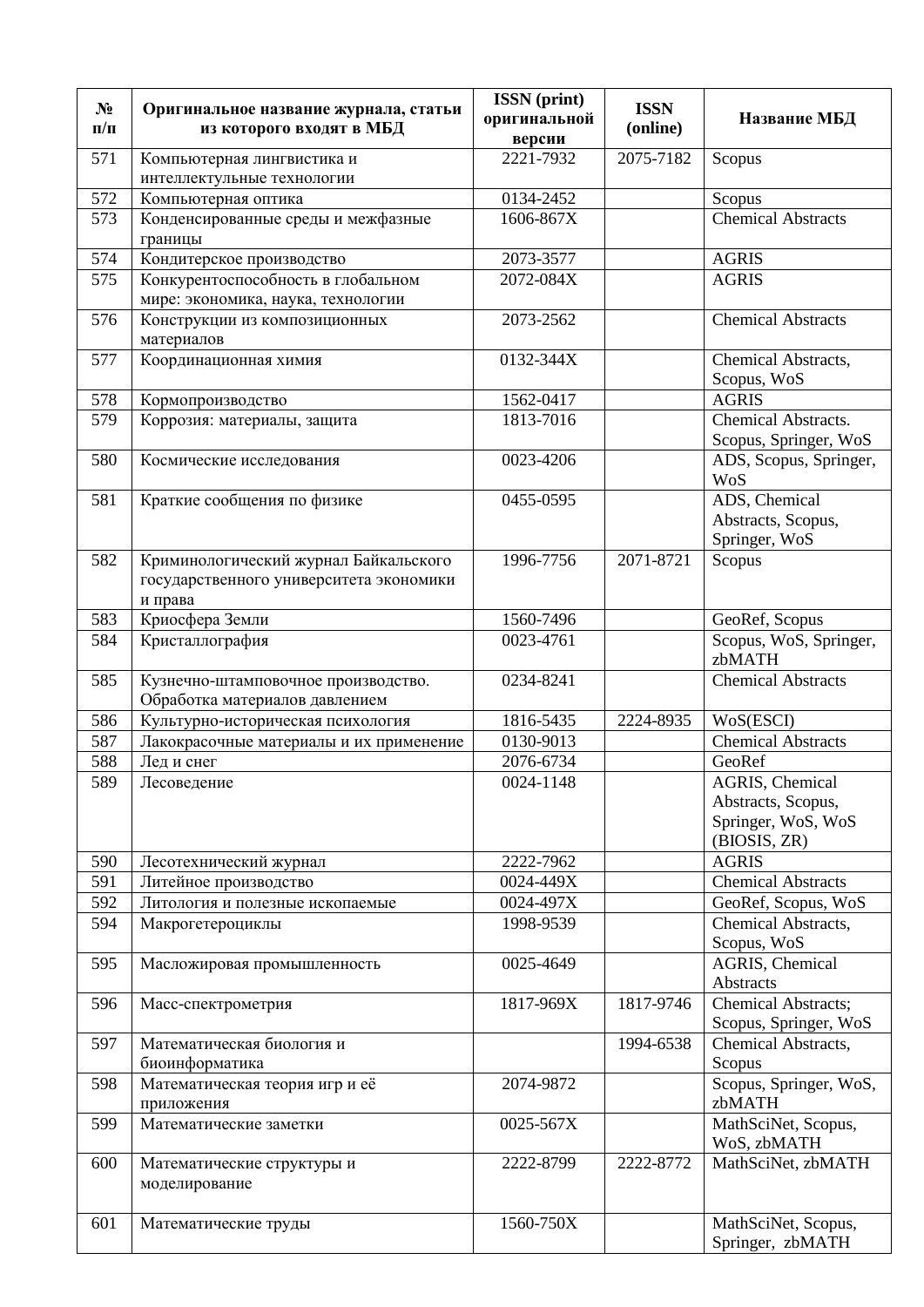| $N_2$<br>$\Pi/\Pi$ | Оригинальное название журнала, статьи<br>из которого входят в МБД             | <b>ISSN</b> (print)<br>оригинальной<br>версии | <b>ISSN</b><br>(online) | Название МБД                                               |
|--------------------|-------------------------------------------------------------------------------|-----------------------------------------------|-------------------------|------------------------------------------------------------|
| 602                | Математический сборник                                                        | 0368-8666                                     | 2305-2783               | MathSciNet, Scopus,<br>zbMATH                              |
| 603                | Математическое моделирование                                                  | 2070-0482                                     | 2070-0490               | Scopus, MathSciNet,<br>WoS, zbMATH                         |
| 604                | Материаловедение                                                              | 1684-579X                                     |                         | Chemical Abstracts,<br>Scopus, Springer, WoS               |
| 605                | Медиаобразование                                                              | 1994-4160                                     | 1994-4195               | WoS(ESCI)                                                  |
| 606                | Медицина труда и промышленная экология                                        | 1026-9428                                     |                         | Chemical Abstracts,<br>PubMed, Scopus,<br>WoS(BIOSIS)      |
| 607                | Медицинская генетика                                                          | 2073-7998                                     |                         | <b>Chemical Abstracts</b>                                  |
| 608                | Медицинская иммунология                                                       | 1563-0625                                     | 2313-741X               | Scopus                                                     |
| 609                | Медицинская паразитология и<br>паразитарные болезни                           | 0025-8326                                     |                         | Chemical Abstracts,<br>PubMed, Scopus, WoS<br>(BIOSIS, ZR) |
| 610                | Медицинская техника                                                           | 0025-8075                                     |                         | PubMed, Scopus                                             |
| 611                | Медицинский вестник Северного Кавказа                                         | 2073-8137                                     | 2073-8145               | Scopus                                                     |
| 612                | Международные научные исследования                                            | 2076-9563                                     |                         | <b>AGRIS</b>                                               |
| 613                | Международные процессы                                                        | 1728-2756                                     | 1811-2773               | Scopus                                                     |
| 614                | Международный вестник ветеринарии                                             | 2072-2419                                     |                         | <b>AGRIS</b>                                               |
| 615                | Международный научно-исследовательский<br>журнал                              | 2303-9868                                     | 2227-6017               | <b>AGRIS</b>                                               |
| 616                | Международный научный журнал                                                  | 1995-4638                                     |                         | <b>AGRIS</b>                                               |
| 617                | Международный сельскохозяйственный<br>журнал                                  | 0235-7801                                     |                         | <b>AGRIS</b>                                               |
| 618                | Международный технико-экономический<br>журнал                                 | 1995-4646                                     |                         | <b>AGRIS</b>                                               |
| 619                | Мелиорация и водное хозяйство                                                 | 0235-2524                                     |                         | Chemical Abstracts,<br>Scopus                              |
| 620                | Мембраны и мембранные технологии                                              | 2218-1172                                     | 2218-1180               | Chemical Abstracts,<br>Scopus, Springer, WoS               |
| 621                | $\overline{\mathbf{r}}$<br>Металловедение и термическая обработка<br>металлов | 0026-0819                                     |                         | Scopus, Springer, WoS                                      |
| 622                | Металлургия машиностроения                                                    | 2075-0773                                     |                         | <b>Chemical Abstracts</b>                                  |
| 623                | Металлы                                                                       | 0869-5733                                     |                         | Chemical Abstracts,<br>Scopus                              |
| 624                | Метеорология и гидрология                                                     | 0130-2906                                     |                         | Chemical Abstracts,<br>GeoRef, Scopus, WoS                 |
| 625                | Механика композиционных материалов и<br>конструкций                           | 1029-6670                                     |                         | <b>Chemical Abstracts</b>                                  |
| 626                | Микология и фитопатология                                                     | 0026-3648                                     |                         | Scopus, WoS(BIOSIS)                                        |
| 627                | Микробиология                                                                 | 0026-3656                                     | 1608-3237               | PubMed, Scopus, WoS                                        |
| 628                | Микроэлектроника                                                              | 0544-1269                                     |                         | Scopus, Springer                                           |
| 629                | Микроэлементы в медицине                                                      | 1607-9957                                     |                         | <b>Chemical Abstracts</b>                                  |
| 630                | Минеральные ресурсы России: экономика и<br>управление                         | 0869-3188                                     |                         | GeoRef                                                     |
| 631                | Мир России                                                                    | 1811-038X                                     | 1811-0398               | WoS(ESCI)                                                  |
| 632                | Моделирование и анализ информационных<br>систем                               | 1818-1015                                     | 2313-5417               | Scopus, Springer                                           |
| 633                | Молекулярная биология                                                         | 0026-8984                                     |                         | PubMed, Scopus, WoS                                        |
| 634                | Молекулярная генетика, микробиология и<br>вирусология                         | 0208-0613                                     |                         | Chemical Abstracts,<br>PubMed, Scopus, WoS                 |
| 635                | Молекулярная медицина                                                         | 1728-2918                                     |                         | <b>Chemical Abstracts</b>                                  |
| 636                | Молочная промышленность                                                       | 0026-9026                                     |                         | <b>AGRIS</b>                                               |
| 637                | Молочное и мясное скотоводство                                                | 0026-9034                                     |                         | <b>AGRIS</b>                                               |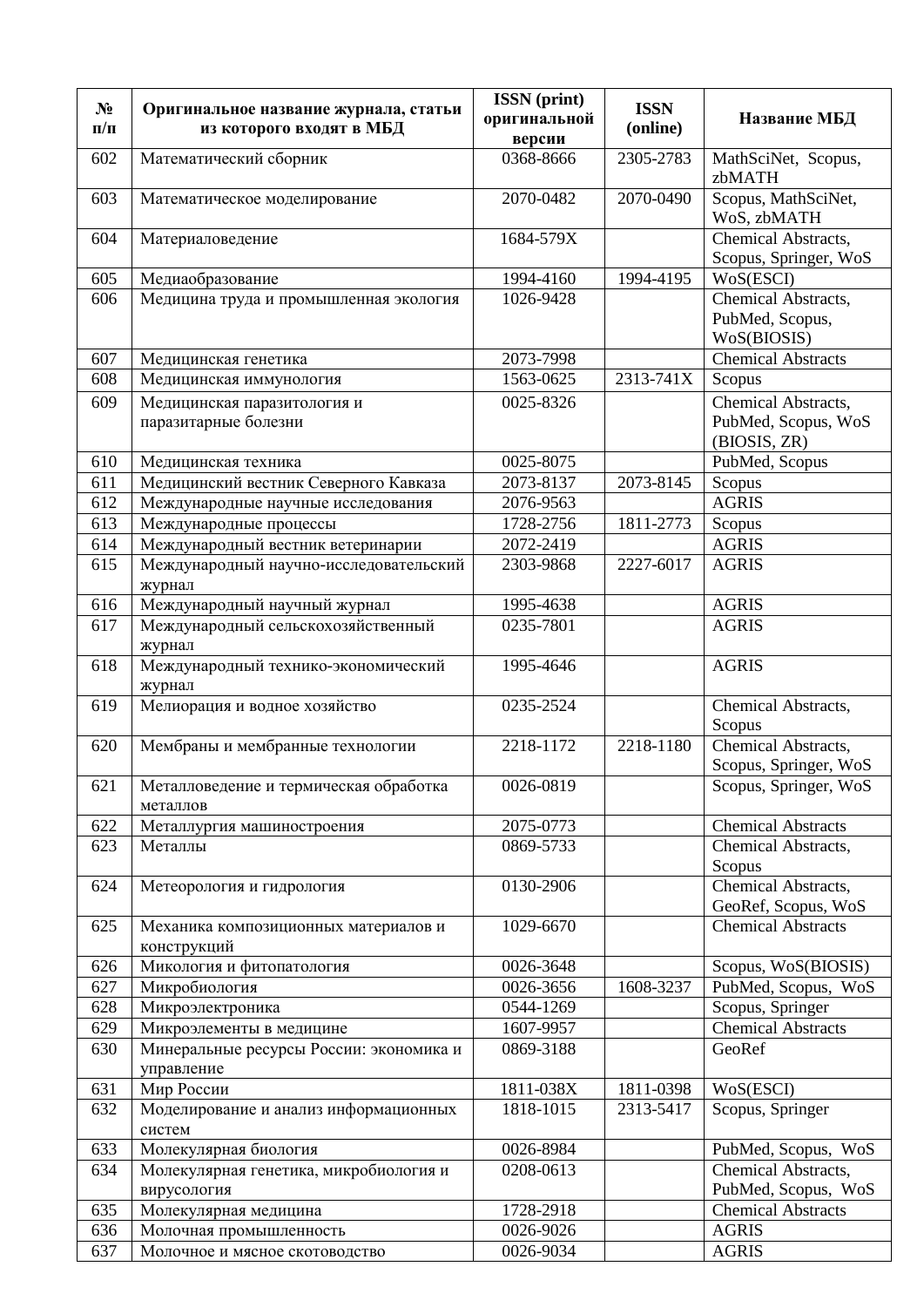| $N_2$     | Оригинальное название журнала, статьи                    | <b>ISSN</b> (print)    | <b>ISSN</b> |                                            |
|-----------|----------------------------------------------------------|------------------------|-------------|--------------------------------------------|
| $\Pi/\Pi$ | из которого входят в МБД                                 | оригинальной<br>версии | (online)    | Название МБД                               |
| 638       | Молочнохозяйственный вестник                             | 2225-4269              |             | <b>AGRIS</b>                               |
| 639       | Морские интеллектуальные технологии                      | 2073-7173              |             | WoS(ESCI)                                  |
| 640       | Морфология                                               | 0004-1947              |             | PubMed, Scopus                             |
| 642       | Мясная индустрия                                         | 0869-3528              |             | <b>AGRIS</b>                               |
| 643       | Надежность и безопасность энергетики                     | 1999-5555              |             | Scopus, Springer                           |
| 644       | Нано- и микросистемная техника                           | 1813-8586              |             | <b>Chemical Abstracts</b>                  |
| 645       | Наноиндустрия                                            | 1993-8578              |             | <b>Chemical Abstracts</b>                  |
| 646       | Наносистемы: физика, химия, математика                   | 2220-8054              | 2305-7971   | <b>Chemical Abstracts</b>                  |
| 647       | Нанотехнологии в строительстве: научный                  | 2075-8545              |             | Chemical Abstracts,                        |
|           | интернет-журнал                                          |                        |             | WoS(ESCI)                                  |
| 648       | Наука в центральной России                               | 2305-2538              |             | <b>AGRIS</b>                               |
| 649       | Научная визуализация                                     |                        | 2079-3537   | Scopus                                     |
| 650       | Научно-техническая информация. Серия 1                   | 0548-0019              |             | Scopus, Springer                           |
| 651       | Научно-техническая информация. Серия 2                   | 0548-0027              |             | Springer                                   |
| 652       | Научно-технический вестник ОАО "НК                       | 2074-2339              |             | <b>Chemical Abstracts</b>                  |
|           | "Роснефть"                                               |                        |             |                                            |
| 653       | Научные и технические аспекты охраны<br>окружающей среды | 0869-1002              |             | <b>Chemical Abstracts</b>                  |
| 654       | Научный журнал КубГАУ                                    | 1990-4665              |             | <b>AGRIS</b>                               |
|           | (Политематический сетевой электронный                    |                        |             |                                            |
|           | научный журнал Кубанского                                |                        |             |                                            |
|           | государственногоаграрного университета)                  |                        |             |                                            |
| 655       | Научный журнал Российского НИИ                           | 2222-1816              |             | <b>AGRIS</b>                               |
|           | проблем мелиорации                                       |                        |             |                                            |
| 656       | Недропользование XXI век                                 | 1998-4685              |             | <b>Chemical Abstracts</b>                  |
| 657       | Нейрохимия                                               | 1027-8133              |             | Scopus,                                    |
| 658       | Нелинейная динамика                                      | 1816-448X              | 1817-5155   | Scopus, zbMATH                             |
| 659       | Неорганические материалы                                 | 0002-337X              |             | Chemical Abstracts,<br>GeoRef, Scopus, WoS |
| 660       | Нефтепромысловое дело                                    | 0207-2351              |             | <b>Chemical Abstracts</b>                  |
| 661       | Нефтехимия                                               | 0028-2421              |             | Scopus, WoS                                |
| 662       | Нефтяное хозяйство                                       | 0028-2448              | 0028-2448   | Chemical Abstracts,                        |
|           |                                                          |                        |             | Scopus                                     |
| 663       | Нечеткие системы и мягкие вычисления                     | 1819-4362              |             | zbMath                                     |
| 664       | Нива Поволжья                                            | 1998-6092              |             | <b>AGRIS</b>                               |
| 665       | Новейшая история России                                  | 2219-9659              | 2309-7973   | Scopus                                     |
| 666       | Новые огнеупоры                                          | 1683-4518              |             | Chemical Abstracts,                        |
|           |                                                          |                        |             | Scopus, WoS                                |
| 667       | Новый исторический вестник                               | 2072-9286              |             | Scopus, WoS(ESCI)                          |
| 668       | Новый мир                                                | 0130-7673              |             | W <sub>0</sub>                             |
| 669       | Новый филологический вестник                             | 2072-9316              |             | WoS(ESCI)                                  |
| 670       | Обзорный журнал по химии                                 | 2218-1148              |             | Springer                                   |
| 671       | Обогащение руд                                           | 0202-3776              |             | Chemical Abstracts,<br>Scopus              |
| 672       | Оборонный комплекс - научно-                             | 1729-6552              |             | <b>Chemical Abstracts</b>                  |
|           | техническому прогрессу России                            |                        |             |                                            |
| 673       | Общая реаниматология                                     | 1813-9779              |             | Scopus                                     |
| 674       | Ожирение и метаболизм                                    | 2071-8713              | 2306-5524   | Scopus                                     |
| 675       | Океанология                                              | 0030-1574              |             | Chemical Abstracts,                        |
|           |                                                          |                        |             | GeoRef, Scopus, WoS                        |
| 676       | <b>Онтогенез</b>                                         | 0475-1450              |             | PubMed, Scopus,                            |
|           |                                                          |                        |             | Scopus, WoS                                |
| 677       | Оптика атмосферы и океана                                | 0869-5695              |             | Chemical Abstracts,                        |
|           |                                                          |                        |             | Scopus, Springer                           |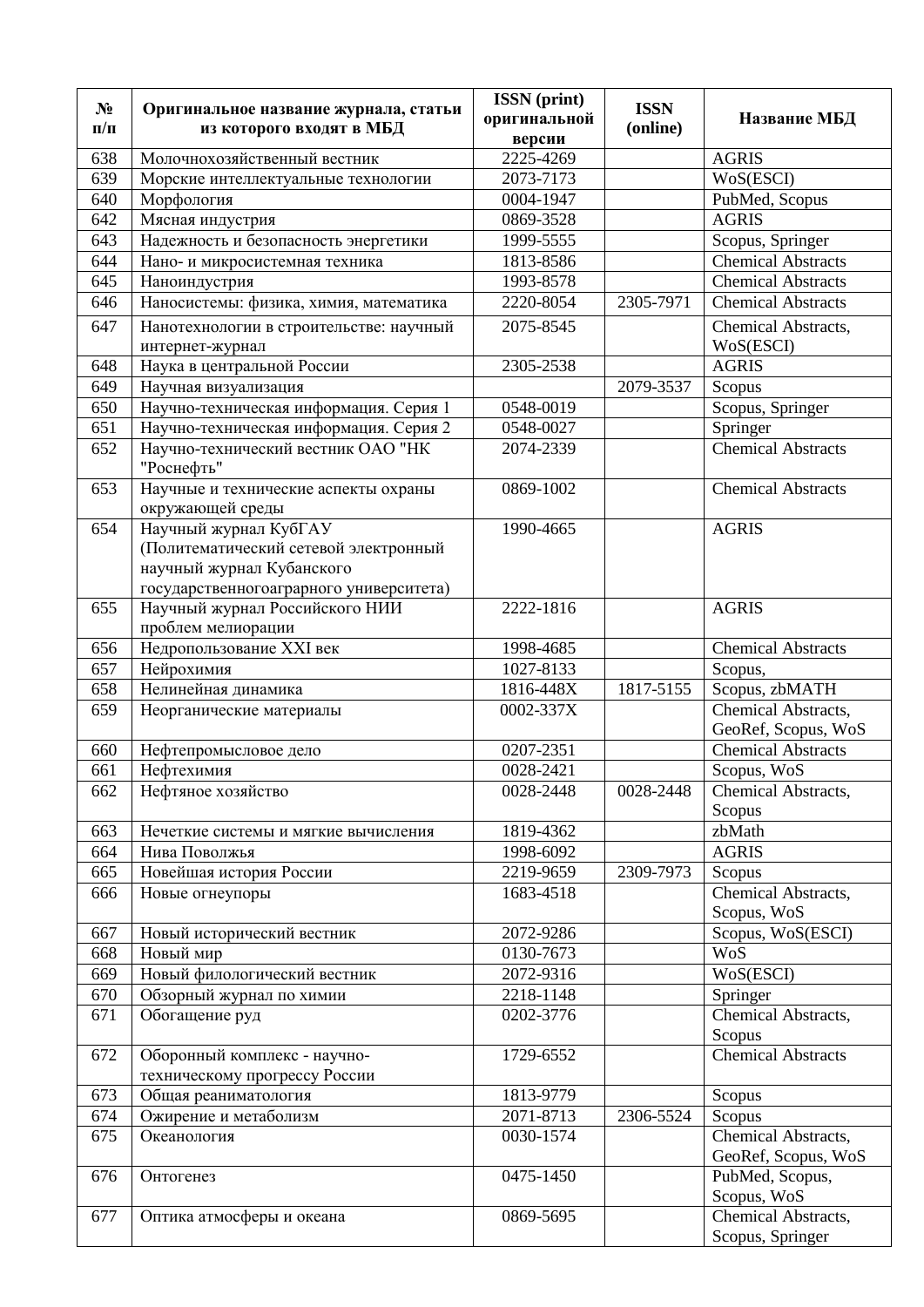| $N_2$<br>$\Pi/\Pi$ | Оригинальное название журнала, статьи<br>из которого входят в МБД                              | <b>ISSN</b> (print)<br>оригинальной<br>версии | <b>ISSN</b><br>(online) | Название МБД                                             |
|--------------------|------------------------------------------------------------------------------------------------|-----------------------------------------------|-------------------------|----------------------------------------------------------|
| 678                | Оптика и спектроскопия                                                                         | 0030-4034                                     |                         | ADS, Scopus, WoS                                         |
| 679                | Оптический журнал                                                                              | 0030-4042                                     |                         | Scopus, Springer, WoS                                    |
| 680                | Основания, фундаменты и механика<br>грунтов                                                    | 0030-6223                                     |                         | Scopus, Springer, WoS                                    |
| 681                | Отечественная геология                                                                         | 0869-7175                                     |                         | Chemical Abstracts,<br>GeoRef                            |
| 682                | Палеонтологический журнал                                                                      | 0031-031X                                     |                         | GeoRef, Scopus,<br>Springer, WoS                         |
| 683                | Паразитология                                                                                  | 0031-1847                                     |                         | PubMed, Scopus, WoS<br>(BIOSIS, ZR)                      |
| 684                | Патологическая физиология и<br>экспериментальная терапия                                       | 0031-2991                                     |                         | Chemical Abstracts,<br>PubMed, Scopus                    |
| 685                | Педиатрия. Журнал им. Г.Н. Сперанского                                                         | 0031-403X                                     | 1990-2182               | Scopus, WoS(BIOSIS)                                      |
| 686                | Пермский аграрный вестник                                                                      | 2307-2873                                     |                         | <b>AGRIS</b>                                             |
| 687                | Перспективные материалы                                                                        | 1028-978X                                     |                         | Chemical Abstracts,<br>Scopus, Springer, WoS             |
| 688                | Петрология                                                                                     | 0869-5903                                     |                         | GeoRef, Scopus,<br>Springer, WoS                         |
| 689                | Пиво и напитки                                                                                 | 2072-9650                                     |                         | AGRIS, Chemical<br>Abstracts                             |
| 690                | Письма в Астрономический журнал                                                                | 0320-0108                                     |                         | ADS, Scopus, Springer,<br><b>WoS</b>                     |
| 691                | Письма в Журнал технической физики                                                             | 0320-0116                                     |                         | Scopus, Springer, WoS                                    |
| 692                | Письма в журнал Физика элементарных<br>частиц и атомного ядра                                  | 1814-5957                                     | 1814-5973               | Scopus, Springer, WoS                                    |
| 693                | Письма в Журнал экспериментальной и<br>теоретической физики                                    | 0370-274X                                     |                         | Scopus, Springer, WoS                                    |
| 694                | Пищевая промышленность                                                                         | 0235-2486                                     |                         | AGRIS, Chemical<br>Abstracts                             |
| 695                | Пищевые ингредиенты: сырье и добавки                                                           | 2073-3526                                     |                         | <b>Chemical Abstracts</b>                                |
| 696                | Пластические массы                                                                             | 0544-2901                                     |                         | Chemical Abstracts,<br>Scopus                            |
| 697                | Поверхность: рентгеновские,<br>синхротронные и нейтронные исследования                         | 0207-3528                                     |                         | Chemical Abstracts,<br>Scopus, Springer                  |
| 698                | Поволжский экологический журнал                                                                | 1684-7318                                     |                         | Chemical Abstracts,<br>Scopus, Springer, WoS,<br>WoS(ZR) |
| 699                | Пожаровзрывобезопасность                                                                       | 0869-7493                                     |                         | <b>Chemical Abstracts</b>                                |
| 700                | Полис. Политические исследования                                                               | 1026-9487                                     | 1684-0070               | Scopus                                                   |
| 701                | Почвоведение                                                                                   | 0032-180X                                     |                         | GeoRef, Scopus,<br>Springer, WoS                         |
| 702                | Правозащитник                                                                                  | 2309-4346                                     |                         | <b>AGRIS</b>                                             |
| 703                | Практика противокоррозионной защиты                                                            | 1998-5738                                     |                         | <b>Chemical Abstracts</b>                                |
| 704                | Приборы и техника эксперимента                                                                 | 0032-8162                                     |                         | ADS, Scopus, WoS                                         |
| 705                | Прикладная биохимия и микробиология                                                            | 0555-1099                                     |                         | PubMed, Scopus,<br>Springer, WoS                         |
| 706                | Прикладная математика и механика                                                               | 0032-8235                                     |                         | ADS, MathSciNet,<br>Scopus, WoS, zbMATH                  |
| 707                | Прикладная механики и техническая<br>физики (ПМТФ. Прикладная механика,<br>техническая физика) | 0869-5032                                     |                         | MathSciNet, Scopus,<br>Springer, WoS,<br>zbMATH          |
| 708                | Прикладная эконометрика                                                                        | 1993-7601                                     | 2410-6445               | Scopus                                                   |
| 709                | Принципы экологии                                                                              |                                               | 2304-6465               | WoS(ZR)                                                  |
| 710                | Природа                                                                                        | 0032-874X                                     |                         | <b>Chemical Abstracts</b>                                |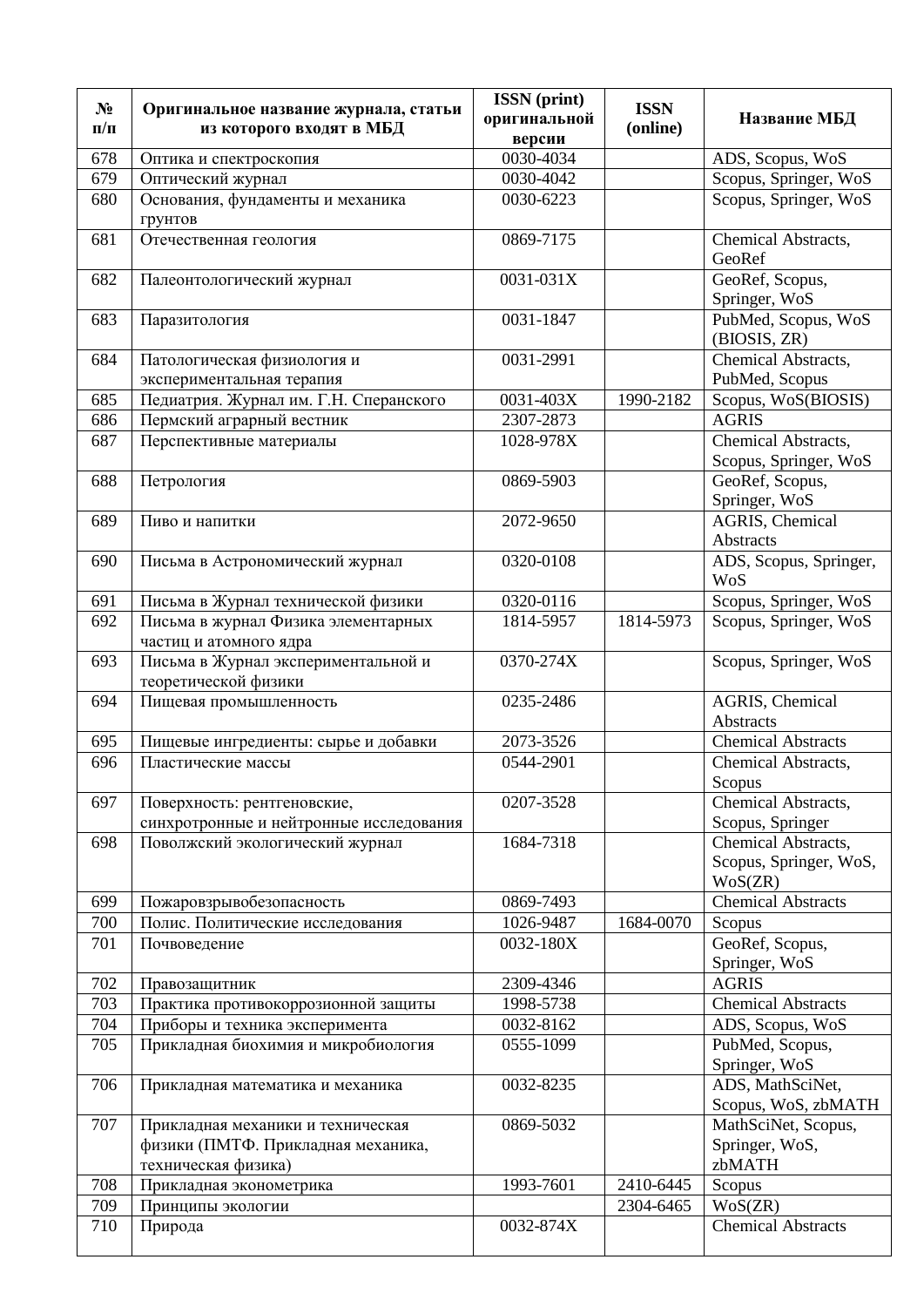| $N_2$     |                                                                   | <b>ISSN</b> (print) | <b>ISSN</b> |                                                        |
|-----------|-------------------------------------------------------------------|---------------------|-------------|--------------------------------------------------------|
| $\Pi/\Pi$ | Оригинальное название журнала, статьи<br>из которого входят в МБД | оригинальной        | (online)    | Название МБД                                           |
|           |                                                                   | версии              |             |                                                        |
| 711       | Проблемы биологии продуктивных<br>животных                        | 1996-6733           |             | <b>AGRIS</b>                                           |
| 712       | Проблемы ветеринарной санитарии,<br>гигиены и экологии            | 2075-1818           |             | AGRIS, Chemical<br>Abstracts                           |
| 713       | Проблемы информационной безопасности.<br>Компьютерные системы     | 2071-8217           | 2071-8217   | Scopus, Springer                                       |
| 714       | Проблемы машиностроения и                                         | 0234-6206           |             | Chemical Abstracts,                                    |
|           | автоматизации                                                     |                     |             | Scopus, Springer                                       |
| 715       | Проблемы машиностроения и надежности                              | 0235-7119           |             | Chemical Abstracts;                                    |
|           | машин                                                             |                     |             | Scopus, Springer                                       |
| 716       | Проблемы передачи информации                                      | 0555-2923           |             | MathSciNet, Scopus,<br>WoS, zbMATH                     |
| 717       | Проблемы прогнозирования                                          | 0868-6351           |             | Scopus                                                 |
| 718       | Проблемы развития АПК региона                                     | 2079-0996           |             | <b>AGRIS</b>                                           |
| 719       | Проблемы социальной гигиены и истории<br>медицины                 | 0869-866X           | 2412-2106   | PubMed, Scopus                                         |
| 720       | Проблемы управления                                               | 1819-3161           |             | Scopus, Springer, WoS,<br>zbMATH                       |
| 721       | Проблемы репродукции                                              | 1025-7217           | 2309-4885   | <b>Chemical Abstracts</b>                              |
| 722       | Проблемы эндокринологии                                           | 0375-9660           | 2308-1430   | Chemical Abstracts,<br>Scopus, WoS(BIOSIS)             |
| 723       | Программирование                                                  | 0132-3474           |             | MathSciNet, Scopus,<br>WoS, zbMATH                     |
| 724       | Производство проката                                              | 1684-257X           |             | <b>Chemical Abstracts</b>                              |
| 725       | Промышленная энергетика                                           | 0033-1155           |             | Chemical Abstracts                                     |
| 726       | Психологическая наука и образование                               | 1814-2052           | 2311-7273   | WoS(ESCI)                                              |
| 727       | Психологический журнал                                            | 0205-9592           |             | Scopus, WoS                                            |
| 728       | Психология. Журнал Высшей школы<br>экономики                      | 1813-8918           |             | Scopus                                                 |
| 729       | Радиационная биология. Радиоэкология                              | 0869-8031           |             | Chemical Abstracts,<br>PubMed, Scopus,<br>WoS(BIOSIS)) |
| 730       | Радиация и риск                                                   | 0131-3878           | 2412-950X   | Scopus                                                 |
| 731       | Радиотехника и электроника                                        | 0033-8494           | 1531-846X   | Scopus, Springer, WoS                                  |
| 732       | Радиохимия                                                        | 0033-8311           |             | Chemical Abstracts,<br>Scopus                          |
| 733       | Разведка и охрана недр                                            | 0034-026X           |             | <b>Chemical Abstracts</b>                              |
| 734       | Расплавы                                                          | 0235-0106           |             | <b>Chemical Abstracts;</b>                             |
|           |                                                                   |                     |             | Scopus, Springer                                       |
| 735       | Растительные ресурсы                                              | 0033-9946           |             | Chemical Abstracts,<br>WoS(BIOSIS)                     |
| 736       | Рациональная фармакотерапия в<br>кардиологии                      | 1819-6446           | 2225-3653   | WoS(ESCI)                                              |
| 737       | Регион: экономика и социология                                    | 0135-5538           |             | Scopus, Springer                                       |
| 738       | Репутациология                                                    | 2071-9094           |             | <b>AGRIS</b>                                           |
| 739       | Российская история                                                | 0869-5687           |             | Scopus                                                 |
| 740       | Российские нанотехнологии                                         | 1992-7223           | 1993-4068   | Scopus, Springer                                       |
| 741       | Российский биотерапевтический журнал                              | 1726-9784           |             | <b>Chemical Abstracts</b>                              |
| 742       | Российский вестник перинатологии и<br>педиатрии                   | 1027-4065           |             | WoS(BIOSIS)                                            |
| 743       | Российский журнал биологических инвазий                           | 1996-1499           |             | Scopus, Springer,<br>WoS(ZR)                           |
| 744       | Российский журнал биомеханики                                     | 2409-6601           | 2410-0609   | Scopus                                                 |
| 745       | Российский иммунологический журнал                                | 1028-7221           |             | PubMed                                                 |
| 746       | Российский кардиологический журнал                                | 1560-4071           |             | Scopus                                                 |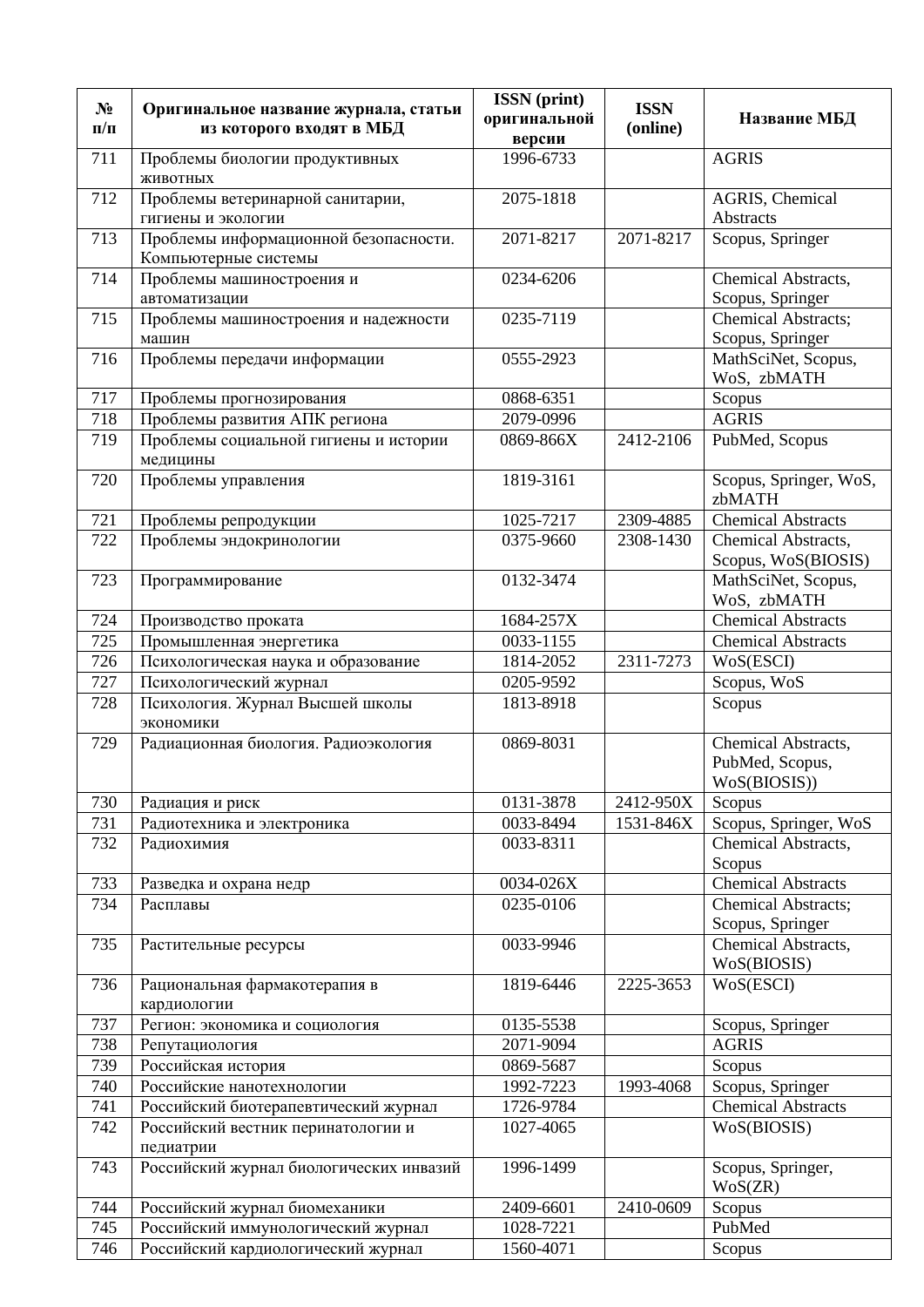| $N_2$<br>$\Pi/\Pi$ | Оригинальное название журнала, статьи<br>из которого входят в МБД | <b>ISSN</b> (print)<br>оригинальной<br>версии | <b>ISSN</b><br>(online) | Название МБД                           |
|--------------------|-------------------------------------------------------------------|-----------------------------------------------|-------------------------|----------------------------------------|
| 747                | Российский паразитологический журнал                              | 1998-8435                                     |                         | <b>AGRIS</b>                           |
| 748                | Российский психологический журнал                                 | 1812-1853                                     | 2411-5789               | WoS(ESCI)                              |
| 749                | Российский стоматологический журнал                               | 1728-2802                                     |                         | <b>Chemical Abstracts</b>              |
| 750                | Российский физиологический журнал им.                             | 0869-8139                                     |                         | Chemical Abstracts,                    |
|                    | Сеченова                                                          |                                               |                         | PubMed, Scopus                         |
| 751                | Российский химический журнал                                      | 0373-0247                                     |                         | Chemical Abstracts,                    |
|                    |                                                                   |                                               |                         | Scopus, Springer, WoS                  |
| 752                | Руды и металлы                                                    | 0869-5997                                     |                         | <b>Chemical Abstracts</b>              |
| 753                | Русская литературы                                                | 0131-6095                                     |                         | Scopus, WoS                            |
| 754                | Рыбное хозяйство                                                  | 0131-6184                                     |                         | WoS(ZR)                                |
| 755                | Садоводство и виноградарство                                      | 0235-2591                                     |                         | <b>AGRIS</b>                           |
| 756                | Саратовский научно-медицинский журнал                             | 1995-0039                                     | 2076-2518               | <b>Chemical Abstracts</b>              |
| 757                | Caxap                                                             | 0036-3340                                     |                         | <b>Chemical Abstracts</b>              |
| 758                | Сахарный диабет                                                   | 2072-0351                                     | 2072-0378               | Scopus, WoS(ESCI)                      |
| 759                | Сварочное производство                                            | 0491-6441                                     |                         | Chemical Abstracts,                    |
|                    |                                                                   |                                               |                         | Scopus                                 |
| 760                | Сверхкритические флюиды. Теория и                                 | 1992-8130                                     |                         | Chemical Abstracts,                    |
|                    | практика                                                          |                                               |                         | Scopus, Springer, WoS                  |
| 761                | Светотехника                                                      | 0039-7067                                     |                         | Scopus, WoS                            |
| 762<br>763         | Сейсмические приборы<br>Сельскохозяйственная биология             | 0131-6230<br>0131-6397                        | 2312-6965<br>2313-4836  | Springer, WoS(ESCI)<br>AGRIS, Chemical |
|                    |                                                                   |                                               |                         | Abstracts, Scopus,                     |
|                    |                                                                   |                                               |                         | WoS(BIOSIS)                            |
| 764                | Сельскохозяйственные машины и                                     | 2073-7599                                     |                         | <b>AGRIS</b>                           |
|                    | технологии                                                        |                                               |                         |                                        |
| 765                | Сенсорные системы                                                 | 0235-0092                                     |                         | WoS(BIOSIS, ZR)                        |
| 766                | Сибирские исторические исследования                               | 2312-461X                                     | 2312-4628               | Scopus                                 |
| 767                | Сибирские электронные математические<br>известия                  |                                               | 1813-3304               | Scopus, zbMATH                         |
| 768                | Сибирский вестник сельскохозяйственной<br>науки                   | 0370-8799                                     |                         | <b>AGRIS</b>                           |
| 769                | Сибирский журнал вычислительной<br>математики                     | 1560-7526                                     |                         | Scopus, zbMATH                         |
| 770                | Сибирский журнал индустриальной                                   | 1560-7518                                     |                         | MathSciNet, Scopus,                    |
|                    | математики                                                        |                                               |                         | zbMATH<br><b>AGRIS</b>                 |
| 771<br>772         | Сибирский лесной журнал<br>Сибирский математический журнал        | 2311-1410<br>0037-4474                        |                         | MathSciNet, Scopus,                    |
|                    |                                                                   |                                               |                         | WoS, zbMATH                            |
| 773                | Сибирский экологический журнал                                    | 0869-8619                                     |                         | AGRIS, Scopus,                         |
|                    |                                                                   |                                               |                         | Springer, WoS                          |
| 774                | Системы управления и информационные                               | 1729-5068                                     |                         | MathSciNet, Scopus,                    |
|                    | технологии                                                        |                                               |                         | Springer, WoS,                         |
|                    |                                                                   |                                               |                         | zbMATH                                 |
| 775                | Современная герпетология                                          | 1814-6090                                     |                         | WoS(ZR)                                |
| 776                | Современная Европа                                                | 0201-7083                                     |                         | WoS(ESCI)                              |
| 777                | Современные проблемы дистанционного                               | 2070-7401                                     | 2411-0280               | Scopus                                 |
|                    | зондирования Земли из Космоса                                     |                                               |                         |                                        |
| 778                | Современные технологии в медицине                                 | 2076-4243                                     | 2309-995X               | Scopus, WoS(ESCI)                      |
| 779                | Солнечно-земная физика                                            | 2412-4737                                     |                         | <b>ADS</b>                             |
| 780                | Сорбционные и хроматографические                                  | 1680-0613                                     |                         | <b>Chemical Abstracts</b>              |
|                    | процессы                                                          |                                               |                         |                                        |
| 781                | Социологические исследования                                      | 0132-1625                                     |                         | Scopus, WoS                            |
| 782<br>783         | Социологическое обозрение                                         | 1728-192X<br>2221-3279                        | 1728-1938<br>2412-4990  | Scopus, WoS(ESCI)<br>WoS(ESCI)         |
|                    | Сравнительная политика                                            |                                               |                         |                                        |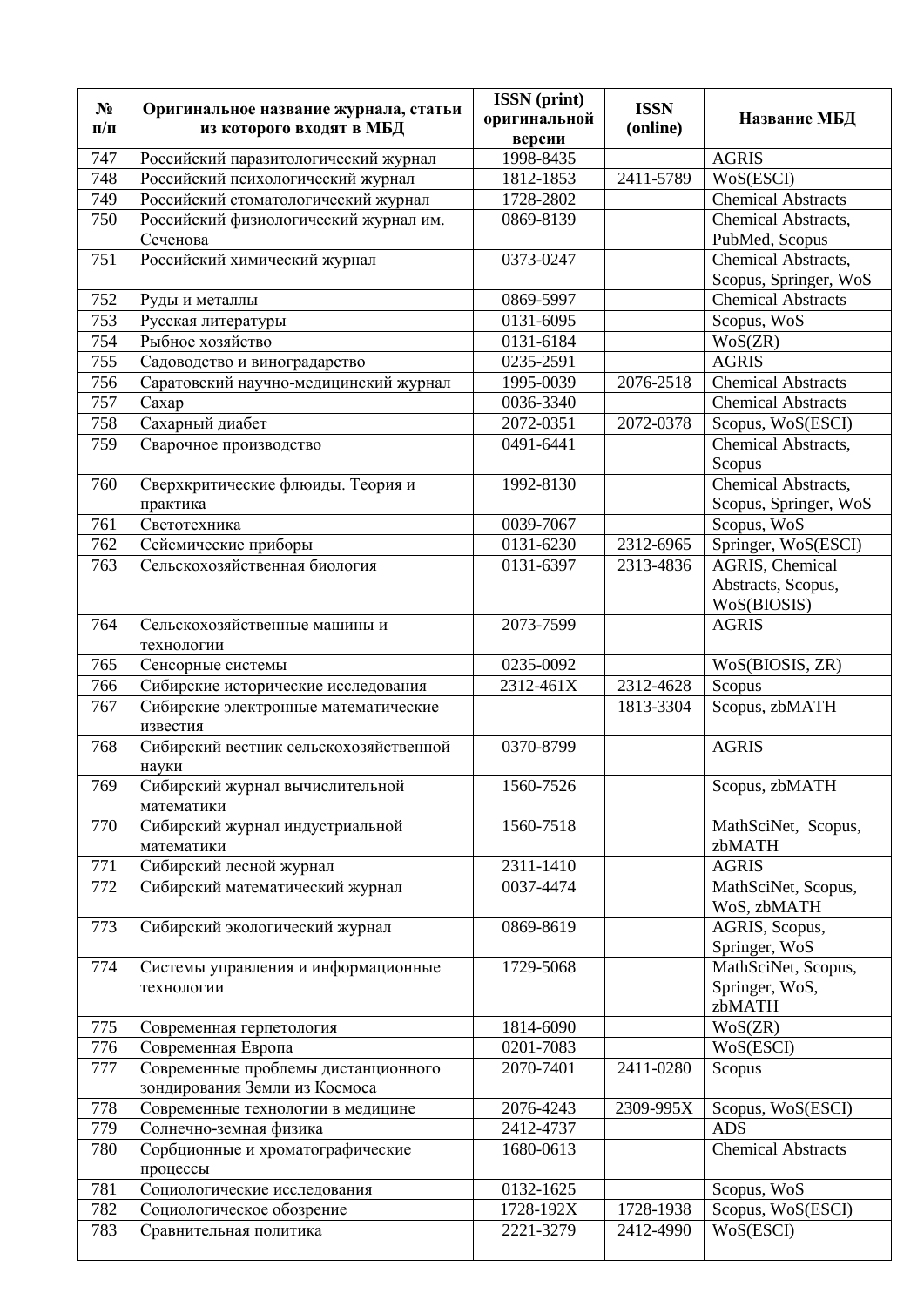| $N_2$     | Оригинальное название журнала, статьи                        | <b>ISSN</b> (print)     | <b>ISSN</b> |                                              |
|-----------|--------------------------------------------------------------|-------------------------|-------------|----------------------------------------------|
| $\Pi/\Pi$ | из которого входят в МБД                                     | оригинальной            | (online)    | Название МБД                                 |
| 784       | Сталь                                                        | версии<br>$0038 - 920X$ |             | Chemical Abstracts,                          |
|           |                                                              |                         |             | Scopus                                       |
| 785       | Стекло и керамика                                            | 0131-9582               |             | Scopus, Springer, WoS                        |
| 786       | Степной бюллетень                                            | 1684-8438               | 1726-2860   | WoS(ZR)                                      |
| 787       | СТИН                                                         | 0869-7566               |             | Scopus, Springer                             |
| 788       | Стоматология                                                 | 0039-1735               | 2309-5318   | Chemical Abstracts,                          |
|           |                                                              |                         |             | PubMed, Scopus                               |
| 789       | Стратиграфия. Геологическая корреляция                       | 0869-592X               | 1531-8656   | Scopus, WoS, WoS<br>(ZR)                     |
| 790       | Строительные материалы                                       | 0585-430X               |             | <b>Chemical Abstracts</b>                    |
| 791       | Строительные материалы, оборудование,<br>технологии XXI века | 1729-9209               |             | <b>Chemical Abstracts</b>                    |
| 792       | Строительство нефтяных и газовых                             | 0130-3872               |             | <b>Chemical Abstracts</b>                    |
|           | скважин на суше и на море                                    |                         |             |                                              |
| 793       | Судебно-медицинская экспертиза                               | 0039-4521               | 2309-5326   | Chemical Abstracts,                          |
|           |                                                              |                         |             | PubMed, Scopus,                              |
|           |                                                              |                         |             | WoS(BIOSIS)                                  |
| 794       | Сыроделие и маслоделие                                       | 2073-4018               |             | <b>AGRIS</b>                                 |
| 795       | Теоретическая и математическая физика                        | 0564-6162               | 2305-3135   | MathSciNet, Scopus,                          |
| 796       |                                                              | 0040-3571               |             | WoS, zbMATH<br>Scopus, WoS                   |
|           | Теоретические основы химической<br>технологии                |                         |             |                                              |
| 797       | Теория вероятностей и ее применение                          | 0040-361X               |             | ADS, MathSciNet,                             |
|           |                                                              |                         |             | Scopus, WoS, zbMATH                          |
| 798       | Теория и практика физической культуры                        | 0040-3601               |             | Scopus                                       |
| 799       | Тепловые процессы в технике                                  | 2074-2649               |             | <b>Chemical Abstracts</b>                    |
| 800       | Теплофизика высоких температур                               | 0040-3644               |             | Scopus, Springer, WoS                        |
| 801       | Теплофизика и аэромеханика                                   | 0869-8635               |             | ADS, Chemical                                |
|           |                                                              |                         |             | Abstracts, Scopus, WoS                       |
| 802       | Теплоэнергетика                                              | 0040-3636               |             | Scopus, Springer                             |
| 803       | Терапевтический архив                                        | 0040-3660               | 2309-5342   | PubMed, Scopus, WoS                          |
| 804       | Территория Нефтегаз                                          | 2072-2745               |             | <b>Chemical Abstracts</b>                    |
| 805       | Техника и оборудование для села                              | 2072-9642               |             | <b>AGRIS</b>                                 |
| 806       | Техника и технология пищевых                                 | 2074-9414               |             | <b>AGRIS</b>                                 |
|           | производств                                                  |                         |             |                                              |
| 807       | Техника и технология силикатов                               | 2076-0655               |             | <b>Chemical Abstracts</b>                    |
| 808       | Технологии живых систем                                      | 2070-0997               |             | <b>Chemical Abstracts</b>                    |
| 809       | Технологии пищевой и перерабатывающей                        | 2311-6447               |             | <b>AGRIS</b>                                 |
|           | промышленности АПК - продукты                                |                         |             |                                              |
|           | здорового питания                                            |                         |             |                                              |
| 810       | Технология колесных и гусеничных машин                       | 2227-9393               |             | <b>AGRIS</b>                                 |
| 811       | Технология легких сплавов                                    | 0321-4664               |             | <b>Chemical Abstracts</b>                    |
| 812       | Технология машиностроения                                    | 1562-322X               |             | <b>Chemical Abstracts</b>                    |
| 813       | Технология металлов                                          | 1684-2499               |             | Chemical Abstracts;<br>Scopus, Springer, WoS |
| 814       | Тихоокеанская геология                                       | 0207-4028               |             | Chemical Abstracts,                          |
|           |                                                              |                         |             | GeoRef, Scopus, WoS                          |
| 815       | Токсикологический вестник                                    | 0869-7922               |             | Chemical Abstracts,                          |
|           |                                                              |                         |             | WoS(BIOSIS)                                  |
| 816       | Тонкие химические технологии (бывш.                          | 2410-6593               |             | <b>Chemical Abstracts</b>                    |
|           | Вестник МИТХТ)                                               |                         |             |                                              |
| 817       | Трение и смазка в машинах и механизмах                       | 1819-2092               |             | <b>Chemical Abstracts</b>                    |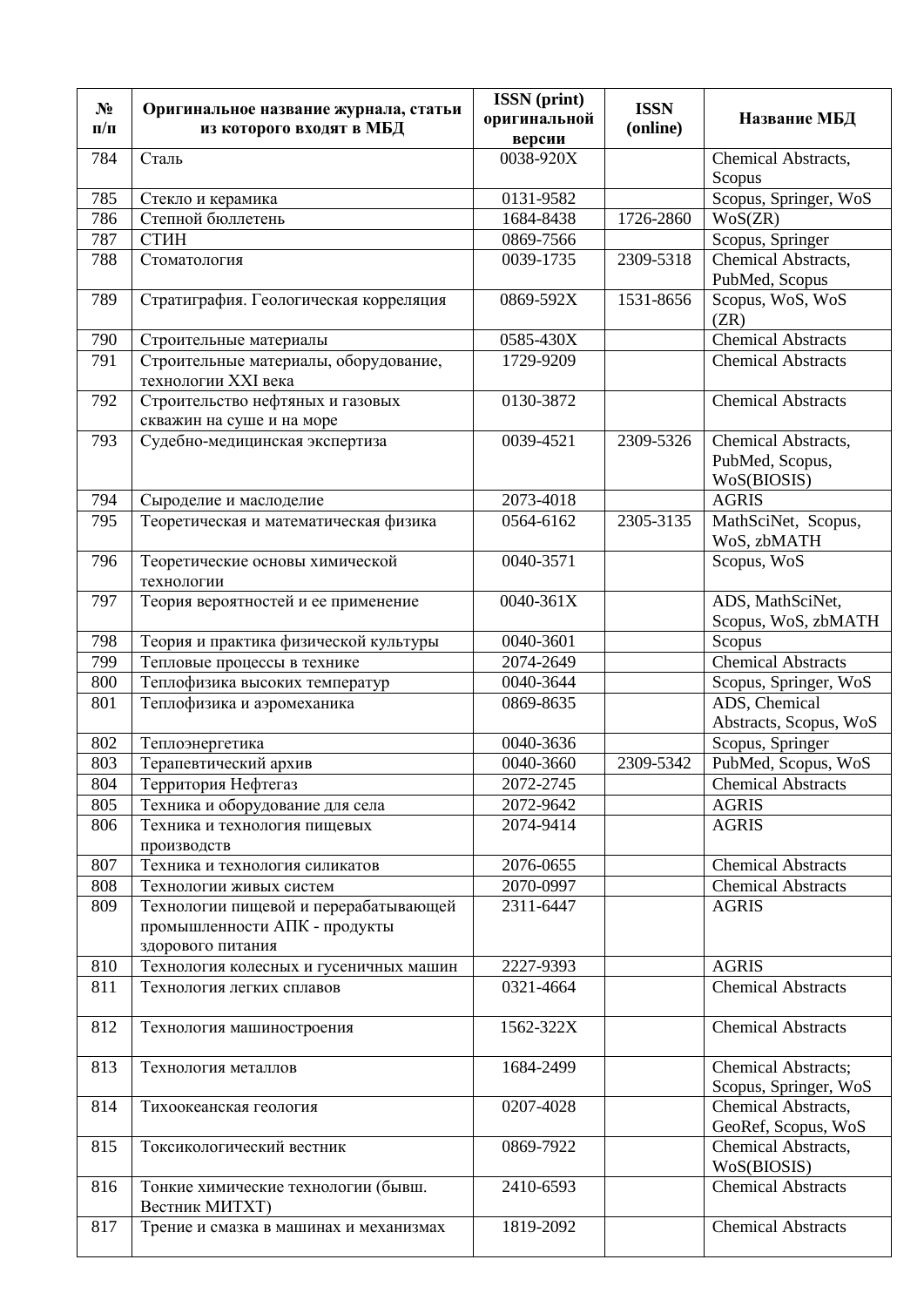| $N_2$<br>$\Pi/\Pi$ | Оригинальное название журнала, статьи<br>из которого входят в МБД            | <b>ISSN</b> (print)<br>оригинальной<br>версии | <b>ISSN</b><br>(online) | Название МБД                              |
|--------------------|------------------------------------------------------------------------------|-----------------------------------------------|-------------------------|-------------------------------------------|
| 818                | Труды ГОСНИТИ (Труды Всероссийского                                          | 0131-9299                                     |                         | <b>AGRIS</b>                              |
|                    | научно-исследовательского                                                    |                                               |                         |                                           |
|                    | технологического института ремонта и                                         |                                               |                         |                                           |
|                    | эксплуатации машинно-тракторного парка)                                      |                                               |                         |                                           |
| 819                | Труды Института математики и механики<br><b>YpO PAH</b>                      | 0134-4889                                     |                         | Scopus, Springer, WoS                     |
| 820                | Труды Кубанского ГАУ                                                         | 1999-1703                                     |                         | <b>AGRIS</b>                              |
| 821                | Труды Математического института имени                                        | 0371-9685                                     |                         | MathSciNet, Scopus,                       |
|                    | В.А. Стеклова                                                                |                                               |                         | Springer, WoS,<br>zbMATH                  |
| 822                | Труды Санкт-Петербургского научно-                                           | 2079-6080                                     |                         | <b>AGRIS</b>                              |
|                    | исследовательского института лесного<br>хозяйства                            |                                               |                         |                                           |
| 823                | Труды СПИИРАН                                                                | 2078-9181                                     | 2078-9599               | Scopus                                    |
| 824                | Туберкулез и болезни легких                                                  | 2075-1230                                     |                         | Chemical Abstracts,                       |
|                    |                                                                              |                                               |                         | PubMed                                    |
| 825                | Уголь                                                                        | 0041-5790                                     | 2412-8333               | <b>Chemical Abstracts</b>                 |
| 826                | Управление большими системами                                                | 1819-2440                                     | 1819-2467               | Scopus, Springer, WoS,<br>zbMATH          |
| 827                | Упрочняющие технологии и покрытия                                            | 1813-1336                                     |                         | <b>Chemical Abstracts</b>                 |
| 828                | Урало-алтайские исследования                                                 | 2079-1003                                     |                         | Scopus                                    |
| 829                | Урология                                                                     | 1728-2985                                     |                         | PubMed, Scopus,<br>WoS(BIOSIS)            |
| 830                | Успехи биологической химии                                                   | 0130-7371                                     |                         | Chemical Abstracts,                       |
|                    |                                                                              |                                               |                         | PubMed, Scopus,                           |
|                    |                                                                              |                                               |                         | Springer, WoS                             |
| 831                | Успехи геронтологии                                                          | 1561-9125                                     |                         | PubMed, Scopus,<br>Springer               |
| 832                | Успехи математических наук                                                   | 0042-1316                                     | 2305-2872               | MathSciNet, Scopus,<br>WoS, zbMATH        |
| 833                | Успехи современной биологии                                                  | 0042-1324                                     |                         | Chemical Abstracts,<br>Springer, WoS (ZR) |
| 834                | Успехи современной науки                                                     | 2412-6608                                     |                         | <b>AGRIS</b>                              |
| 835                | Успехи современной науки и образования                                       | 2412-9631                                     |                         | <b>AGRIS</b>                              |
| 836                | Успехи физиологических наук                                                  | 0301-1798                                     |                         | Chemical Abstracts.                       |
|                    |                                                                              |                                               |                         | PubMed, Scopus, WoS                       |
|                    |                                                                              |                                               |                         | (BIOSIS, ZR)                              |
| 837                | Успехи физических наук                                                       | 0042-1294                                     | 1996-6652               | Scopus, WoS, zbMATH                       |
| 838                | Успехи химии                                                                 | 0042-1308                                     | 1817-5651               | Chemical Abstracts,                       |
|                    |                                                                              |                                               |                         | Scopus, WoS                               |
| 839                | Уфимский математический журнал                                               | 2074-1863                                     | 2074-1871               | MathSciNet, Scopus                        |
| 840                | Ученые записки Казанского университета.<br>Серия Физико-математические науки | 1815-6088                                     |                         | MathSciNet, Scopus,<br>Springer, zbMATH   |
| 841                | Ученые записки Казанского университета.                                      | 1815-6169                                     |                         | Chemical Abstracts,                       |
|                    | Серия: Естественные науки                                                    |                                               |                         | WoS(ESCI)                                 |
| 842                | Фармация                                                                     | 0367-3014                                     |                         | Chemical Abstracts,                       |
|                    |                                                                              |                                               |                         | WoS(BIOSIS)                               |
| 843                | Физика горения и взрыва                                                      | 0430-6228                                     |                         | ADS, Chemical                             |
|                    |                                                                              |                                               |                         | Abstracts, Scopus,                        |
|                    |                                                                              |                                               |                         | Springer, WoS                             |
| 844                | Физика Земли                                                                 | 0002-3337                                     |                         | Chemical Abstracts,                       |
|                    |                                                                              |                                               |                         | Scopus, WoS                               |
| 845                | Физика и техника полупроводников                                             | 0015-3222                                     |                         | Scopus, WoS                               |
| 846                | Физика и химия обработки материалов                                          | 0015-3214                                     |                         | ADS, Chemical<br>Abstracts, Scopus,       |
|                    |                                                                              |                                               |                         |                                           |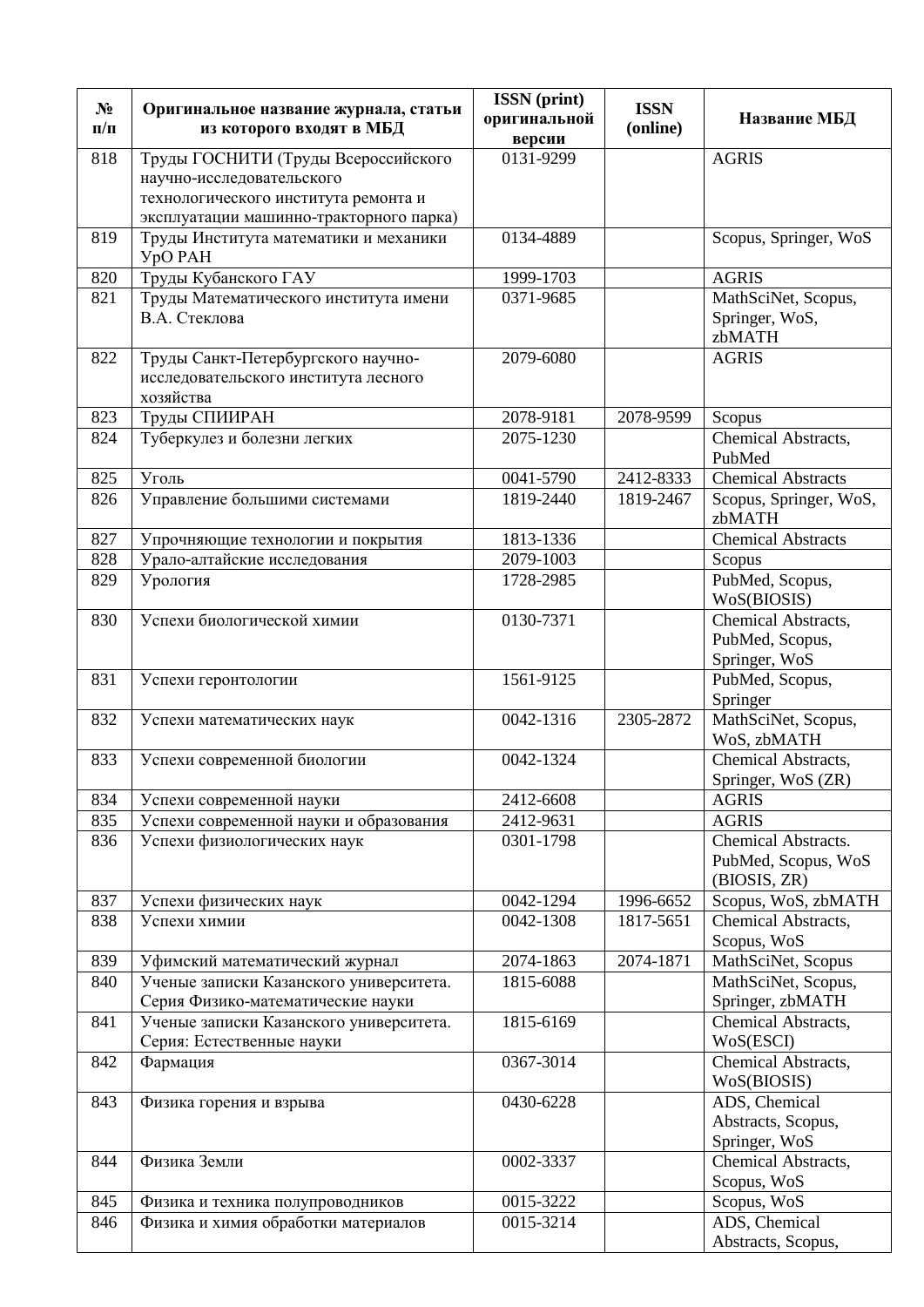| $N_2$<br>$\Pi/\Pi$ | Оригинальное название журнала, статьи<br>из которого входят в МБД       | <b>ISSN</b> (print)<br>оригинальной<br>версии | <b>ISSN</b><br>(online) | Название МБД                                 |
|--------------------|-------------------------------------------------------------------------|-----------------------------------------------|-------------------------|----------------------------------------------|
|                    |                                                                         |                                               |                         | Springer, WoS                                |
| 847                | Физика и химия стекла                                                   | 0132-6651                                     |                         | Scopus, Springer, WoS                        |
| 848                | Физика металлов и металловедение                                        | 0015-3230                                     |                         | Chemical Abstracts,                          |
|                    |                                                                         |                                               |                         | Scopus, Springer, WoS                        |
| 849                | Физика плазмы                                                           | 0367-2921                                     |                         | Scopus, Springer, WoS                        |
| 850                | Физика твердого тела                                                    | 0367-3294                                     |                         | ADS, Scopus, WoS                             |
| 851                | Физика элементарных частиц и атомного<br>ядра (ЭЧАЯ)                    | $\overline{0}367 - 2026$                      | 1814-7445               | Scopus, WoS                                  |
| 852                | Физико-технические проблемы разработки<br>полезных ископаемых           | 0015-3273                                     |                         | Chemical Abstracts,<br>GeoRef, Scopus, WoS   |
| 853                | Физикохимия поверхности и защита<br>материалов (бывш.: Защита металлов) | 0044-1856                                     |                         | Chemical Abstracts,<br>Scopus, Springer, WoS |
| 854                | Физиология растений                                                     | 0015-3303                                     |                         | Chemical Abstracts,<br>Scopus, WoS           |
| 855                | Физиология человека                                                     | 0131-1646                                     |                         | PubMed, Scopus,<br>Springer                  |
| 856                | Физическая мезомеханика                                                 | 1683-805X                                     |                         | Chemical Abstracts,<br>Scopus                |
| 857                | Форсайт                                                                 | 1995-459X                                     | 2312-9972               | Scopus                                       |
| 858                | Фотоника                                                                | 1993-7296                                     | 1993-7296               | <b>Chemical Abstracts</b>                    |
| 859                | Функциональный анализ и его приложения                                  | 0374-1990                                     | 2305-2899               | MathSciNet, Scopus,                          |
|                    |                                                                         |                                               |                         | Springer, WoS,<br>zbMATH                     |
| 860                | Химико-фармацевтический журнал                                          | 0023-1134                                     |                         | Chemical Abstracts,<br>Scopus, Springer, WoS |
| 861                | Химическая промышленность                                               | 0023-110X                                     |                         | <b>Chemical Abstracts</b>                    |
| 862                | Химическая промышленность сегодня                                       | 0023-110X                                     |                         | <b>Chemical Abstracts</b>                    |
| 863                | Химическая технология                                                   | 1684-5811                                     |                         | Chemical Abstracts,<br>Scopus, Springer, WoS |
| 864                | Химическая физика и мезоскопия                                          | 1727-0227                                     | 1727-0529               | <b>Chemical Abstracts</b>                    |
| 865                | Химическая физика                                                       | 0207-401X                                     |                         | Chemical Abstracts,<br>Scopus, Springer, WoS |
| 866                | Химические волокна                                                      | 0023-1118                                     |                         | Chemical Abstracts,<br>Scopus, WoS           |
| 867                | Химическое и нефтегазовое                                               | 1029-8770                                     |                         | Chemical Abstracts,                          |
|                    | машиностроение                                                          |                                               |                         | Scopus, Springer                             |
| 868                | Химия в интересах устойчивого развития                                  | 0869-8538                                     |                         | Chemical Abstracts                           |
| 869                | Химия выскоих энергий                                                   | 0023-1193                                     |                         | Chemical Abstracts,<br>Scopus, Springer, WoS |
| 870                | Химия и технология топлив и масел                                       | 0023-1169                                     |                         | Chemical Abstracts,<br>Scopus, Springer, WoS |
| 871                | Химия растительного сырья                                               | 1029-5151                                     | 1029-5143               | Chemical Abstracts,<br>Scopus, Springer, WoS |
| 872                | Химия твердого топлива                                                  | 0023-1177                                     |                         | Chemical Abstracts,<br>Scopus, Springer, WoS |
| 873                | Хирургия. Журнал им. Н.И. Пирогова                                      | 0023-1207                                     | 2309-5628               | PubMed, Scopus                               |
| 874                | Хлебопечение России                                                     | 2073-3569                                     |                         | <b>AGRIS</b>                                 |
| 875                | Хлебопродукты                                                           | 0235-2508                                     |                         | AGRIS, Chemical<br>Abstracts                 |
| 876                | Холодильная техника                                                     | 0023-124X                                     |                         | <b>AGRIS</b>                                 |
| 877                | Хранение и переработка сельхозсырья                                     | 2072-9669                                     |                         | <b>AGRIS</b>                                 |
| 878                | Цветные металлы                                                         | 0372-2929                                     |                         | Chemical Abstracts,<br>Scopus                |
| 879                | Целлюлоза. Бумага. Картон                                               | 0869-4923                                     |                         | <b>Chemical Abstracts</b>                    |
| 880                | Цемент и его применение                                                 | 1607-8837                                     |                         | <b>Chemical Abstracts</b>                    |